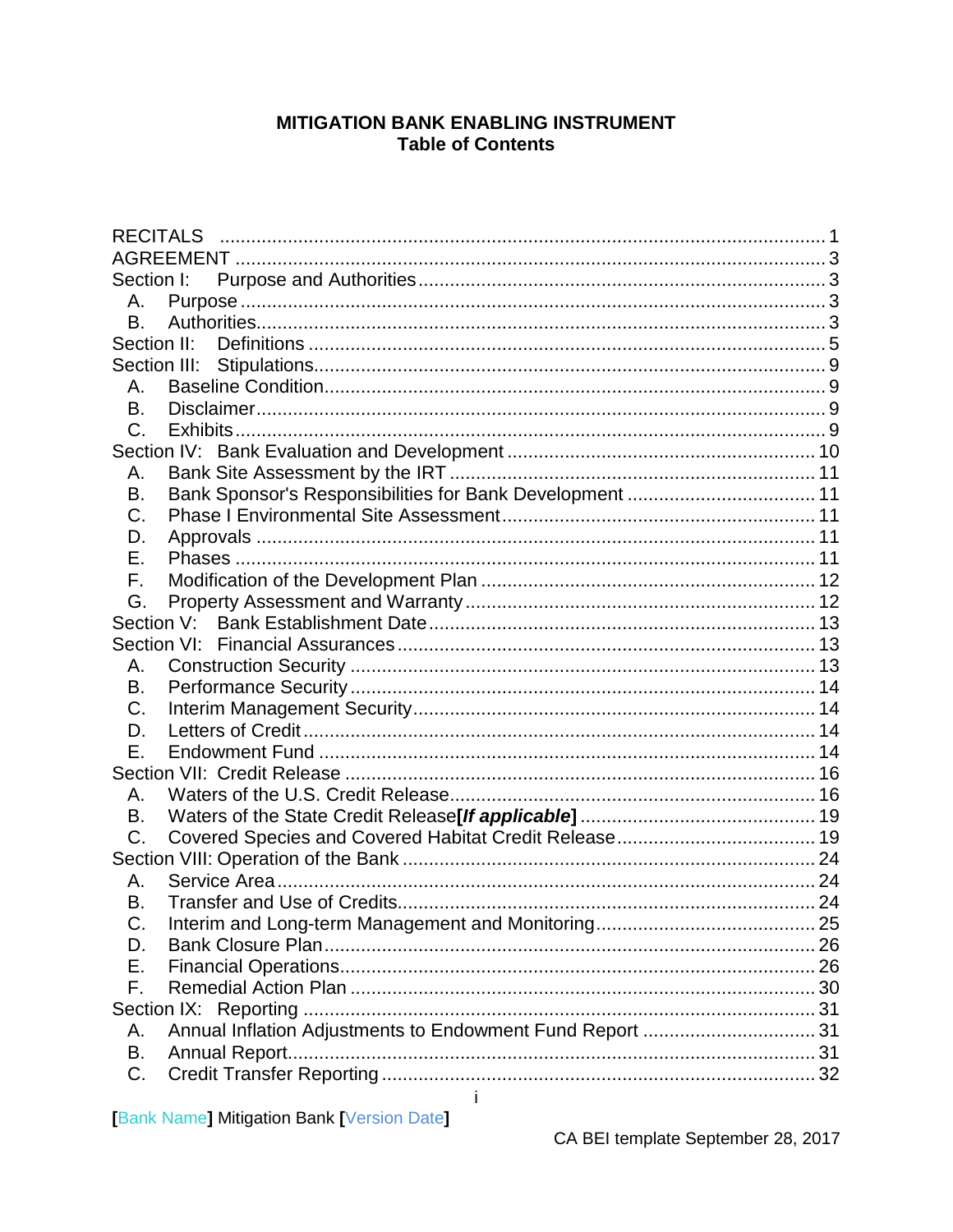| D.             |                                                                   |  |
|----------------|-------------------------------------------------------------------|--|
| Section X:     | Responsibilities of the Bank Sponsor and Property Owner 33        |  |
|                |                                                                   |  |
| Α.             |                                                                   |  |
| В.             |                                                                   |  |
| C.             |                                                                   |  |
|                |                                                                   |  |
| Α.             |                                                                   |  |
| Β.             |                                                                   |  |
| C.             |                                                                   |  |
| D.             |                                                                   |  |
| Е.             |                                                                   |  |
| F.             |                                                                   |  |
| G.             |                                                                   |  |
| Н.             |                                                                   |  |
| L.             |                                                                   |  |
| J.             |                                                                   |  |
| Κ.             |                                                                   |  |
| L.             |                                                                   |  |
| М.             |                                                                   |  |
| N.             |                                                                   |  |
| O.             |                                                                   |  |
| Р.             |                                                                   |  |
| Q.             |                                                                   |  |
| R.             |                                                                   |  |
|                |                                                                   |  |
|                |                                                                   |  |
| 1 <sup>1</sup> |                                                                   |  |
| A-1.           |                                                                   |  |
| A-2.           |                                                                   |  |
| $A-3$          | Map of Conserved Areas in Bank Property Vicinity48                |  |
|                |                                                                   |  |
| B-1.           |                                                                   |  |
| B-2.           | Narrative description(s) of the Bank's Service Area(s) 49         |  |
| 3.             |                                                                   |  |
| $C-1$ .        |                                                                   |  |
| $C-2.$         |                                                                   |  |
| $C-3.$         |                                                                   |  |
| 4.             |                                                                   |  |
| $D-1.$         | Interim Management Security Analysis and Schedule 50              |  |
| $D-2.$         |                                                                   |  |
| $D-3.$         | Agreements, Instructions and Forms for Submission or Disbursement |  |
|                |                                                                   |  |
| D-4.           |                                                                   |  |
| D-5.           |                                                                   |  |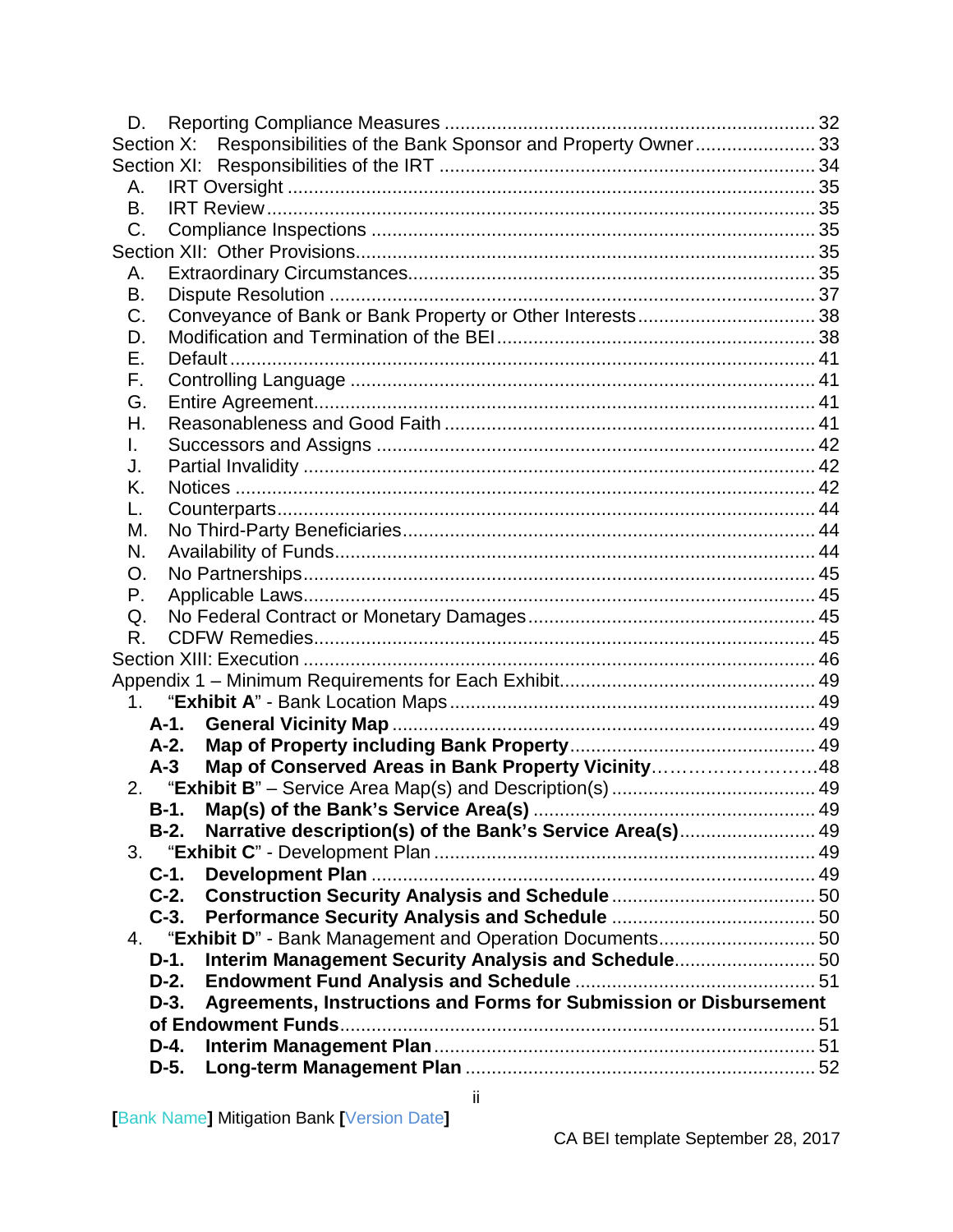| D-6.                           |                                                                                                                                           |  |
|--------------------------------|-------------------------------------------------------------------------------------------------------------------------------------------|--|
|                                |                                                                                                                                           |  |
| $E-1$ .                        | Preliminary Title Report, Legal Description, and Parcel Map(s)  53                                                                        |  |
| $E-2$ .                        |                                                                                                                                           |  |
| $E-3.$                         |                                                                                                                                           |  |
| $E-4.$                         |                                                                                                                                           |  |
| $E-5.$                         |                                                                                                                                           |  |
|                                |                                                                                                                                           |  |
|                                |                                                                                                                                           |  |
| $F-1.$                         |                                                                                                                                           |  |
| $F-2.$                         | Credit Purchase Agreement and Payment Receipt Templates  53                                                                               |  |
| $F-3.$                         |                                                                                                                                           |  |
| F-4                            | Instructions for Species Credit Transfers Using RIBITS [if applicable]54                                                                  |  |
|                                |                                                                                                                                           |  |
| $F-5$                          | <b>Credit Release Schedule and Funding Schedule for Covered Species</b>                                                                   |  |
|                                |                                                                                                                                           |  |
| $F-6$                          |                                                                                                                                           |  |
| $7_{\scriptscriptstyle{\sim}}$ |                                                                                                                                           |  |
| 8.                             |                                                                                                                                           |  |
| 9.                             | "Exhibit I" - Jurisdictional Determination and Delineation of Waters of the U.S.                                                          |  |
|                                |                                                                                                                                           |  |
|                                | 10. "Exhibit J" - Cultural, Historical, Archeological, and Native American Resources                                                      |  |
|                                |                                                                                                                                           |  |
| J-1                            |                                                                                                                                           |  |
| J-2                            |                                                                                                                                           |  |
| J-3                            | Historic Properties Treatment Plan (HPTP) [if applicable]55<br>11. "Exhibit K" – Other Documentation, Permits, Amendments or Revisions 55 |  |

1

iii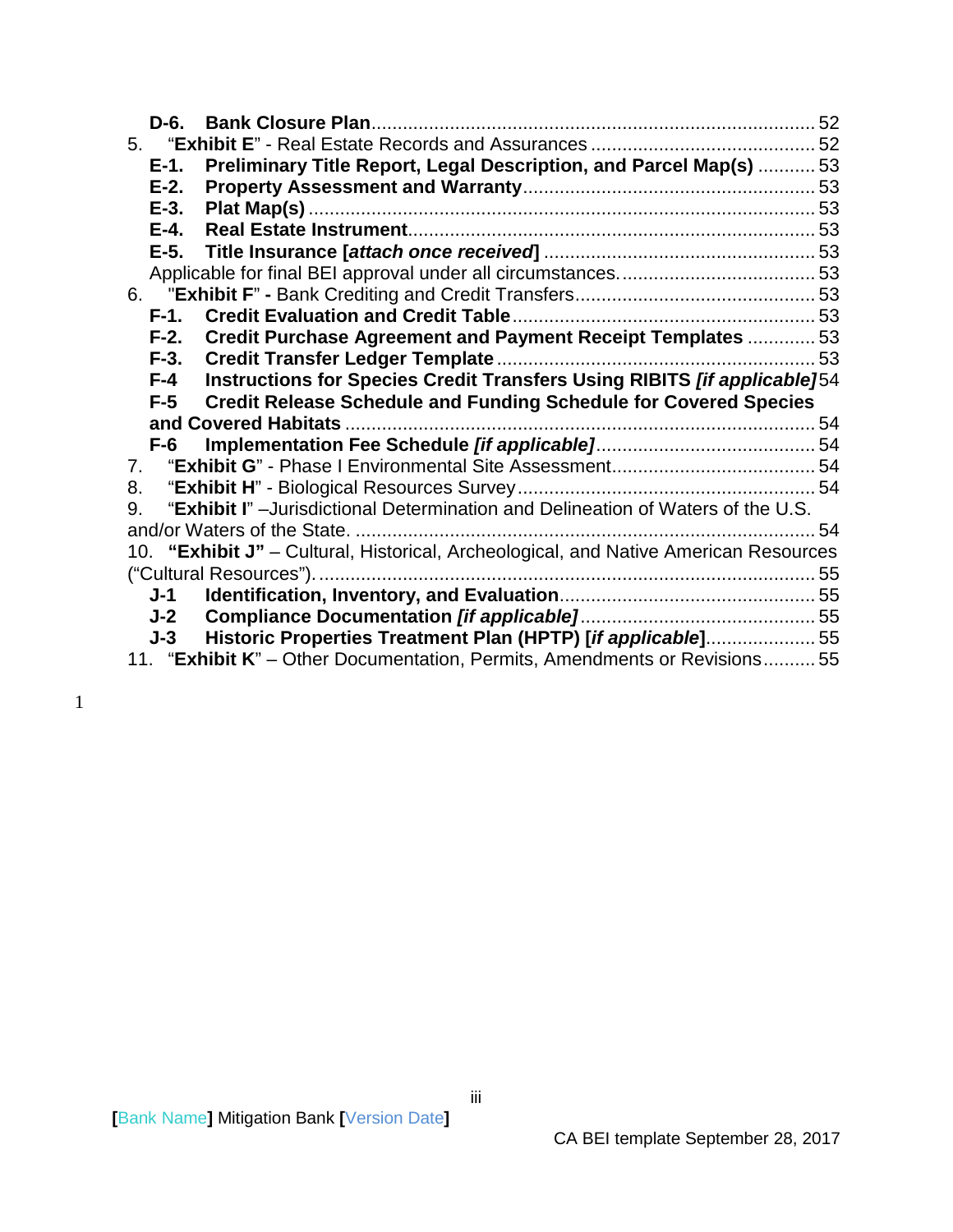**Note: Do not change or remove parts of the template, including: version date, footers (except to add the Bank Name), table of contents, or Appendix 1 (list of required exhibits). California Multi-agency Project Delivery Team Bank Enabling Instrument (Template Version Date: September 28, 2017)**

## **BANK ENABLING INSTRUMENT**

**[**BANK NAME**]** MITIGATION BANK

This Bank Enabling Instrument ("BEI"), dated this \_\_\_\_\_\_\_ day of \_\_\_\_\_\_\_\_\_\_\_, 20\_, is made by and among **[**Bank Sponsor's full legal name(s)**]** ("Bank Sponsor"), **[**Property Owner's full legal name(s)**]** ("Property Owner"), and **[***delete name(s) of any of the following agencies which is not a party]*: the\_\_\_\_\_\_\_\_\_ District of the U.S. Army Corps of Engineers ("USACE"), Region IX of the U.S. Environmental Protection Agency ("USEPA"), the U.S. Fish and Wildlife Service ("USFWS"), the National Oceanic and Atmospheric Administration's National Marine Fisheries Service ("NMFS"), State Water Resources Control Board ("State Water Board"), California Regional Water Quality Control Board, Region\_\_\_\_\_\_\_("Regional Water Board"), and the California Department of Fish and Wildlife ("CDFW"). **[***Choose one:* These agencies comprise and are referred to jointly as the Interagency Review Team ("IRT") *or in the event some IRT members are not a party use:* These agencies comprise and are referred to jointly as the "Signatory Agencies".(*The second option triggers the need for conforming changes to other parts of the BEI*). The Bank Sponsor, Property Owner, and the IRT are hereinafter referred to jointly as the "Parties." This BEI sets forth the agreement of the Parties regarding the establishment, use, operation and maintenance of the **[**Bank name**]** Mitigation Bank (the "Bank").

## **RECITALS**

- <span id="page-3-0"></span>A. The Bank Sponsor is responsible for establishing, operating, and maintaining the Bank according to this BEI.
- B. The Property Owner is the owner of real property containing approximately \_\_\_\_\_\_ acres (the "Property"), located at \_\_\_\_\_\_\_\_\_ **[***insert address and county***]**, State of California, designated Assessor's Parcel No(s). . The Property is generally shown on the Bank Location Maps (**Exhibit A)** and legally described in the Real Estate Records and Assurances (**Exhibit E**), attached to and made a part of this BEI.
- C. **[***Choose one*: Bank Sponsor's name(s), as Bank Sponsor and Property Owner *or* Bank Sponsor and Property Owner**]** desire(s) to create the Bank over **[***add if applicable*: a \_\_\_\_\_-acre portion of**]** the Property (the "Bank Property"). The Bank Property is generally shown on the Bank Location Maps (**Exhibit A**) and legally described in the Real Estate Records and Assurances (**Exhibit E**)

1

**[**Bank Name**]** Mitigation Bank **[**Version Date**]**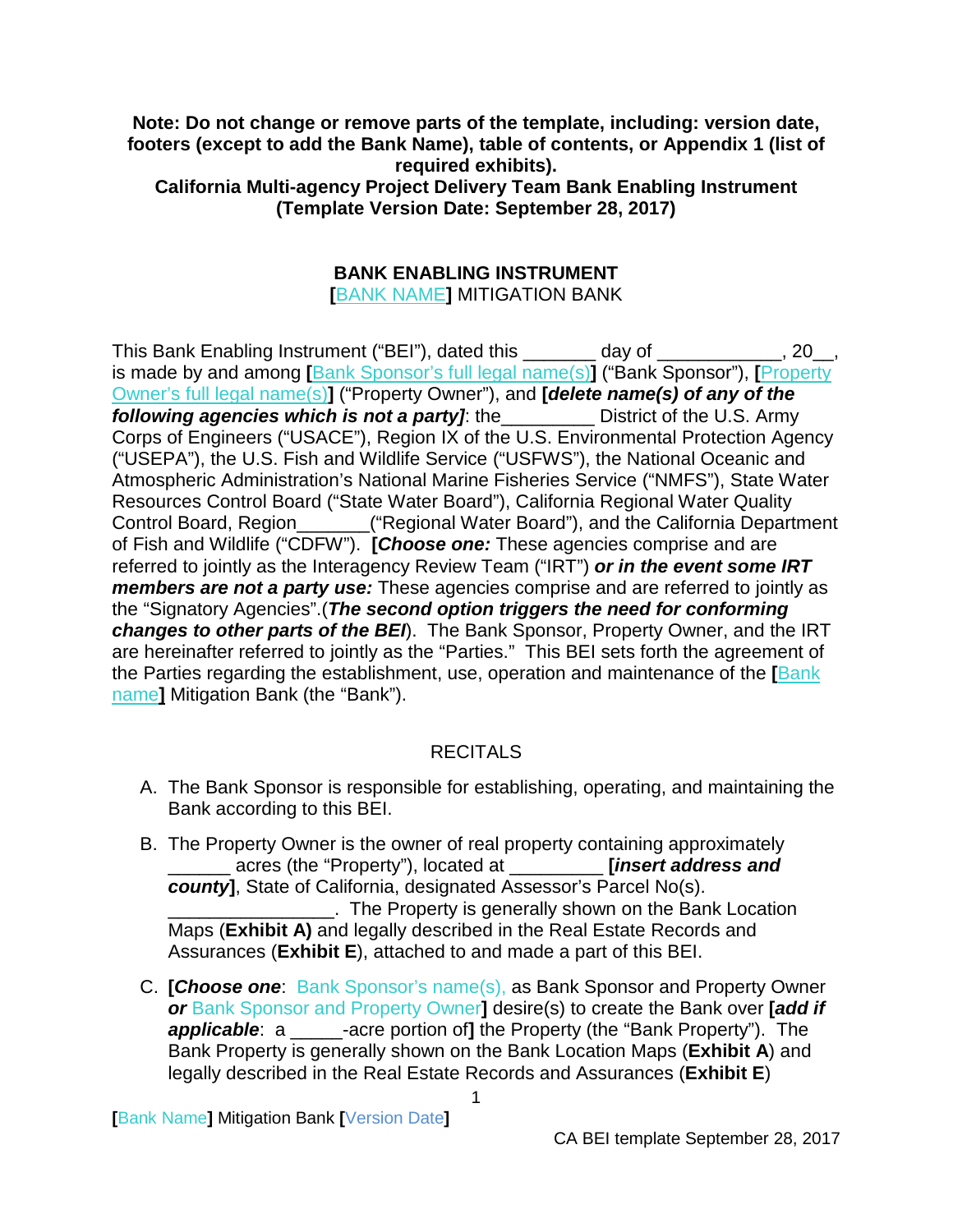attached to and made a part of this BEI. The Bank Property is to be conserved and managed in perpetuity as provided in Section V and VIII.

- D. **[***Remove if CDFW is not a party***]** CDFW has jurisdiction over the conservation, protection, and management of fish, wildlife, native plants and the habitat necessary for biologically sustainable populations of these species pursuant to California Fish and Game Code § 1802 and other provisions of California law.
- E. **[***Remove if USFWS is not a party***]** USFWS, an agency within the U.S. Department of the Interior, has jurisdiction over the conservation, protection, restoration and management of fish, wildlife, native plants, and the habitat necessary for biologically sustainable populations of these species within the U.S. pursuant to the Endangered Species Act, 16 U.S.C. § 1531, *et seq*., the Fish and Wildlife Coordination Act, 16 U.S.C. §§ 661-666c, the Fish and Wildlife Act of 1956, 16 U.S.C. § 742(f), *et seq*., and other provisions of Federal law.
- F. USEPA and USACE have **[***or, if USEPA is not a party:* USACE has**]** jurisdiction over Waters of the U.S. pursuant to the Clean Water Act, 33 U.S.C § 1251, *et seq*. and USACE has jurisdiction over navigable waters of the United States pursuant to the Rivers and Harbors Act of 1899, 33 U.S.C. § 401, *et seq*.Waters of the U.S. is defined in Section II.
- G. **[***Remove if State or Regional Water Board is not a party***]** State Water Board and Regional Water Board, within their respective areas of jurisdiction, are responsible for protecting and regulating the quality of Waters of the State, as defined in Section II, under the Porter-Cologne Water Quality Control Act, Cal. Water Code § 13000 *et seq*., and regulating the discharge of pollutants into the Waters of the U.S. under the Clean Water Act, 33 U.S.C. §1251 *et seq*.
- H. **[***Remove if NMFS is not a party***]** NMFS has jurisdiction over the conservation, protection, restoration and management of certain living marine resources and the habitat necessary for biologically sustainable populations of these resources within the United States pursuant to the Fish and Wildlife Coordination Act,16 U.S.C. §§ 661-666c, the Endangered Species Act,16 U.S.C. § 1531, *et seq.*, the Magnuson-Stevens Fishery Conservation and Management Act, as amended, 16 U.S.C. § 1801, *et seq.*, and the Marine Mammal Protection Act of 1972, as amended, 16 U.S.C. § 1361, *et seq.*, and other provisions of Federal law.
- I. The IRT is the interagency group which oversees the establishment, use, operation, and maintenance of the Bank.
- J. The goals and objectives for the Bank are set forth in the Development Plan (**Exhibit C**) and the Bank Management and Operation Documents (**Exhibit D)** attached to and made a part of this BEI.
- K. Initially-capitalized terms used and not defined elsewhere in this BEI are defined in Section II.

**[**Bank Name**]** Mitigation Bank **[**Version Date**]**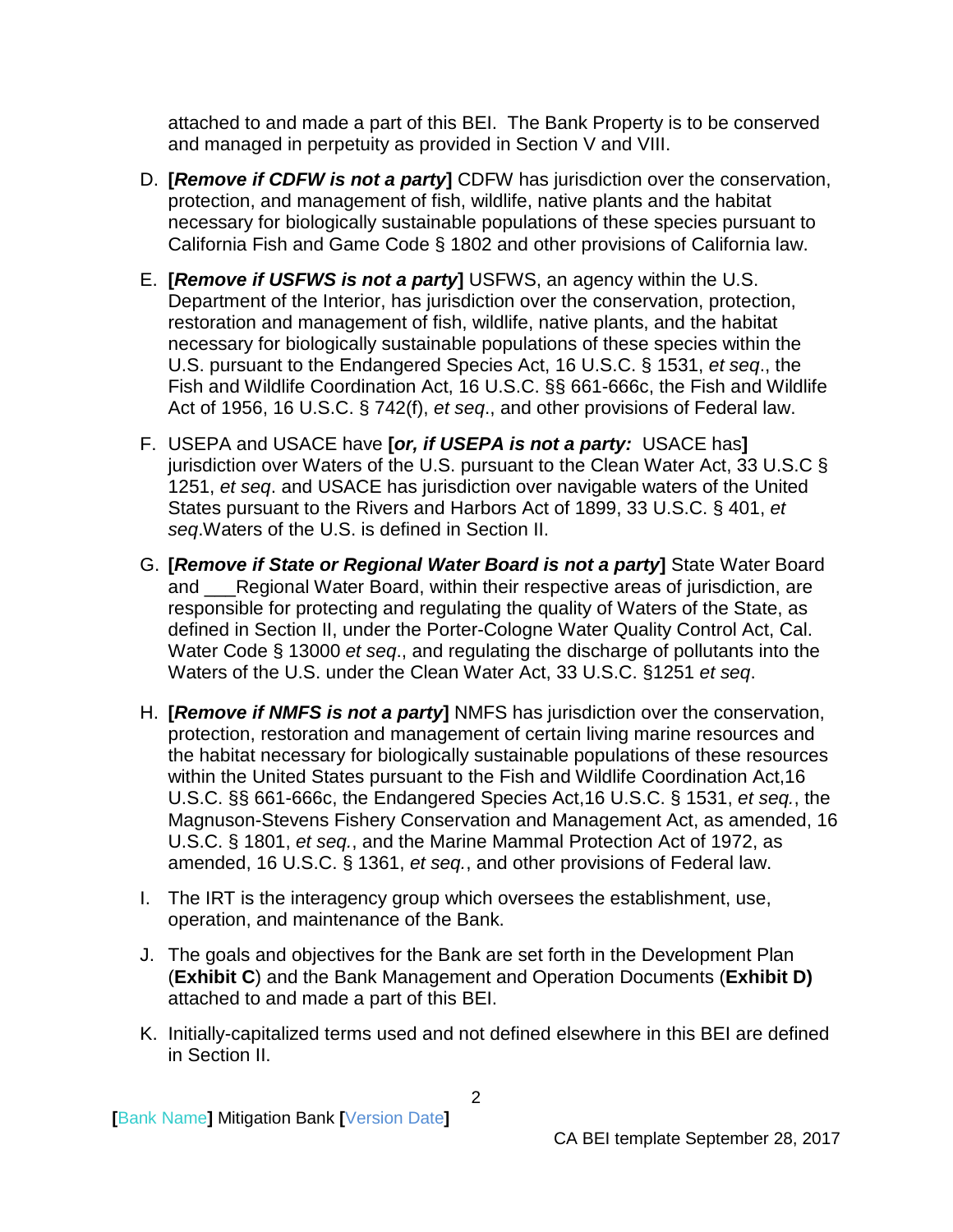## AGREEMENT

### <span id="page-5-0"></span>NOW, THEREFORE, the Parties agree as follows:

### <span id="page-5-1"></span>Section I: Purpose and Authorities

### <span id="page-5-2"></span>A. Purpose

The purpose of this BEI is to set forth the agreement of the Parties regarding the establishment, use, operation, and maintenance of the Bank. The purpose of the Bank is to compensate for unavoidable impacts to, and conserve and protect, *[delete as applicable]* Waters of the U.S., Waters of the State, Covered Species, and Covered Habitat. The Bank Sponsor **[***if different from Bank Sponsor, add*: and Property Owner**]** shall preserve, restore, establish, and/or enhance and then manage and maintain Waters of the U.S., Waters of the State, Covered Species, and Covered Habitat in accordance with this BEI, the Development Plan, Interim Management Plan and Long-term Management Plan.

#### <span id="page-5-3"></span>B. Authorities

The establishment and use of the Bank for off-site compensatory mitigation or conservation is subject to one or more of the following statutes, regulations, policies, and guidelines:

- 1. Federal *[delete those that do not apply]*
	- a. Clean Water Act (33 U.S.C. § 1251, *et seq*.)
	- b. Rivers and Harbors Act (33 U.S.C. § 403)
	- c. National Environmental Policy Act (42 U.S.C. § 4321, *et seq*.)
	- d. Endangered Species Act (16 U.S.C. § 1531, *et seq*.)
	- e. Fish and Wildlife Coordination Act (16 U.S.C. § 661, *et seq*.)
	- f. Magnuson-Stevens Fishery Conservation and Management Act (16 U.S.C. § 1801, *et seq*.)
	- g. National Historic Preservation Act (54 U.S.C. § 306101, *et seq*.)
	- h. Regulatory Program of the U.S. Army Corps of Engineers (33 C.F.R. Parts 320-332)
	- i. Guidelines for Specification of Disposal Sites for Dredged and Fill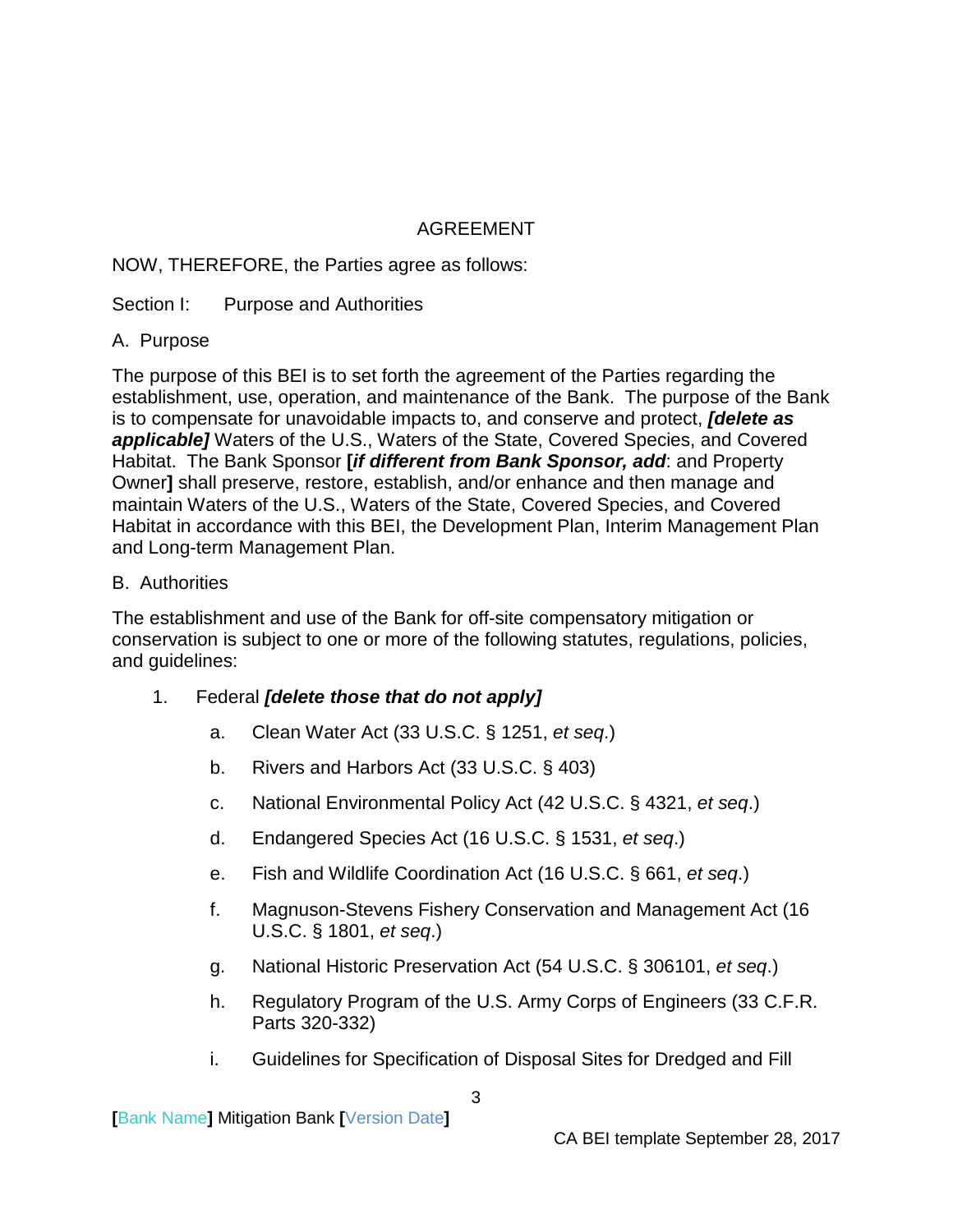Material (40 C.F.R. Part 230)

- j. Executive Order 11990 Protection of Wetlands
- k. Executive Order 11988 Floodplain Management
- l. Memorandum of Agreement between the U.S. Environmental Protection Agency and the Department of the Army concerning the Determination of Mitigation Under the Clean Water Act, § 404(b)(1) Guidelines (February 6, 1990), as amended
- m. Endangered Species Act Compensatory Mitigation Policy (81 FR 95316, December 27, 2016)
- n. Interim Guidance on Implementing the Endangered Species Act Compensatory Mitigation Policy (USFWS Director's Memo, January 17, 2017)
- o. USACE San Francisco District Public Notice 02-03, dated March 5, 2003, titled "Mitigation Bank Policy on the Santa Rosa Plain"

### 2. State *[delete those that do not apply]*

- a. California Environmental Quality Act (CEQA) (Public Resources Code § 21000, *et seq*.) and State CEQA Guidelines (Tit. 14 Cal. Code Regs., Ch. 3)
- b. California Endangered Species Act (Fish and Game Code § 2050, *et seq*.)
- c. California Natural Community Conservation Planning Act (Fish and Game Code § 2800, *et seq*.)
- d. California State Office of Historical Preservation (Public Resources Code § 5020, *et seq*.) Archaeological, Paleontological and Historical Sites (Public Resources Code § 5097, *et seq*.) Native American Historical, Cultural and Sacred Sites (Public Resources Code § 5097.9); and Historical Resources (Public Resources Code § 21084.1)
- e. Conservation of Wildlife Resources (Fish and Game Code § 1800, *et seq*.)
- f. Lake and Streambed Alteration Program (Fish and Wildlife Protection and Conservation, Fish and Game Code § 1600, *et seq*.)
- g. Official Policy on Conservation Banks, April 7, 1995, by California Resources Agency and California Environmental Protection Agency, jointly
- h. Porter-Cologne Water Quality Control Act (Water Code § 13000, *et*

**[**Bank Name**]** Mitigation Bank **[**Version Date**]**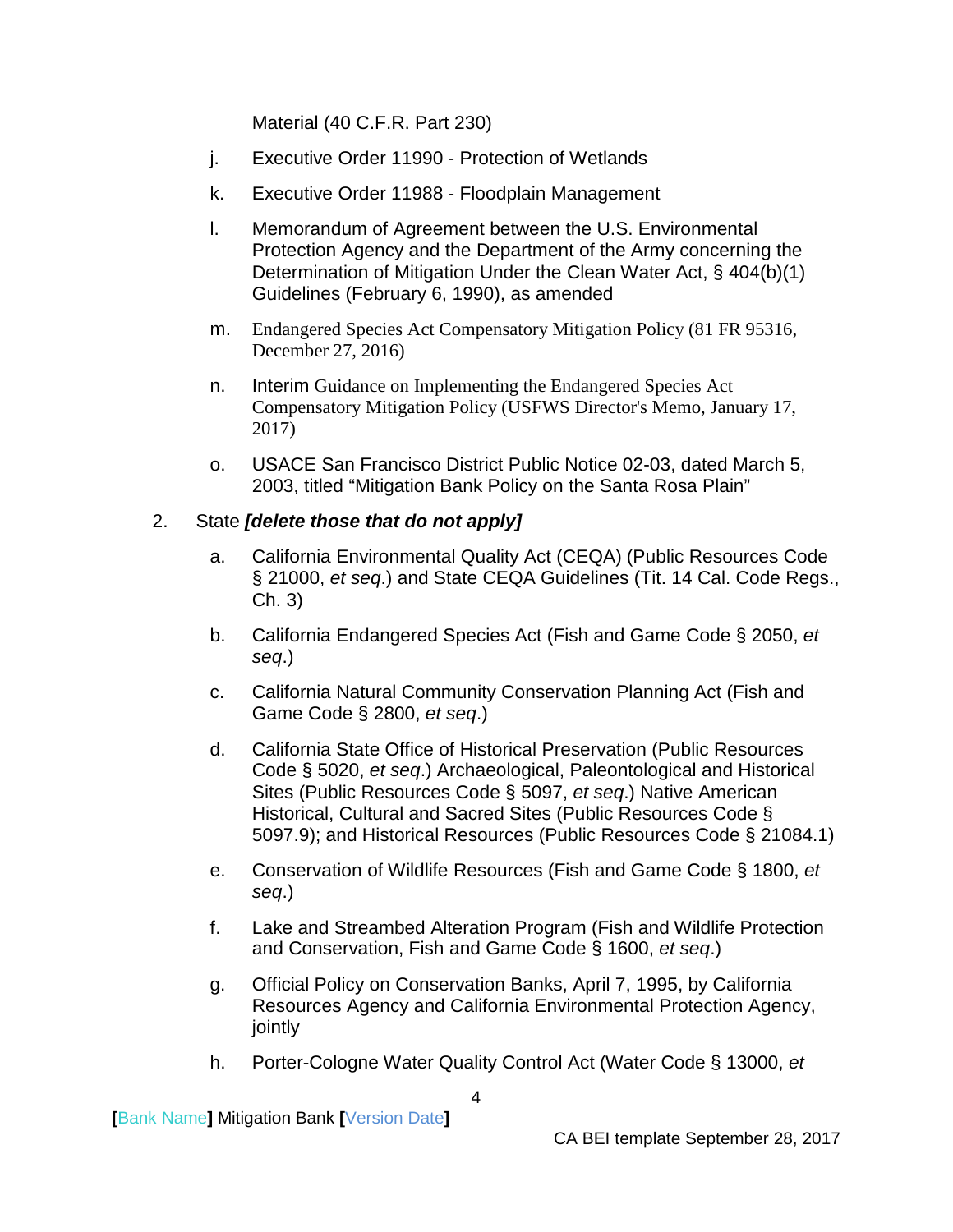*seq*.)

- i. Conservation Bank and Mitigation Bank Applications and Fees (Fish and Game Code § 1797, *et seq*.)
- j. California Government Code, Title 7, Division 1, Chapter 4.6, §§ 65965-65968
- k. California Fish and Game Code, Division 2, Chapter 1, Article 1, § 713
- l. California Probate Code, Division 9, Part 7, §§ 18501-18510

#### <span id="page-7-0"></span>Section II: Definitions

The initially-capitalized terms used and not defined elsewhere in this BEI are defined, for the purposes of this BEI, as set forth below.

"Adaptive Management" means an approach to natural resource management which incorporates changes to management practices, including corrective actions as determined to be appropriate by the IRT in discussion with the Bank Sponsor and/or the Property Owner, as appropriate, based upon Bank annual report results and IRT review of overall Bank performance and compliance.

"Bank Establishment Date" is the date determined pursuant to Section V, when the Bank is considered established and Transfer of Credits may begin.

"Conservation Easement" **[***Remove if Grant Deed***]** means a perpetual conservation easement, as defined by California Civil Code § 815.1, in the form of **Exhibit E-4** attached to and made a part of this BEI.

"Construction Phase," means a phase of the Bank in which all components required by 33 C.F.R. § 332.4(c) are fully developed, beyond concept, and included within the exhibits of the BEI, but is implemented in stages over time. Implementation of a Construction Phase does not require an amendment of the BEI.

"Construction Security" means the financial assurance specified in Section VI.A and **Exhibit C-2**, to be provided by the Bank Sponsor to guarantee the completion of construction and planting to establish, restore or enhance Waters of the U.S., Waters of the State, and Covered Habitat on the Bank Property in accordance with the Development Plan.

"Covered Habitat" means habitat of concern or habitat upon which the Covered Species depend for their continued viability that the IRT determines will be adequately conserved as a result of implementation of this BEI. Covered Habitat Credits are identified in **Exhibit F-1** attached to and made a part of this BEI.

"Covered Species" means the species for which the Bank has been established and for which Credits have been allocated as set forth in **Exhibit F-1**.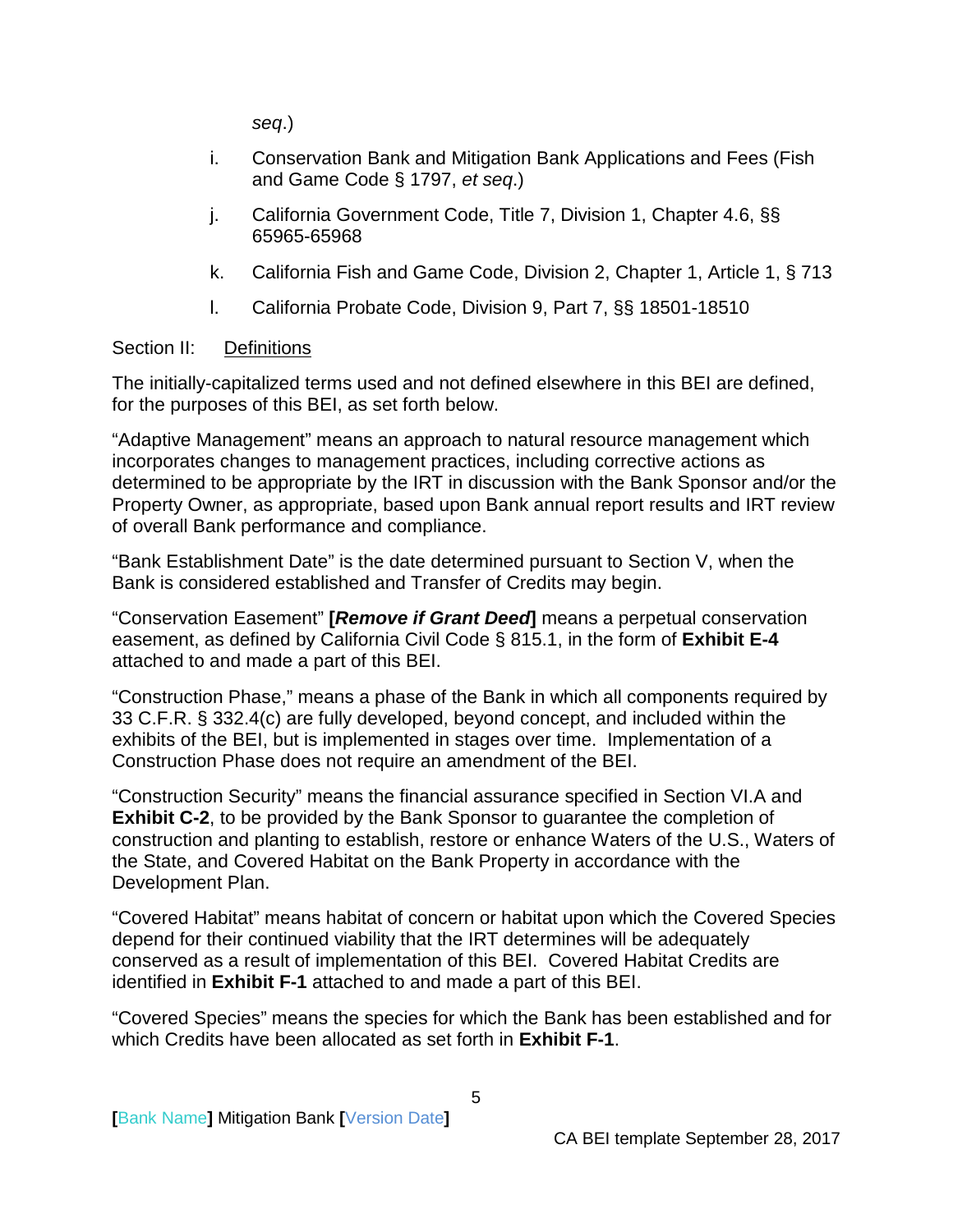"Credits" are units of measure representing the accrual, attainment, or protection of aquatic functions and/or the Covered Species or Covered Habitat on the Bank Property. One Credit is equivalent to one acre, or as otherwise defined in **Exhibit F-1**.

"Credit Release" means an action by the agency that has jurisdiction over specified Credits available for Transfer pursuant to this BEI, as set forth in Section VII.

"Development Plan" means the document attached as **Exhibit C-1** that is the overall plan governing construction and habitat establishment, restoration and enhancement activities required to be conducted on the Bank Property to establish Credits.

"Endowment Agreement" means the document attached as **Exhibit D-3** (which may serve as a mitigation agreement pursuant to California Government Code § 65965(f)(1)), which establishes the terms and conditions pursuant to which the Endowment Holder will accept custody of and manage the Endowment Fund.

"Endowment Amount" is the amount Section VI.E requires the Bank Sponsor to provide as Endowment Deposits to the Endowment Holder to fund the Endowment Fund. The Endowment Amount is determined in **Exhibit D-2**.

"Endowment Deposit" is the deposit or series of deposits made or required to be made by the Bank Sponsor to the Endowment Holder to fund the Endowment Fund. Endowment Deposits received by the Endowment Holder shall be deposited into the Endowment Fund.

"Endowment Fund" is a financial account, held in trust for the benefit of the long-term stewardship of the Bank Property. The Endowment Fund is intended to be maintained and managed in perpetuity in accordance with Government Code §§ 65965-69568, Probate Code §§18501-18510, the BEI, and the Endowment Agreement. The Endowment Fund is intended to be invested in accordance with an investment policy statement that is designed to generate earnings and appreciation in value over the longterm. The Endowment Fund is to be used in funding perpetual management, maintenance, monitoring, and reporting pursuant to the Long-term Management Plan. The term "Endowment Fund" as used in this BEI shall include the Endowment Deposits and all interest, dividends, gains, other earnings, additions and appreciation thereon, as well as any additions thereto.

"Endowment Holder" means an entity qualified to hold the Endowment Fund pursuant to Government Code §§ 65965-65968 and is otherwise approved by the IRT.

"Extraordinary Circumstances" shall mean an event or circumstance that has a material and detrimental impact on the Bank Property or on the ability of Bank Sponsor to attain Performance Standards and: (1) was neither foreseen nor foreseeable by the Bank Sponsor, Property Owner, or IRT agencies; and (2) neither Bank Sponsor nor Property Owner (or anyone acting on behalf or under the control of either of them) caused or could have prevented; and (3) prevents Bank Sponsor or Property Owner from achieving an objective or undertaking an action required of it under this BEI. Extraordinary Circumstances excludes mere economic hardship.

**[**Bank Name**]** Mitigation Bank **[**Version Date**]**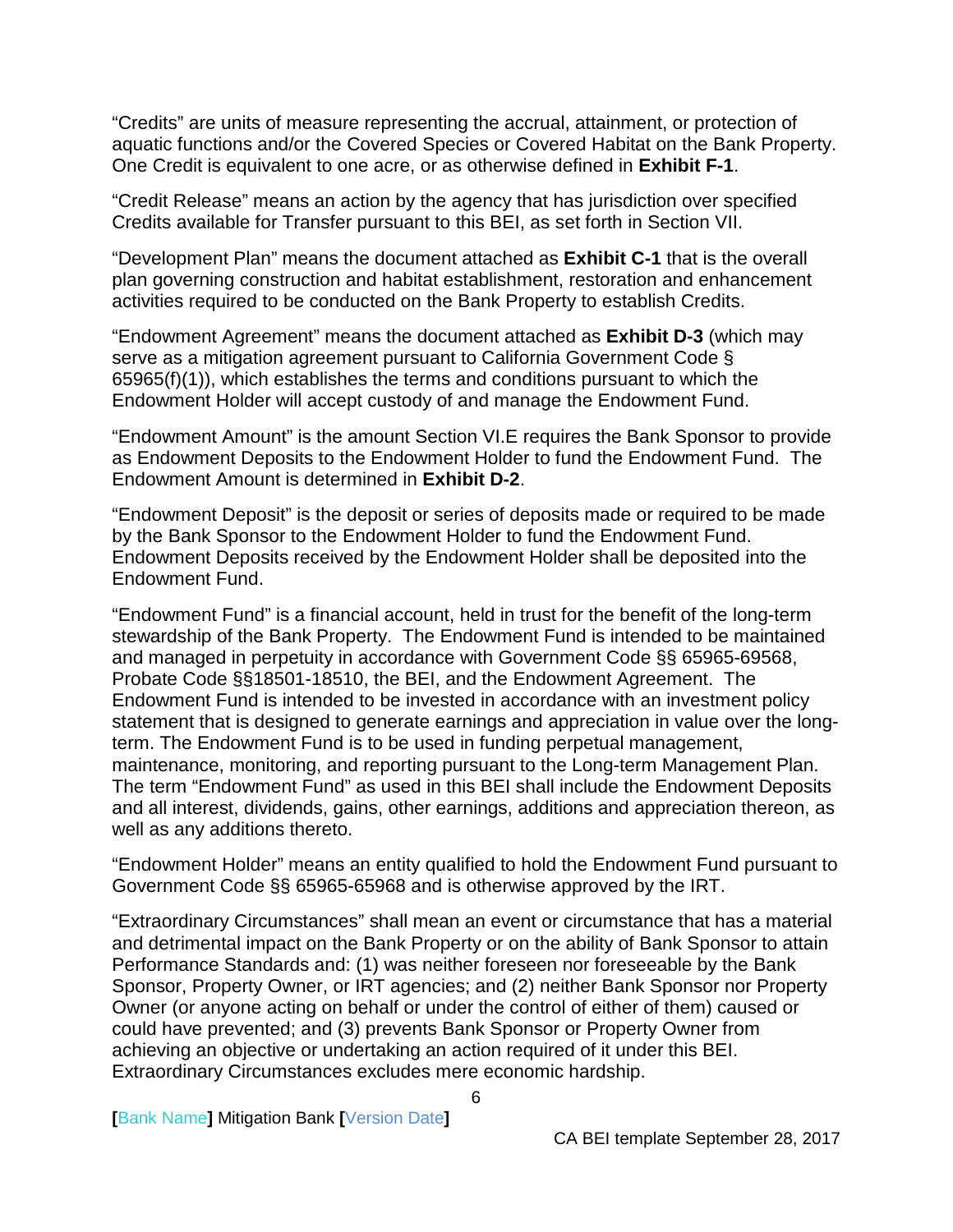"Grant Deed" **[***Remove if Conservation Easement***]** means a deed conveying fee title to the Bank Property in the form of **Exhibit E-4**.

"Grantee" means the entity authorized to hold the Conservation Easement pursuant to California Civil Code §815.3 and Government Code §§65966 and 65967 and is otherwise approved by the IRT.

"Habitat Establishment" means the manipulation of the physical, chemical, or biological characteristics present on the Bank Property to develop an aquatic or terrestrial habitat resource for Covered Species. Habitat Establishment will result in a gain in resource area and/or function.

"Habitat Conservation Plan (HCP)" means an HCP prepared pursuant to § 10(a)(2)(A) of the ESA (16 U.S.C. § 1539(a)(2)(A)).

"Implementation Fee" is the fee that Fish and Game Code § 1799(e)(2) requires CDFW to collect to pay for all or a portion of banking program costs as specified in **Exhibit F-6**.

"Interim Management Period" means the period from the Bank Establishment Date until Performance Standards have been met and the third anniversary of the full funding of the Endowment Amount has occurred.

"Interim Management Plan" means the document attached as **Exhibit D-4** that describes the management, monitoring, Adaptive Management, reporting and other activities to be implemented by the Bank Sponsor during the Interim Management Period.

"Interim Management Security" is the financial assurance specified in Section VI.C and **Exhibit D-1**, to be provided by the Bank Sponsor to guarantee the implementation of the Interim Management Plan, and to guarantee all Remedial Action(s) required under Section VIII.F or Section XII.A are completed during the Interim Management Period.

"Long-term Management Period" means the period beginning upon conclusion of the Interim Management Period and continuing in perpetuity, during which the Bank Property is to be managed, monitored, and maintained pursuant to the Long-term Management Plan.

"Long-term Management Plan" means the document attached as **Exhibit D-5** that provides measures intended to ensure the Bank Property is managed, monitored, and maintained in perpetuity to conserve and protect its Waters of the U.S., Waters of the State, Covered Species, and Covered Habitat.

"Natural Community Conservation Plan (NCCP)" means an NCCP created pursuant to Fish and Game Code § 2800, *et seq*.

"Performance Security" means the financial assurance specified in Section VI.B and **Exhibit C-3**, to be provided by the Bank Sponsor to guarantee the Bank Sponsor's obligations under this BEI through Bank closure.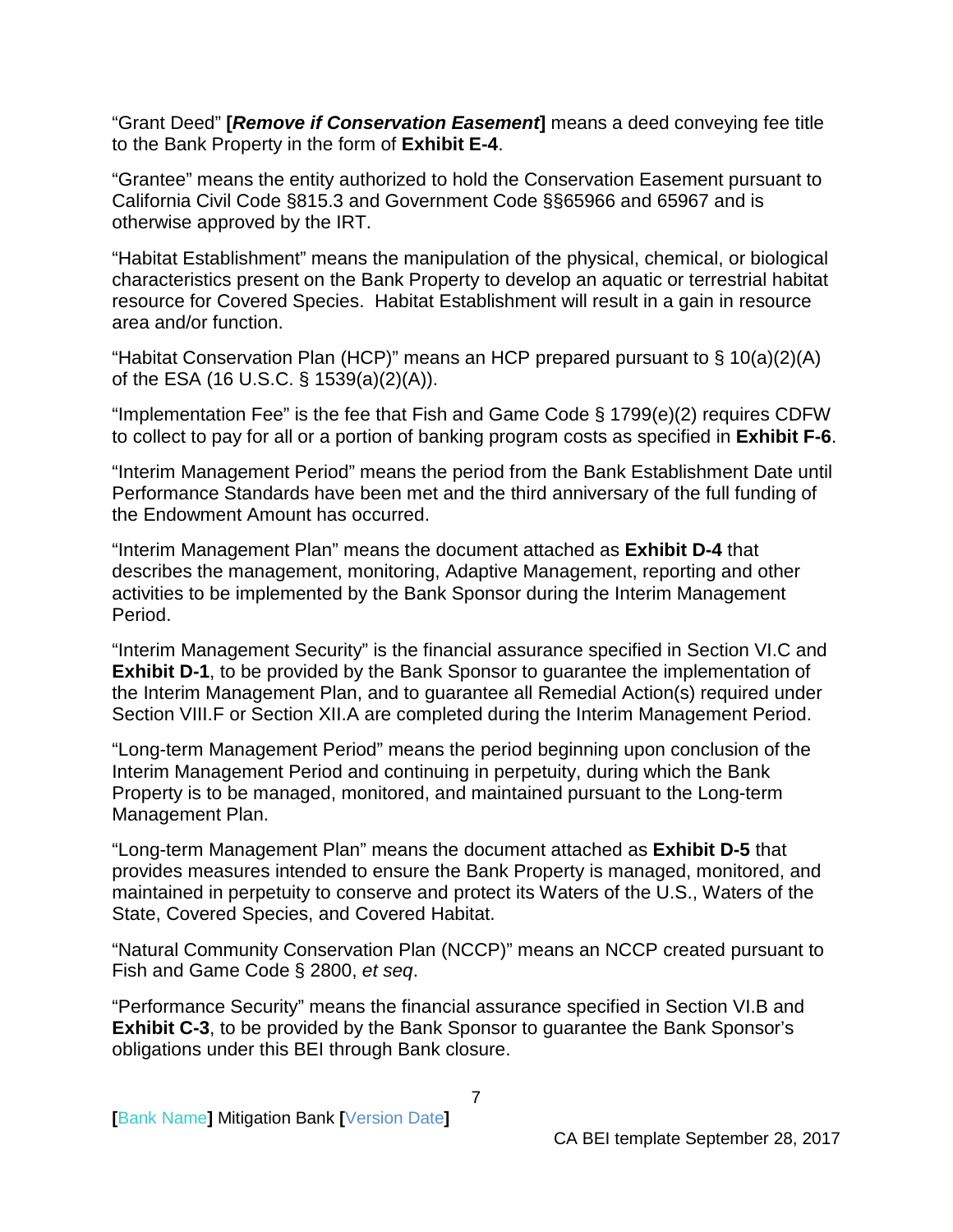"Performance Standards" means the minimum standards set forth to define the successful development of Waters of the U.S., Waters of the State, and Covered Habitat and Covered Species Credits.

"Phase I Environmental Site Assessment" is an assessment of the environmental condition of the Property performed in accordance with the American Society of Testing and Materials (ASTM) Standard E1527-05 "Standard Practice for Environmental Site Assessments: Phase I Environmental Site Assessment Process," or any successor to such ASTM Standard which is active at the time of the assessment.

"Preservation" means the protection of existing ecologically important wildlife, habitat, or other ecosystem resources in perpetuity. This term applies to Covered Species and Covered Habitat.

"Property Assessment and Warranty" means the written property evaluation and assurance signed by the Property Owner and attached as Exhibit E-2.

"Property Owner" means the owner(s) of fee simple title to the Bank Property and grantor of the Conservation Easement.

"Remedial Action" means any measures needed to remedy any failure to achieve the Performance Standards or any injury or adverse impact to the Bank Property.

"Regulatory In-lieu Fee and Bank Information Tracking System (RIBITS)" is a webbased application that provides information to the IRT, Bank Sponsors, agencies, and the general public on mitigation banks and in-lieu fee (ILF) programs, associated documents, credit availability, service areas, and information on policies and procedures that affect mitigation bank and ILF development and operation.

"Service Area" means the geographic area(s) within which impacts to Waters of the U.S., Waters of the State, Covered Species, or Covered Habitat that occur may be mitigated or compensated through Transfer of Credits from the Bank.

"Subordination Agreement" means a written, recorded agreement in which the holder of an interest in, or lien or encumbrance on the Bank Property makes the lien or encumbrance subject to and of lower priority than the Conservation Easement, even though the lien or encumbrance was recorded before the Conservation Easement.

"Subsequent Phase" means a phase of a bank that is either planned conceptually or added after the Bank Establishment Date and for which complete components required by 33 C.F.R. § 332.4(c) are not included in the exhibits and approved as part of the BEI. Subsequent Phases are added through an amendment of the BEI or developed as a new bank, as determined by the IRT.

"Transfer" means the use, sale, or conveyance of Credits by the Bank Sponsor.

"Waters of the State" means any surface water or groundwater, including saline waters, within the boundaries of the State of California.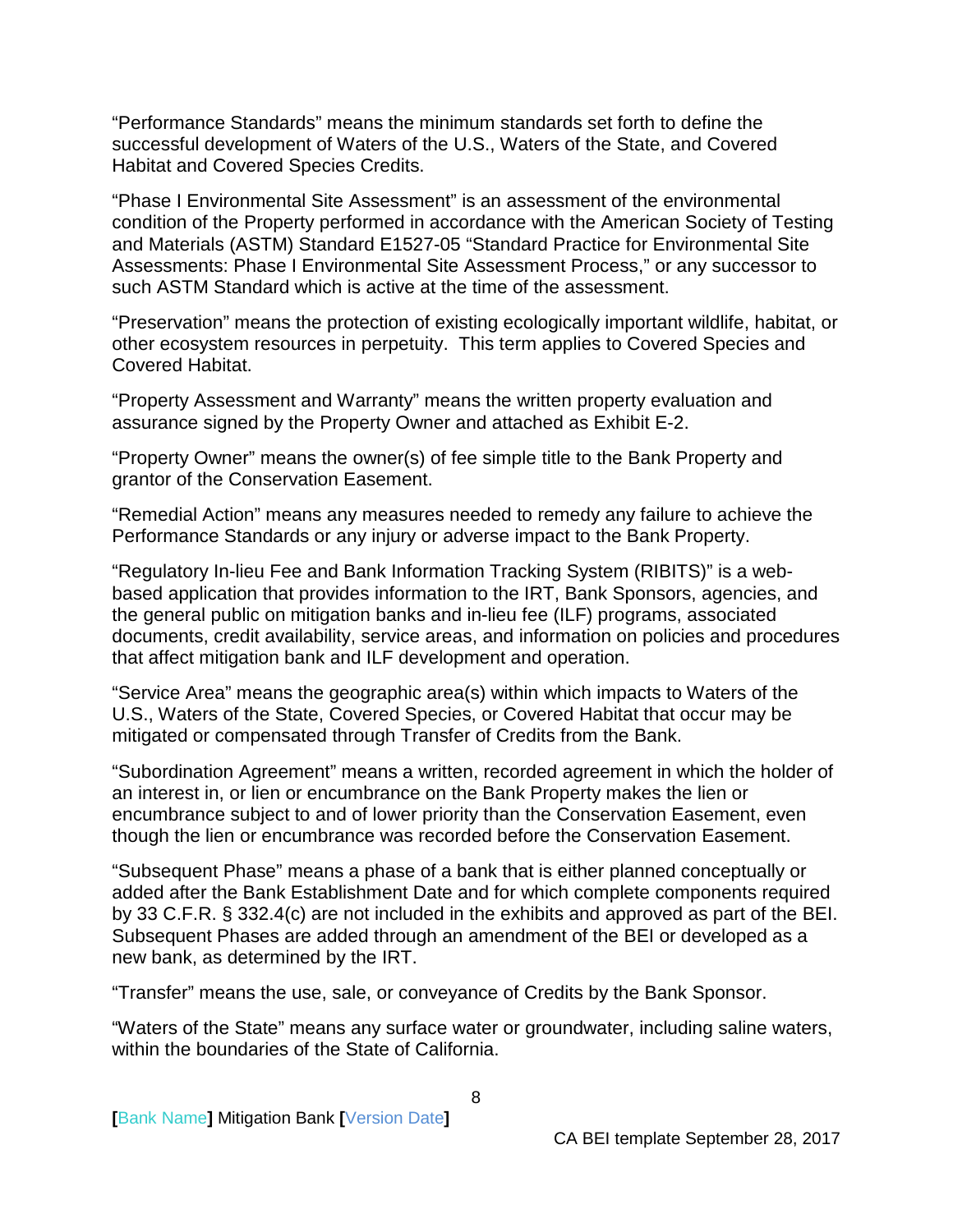"Waters of the U.S." means all waters and wetlands over which the USACE and/or the USEPA are granted jurisdiction in the Clean Water Act, 33 [U.S.C.](http://en.wikipedia.org/wiki/United_States_Code) § [1251,](http://www.law.cornell.edu/uscode/33/1251.html) *et seq*., and the Rivers and Harbor Act of 1899, 33 U.S.C. § 401, *et seq*. This definition encompasses both the term "waters of the United States" as defined in 33 C.F.R. Part 328 and "navigable waters of the United States" as defined in 33 C.F.R. Part 329.

<span id="page-11-0"></span>Section III: Stipulations

## <span id="page-11-1"></span>A. Baseline Condition

The current condition of the Bank Property is described in the Development Plan (**Exhibit C-1**) and the Biological Resources Survey (**Exhibit H**) attached to and made a part of this BEI.

<span id="page-11-2"></span>B. Disclaimer

This BEI does not in any manner limit the legal authorities or responsibilities of the IRT, or of any IRT agency.

## <span id="page-11-3"></span>C. Exhibits

The following Exhibits are attached to and incorporated by this reference into this BEI:

- 1. "Exhibit A" Bank Location Maps
	- A-1 General Vicinity Map
	- A-2 Map of Property including Bank Property
	- A-3 Map of Conserved Areas in Bank Property Vicinity **[***if applicable***]**
- 2. "Exhibit B" Service Area Map(s) and Description(s)
	- B-1 Map(s) of the Bank's Service Area(s)
	- B-2 Narrative description(s) of the Bank's Service Area(s)
- 3. "Exhibit C" Development Plan
	- C-1 Development Plan
	- C-2 Construction Security Analysis and Schedule
	- C-3 Performance Security Analysis and Schedule
- 4. "Exhibit D" Bank Management and Operation Documents
	- D-1 Interim Management Security Analysis and Schedule
	- D-2 Endowment Fund Analysis and Schedule
	- D-3 Agreements, Instructions, and Forms for Submission or Disbursement of Endowment Funds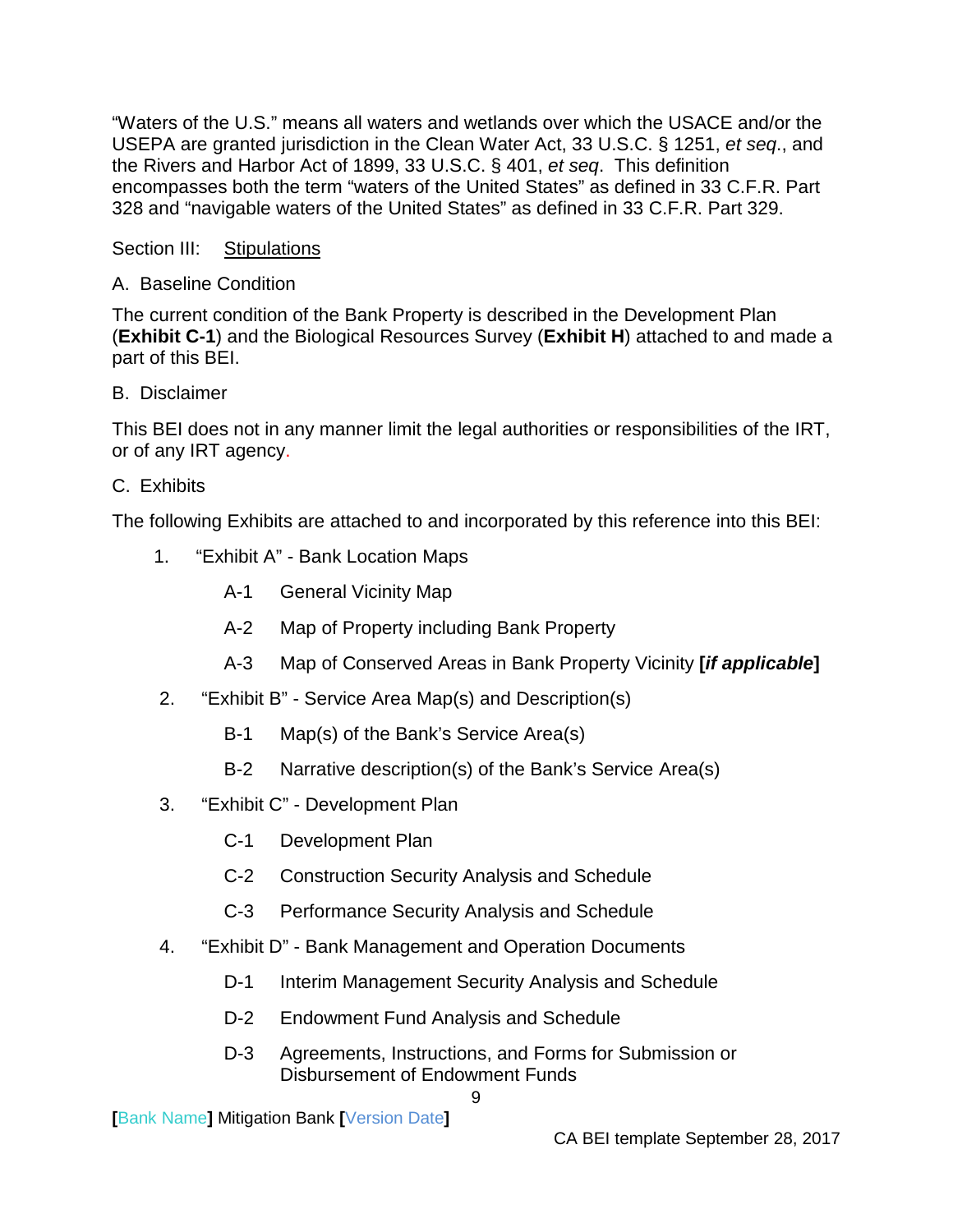- D-4 Interim Management Plan
- D-5 Long-term Management Plan
- D-6 Bank Closure Plan
- 5. "Exhibit E" Real Estate Records and Assurances
	- E-1 Preliminary Title Report, Legal Description, and Parcel Map(s)
	- E-2 Property Assessment and Warranty
	- E-3 Plat Map(s)
	- E-4 Real Estate Instrument
	- E-5 Title Insurance **[***attach once received***]**
- 6. "Exhibit F" Bank Credits and Credit Transfers
	- F-1 Credit Evaluation and Credit Table
	- F-2 Credit Purchase Agreement and Payment Receipt Templates
	- F-3 Credit Transfer Ledger Template
	- F-4 Instructions for Species Credits Transfers Using RIBITS **[***if applicable***]**
	- F-5 Credit Release Schedule and Funding Schedule for Covered Species and Covered Habitats
	- F-6 Implementation Fee Schedule **[***if applicable***]**
- 7. "Exhibit G" Phase I Environmental Site Assessment
- 8. "Exhibit H" Biological Resources Survey
- 9. "Exhibit I" Jurisdictional Determination and Delineation of Waters of the U.S. and/or Waters of the State **[***if applicable***]**
- 10. "Exhibit J" Cultural, Historical, Archaeological, and Native American Resources ("Cultural Resources").
	- J-1 Identification, Inventory, and Evaluation
	- J-2 Compliance Documentation *[if applicable]*
	- J-3 Historic Properties Treatment Plan (HPTP) *[if applicable]*
- 11. "Exhibit K" Other Documentation, Permits, Amendments, or Revisions

## <span id="page-12-0"></span>Section IV: Bank Evaluation and Development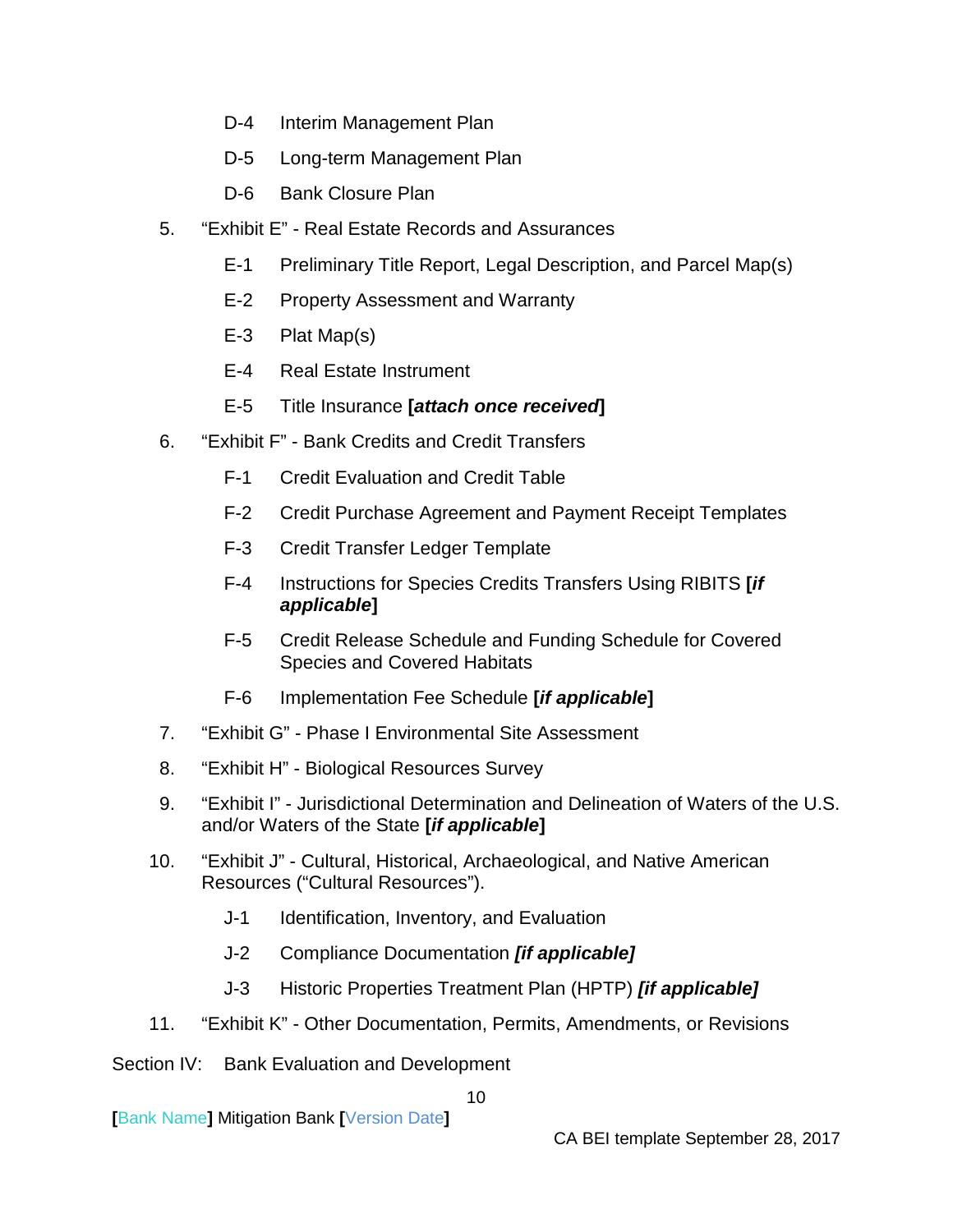## <span id="page-13-0"></span>A. Bank Site Assessment by the IRT

Representatives of the IRT have inspected the Bank Property and evaluated the Bank Sponsor's proposed development of Waters of the U.S., Waters of the State, Covered Species, and Covered Habitat in the Development Plan (**Exhibit C-1**) and have agreed upon the assignment of Credits set forth in **Exhibit F-1**.

## <span id="page-13-1"></span>B. Bank Sponsor's Responsibilities for Bank Development

The Bank Sponsor agrees to perform all necessary work, in accordance with the provisions of this BEI, to establish, enhance, restore, monitor, and maintain the Waters of the U.S., Waters of the State, Covered Species and Covered Habitat, as described in the Development Plan (**Exhibit C-1**), on the Bank Property until the Bank Sponsor has demonstrated to the satisfaction of the IRT that the Bank complies in all respects with all requirements of this BEI.

<span id="page-13-2"></span>C. Phase I Environmental Site Assessment

**[***Choose one*: Bank Sponsor *or* Property Owner**]** has provided a current Phase I Environmental Site Assessment of the Property (**Exhibit G)**. If the Phase I Environmental Site Assessment identifies any recognized environmental conditions, as defined in the American Society of Testing and Materials (ASTM) Standard E1527-05 "Standard Practice for Environmental Site Assessments: Phase I Environmental Site Assessment Process," or any successor to such ASTM Standard, in place at the time of execution of instrument, the Property Owner represents and warrants to the IRT that all appropriate assessment, clean-up, remedial or removal action has been completed and the Property Owner has provided an updated Phase I Environmental Site Assessment to the IRT that concludes no recognized environmental conditions are present on the Property.

## <span id="page-13-3"></span>D. Approvals

The Bank Sponsor will obtain all permits, authorizations and other approvals necessary or appropriate to construct, operate, and maintain the Bank, including those of any IRT agency. This BEI does not constitute or substitute for any such approval.

## <span id="page-13-4"></span>E. Phases

- 1. Subsequent Phases. Establishment of each Subsequent Phase is subject to approval by the IRT. The Bank Sponsor may propose a Subsequent Phase by submitting a written request to the IRT. Subsequent Phases will need to comply with requirements in effect on the date of submission of the complete documentation for the proposed Subsequent Phase. Any Subsequent Phase will be considered as either an amendment of the BEI or a new bank, as determined by the IRT agencies. Approval of this BEI does not obligate any IRT agency to approve any Subsequent Phase
- 2. *[Remove paragraph if not applicable*:] Construction Phases. The Bank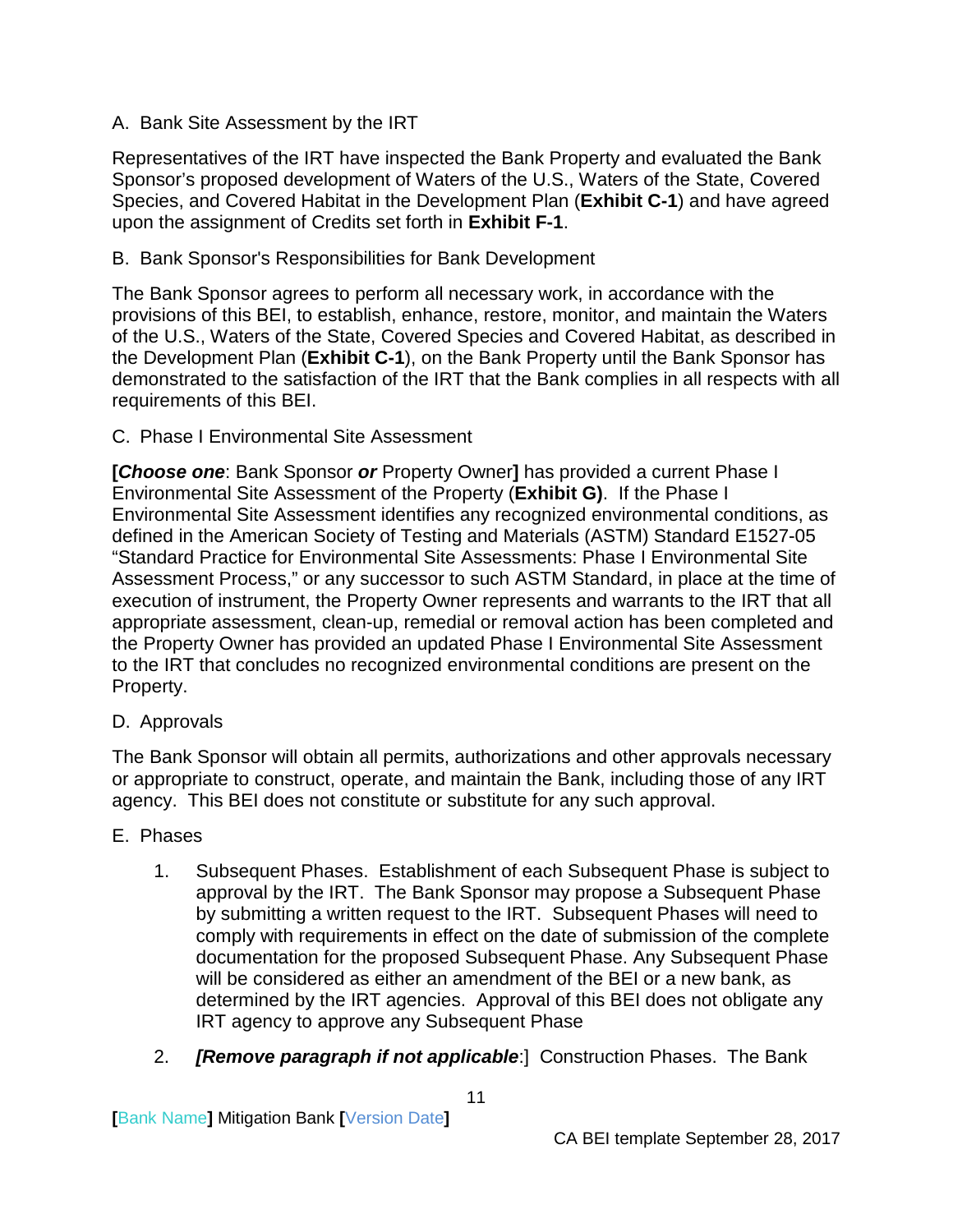Sponsor will establish the Bank in **[***Insert number of phases***]** Construction Phases. Each Construction Phase is presented in full in this BEI and within its Exhibits. **[***If each phase is independent*: Each Construction Phase is independent and can be constructed alone or in conjunction with other phases and can be constructed in any sequence**][***If one or more phases is dependent on another*: The Construction Phases must be constructed in the sequence specified in the Development Plan (**Exhibit C-1**)**]**. Implementation of the Development Plan must be initiated no later than the first full growing season after the date of the first Credit Transfer associated with that Construction Phase. All Construction Phases must be completed within 10 years of the date of this BEI.

**[***Remove paragraphs if not applicable***:]** The Bank Sponsor shall notify the IRT 30 calendar days before beginning and within 30 calendar days after completing any Construction Phase.

If any Construction Phase has not begun after 10 years, from when it was first approved by the IRT (either in this BEI or in a written amendment to it), the Bank Sponsor must, prior to proceeding with any such Construction Phase, demonstrate that site conditions affecting the feasibility of constructing the Bank as designed have not changed and obtain written concurrence from of the IRT. The IRT may require additional review of any such Construction Phase, or that it is evaluated as a Subsequent Phase.

<span id="page-14-0"></span>F. Modification of the Development Plan

In the event that the Bank Sponsor and/or the IRT determine that modifications must be made to the Development Plan (**Exhibit C-1**), the Parties shall meet to discuss the modifications, and the Bank Sponsor shall submit a written request for approval of such modifications to each member of the IRT within 60 calendar days of the meeting. Upon agreement of the Parties, the Bank Sponsor shall then implement all approved modifications. Modification of the Development Plan may constitute an amendment. If the IRT elects to authorize modifications to the Development Plan, such authorization may be conditioned upon, among other things, a change in the number of Credits available for release. The Bank Sponsor shall revise the Credit Table in **Exhibit F-1** as directed by IRT to reflect any change in the available Credits. The schedule for funding the Endowment Amount shall be amended to reflect the revised Credit Table (**Exhibit F-1**).

## <span id="page-14-1"></span>G. Property Assessment and Warranty

The Property Owner is responsible to ensure the Property Assessment and Warranty (**Exhibit E-2**) is true, complete, and correct as of the date of this BEI. Should the Property Owner become aware of any errors or omissions in the Property Assessment and Warranty after the date of this BEI, the Property Owner shall notify the IRT agencies in writing within 30 days of discovery. The IRT shall evaluate any impacts of the errors or omissions on the Bank, Bank Property and the Grantee's interest in the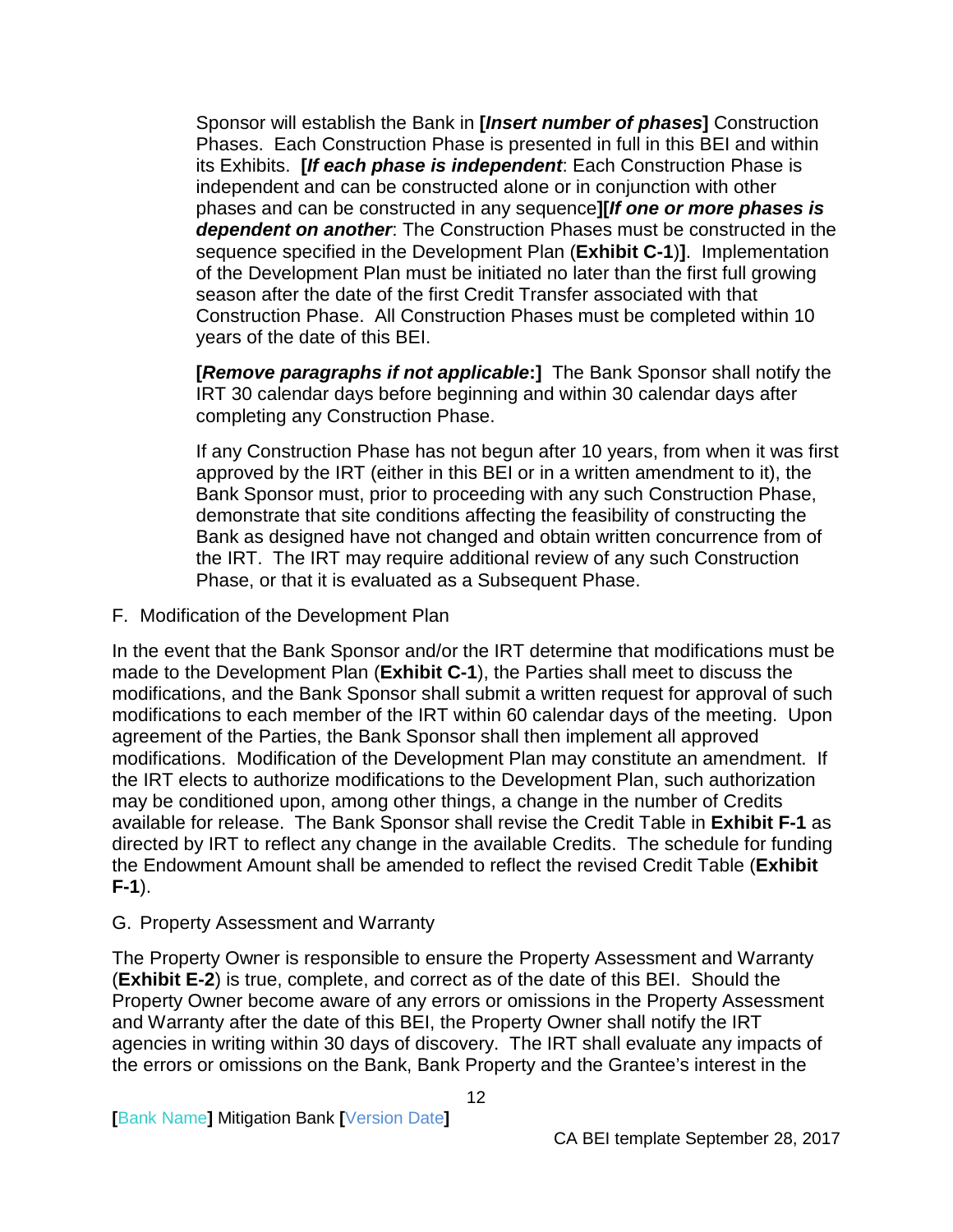Conservation Easement or the Bank Property and the IRT may find default pursuant to Section XII.E in such circumstances.

<span id="page-15-0"></span>Section V: Bank Establishment Date

The Bank Establishment Date will occur and Transfer of Credits may begin only when the IRT has received documentation confirming that all of the following actions have occurred:

- 1. The BEI has been fully executed by all of the Parties;
- 2. The Conservation Easement has been (i) accepted by a Grantee that has been approved by the IRT and (ii) recorded in the Official Records of the county in which the Bank Property is located; **[***Or, if fee title to the State, substitute:* The Grant Deed to the State of California has been (i) accepted on behalf of the State by CDFW (as evidenced by a duly executed Certificate of Acceptance) and (ii) recorded in the Official Records of the county in which the Bank Property is located**]**;
- 3. The Bank Sponsor has complied with its obligation to furnish financial assurances in accordance with Section VI; and
- 4. Any applicable Subordination Agreement(s) is executed and recorded.

## <span id="page-15-1"></span>Section VI: Financial Assurances

The Bank Sponsor is responsible for providing financial assurances for the performance and completion of Bank construction, management, monitoring, and Remedial Action in accordance with this BEI, as set forth in this Section. The financial assurances shall be held in accordance with Section VIII.E, held by **[***choose one:* CDFW *or* USACE *or* when approved by the IRT, a qualified third-party **(***Choosing a qualified third-party triggers the need for conforming changes to other parts of the BEI, in particular VIII.E, Financial Operations***.)]**. The Bank Sponsor shall provide written confirmation from the agency or Endowment Holder, as applicable, that the requirement to provide financial assurances was completed to each member of the IRT in accordance with Section XII.K upon furnishing each of the following financial assurances:

<span id="page-15-2"></span>A. Construction Security

Prior to the first Credit Release, the Bank Sponsor shall furnish a Construction Security in the amount of a reasonable third-party estimate or contract to establish, restore, or enhance Waters of the U.S., Waters of the State, and Covered Habitat in accordance with the Development Plan in the amount specified in **Exhibit C-2**. The Construction Security shall be in the form of **[***Choose one:* an irrevocable standby letter of credit, check, *or* a cashier's check (check or cashier's check may only be used if CDFW is holding the security)**]**. The Bank Sponsor shall ensure the Construction Security shall remain available in the full amount, until cancelled, in accordance with Section VIII.E.1.a. If all construction and planting activities are completed in accordance with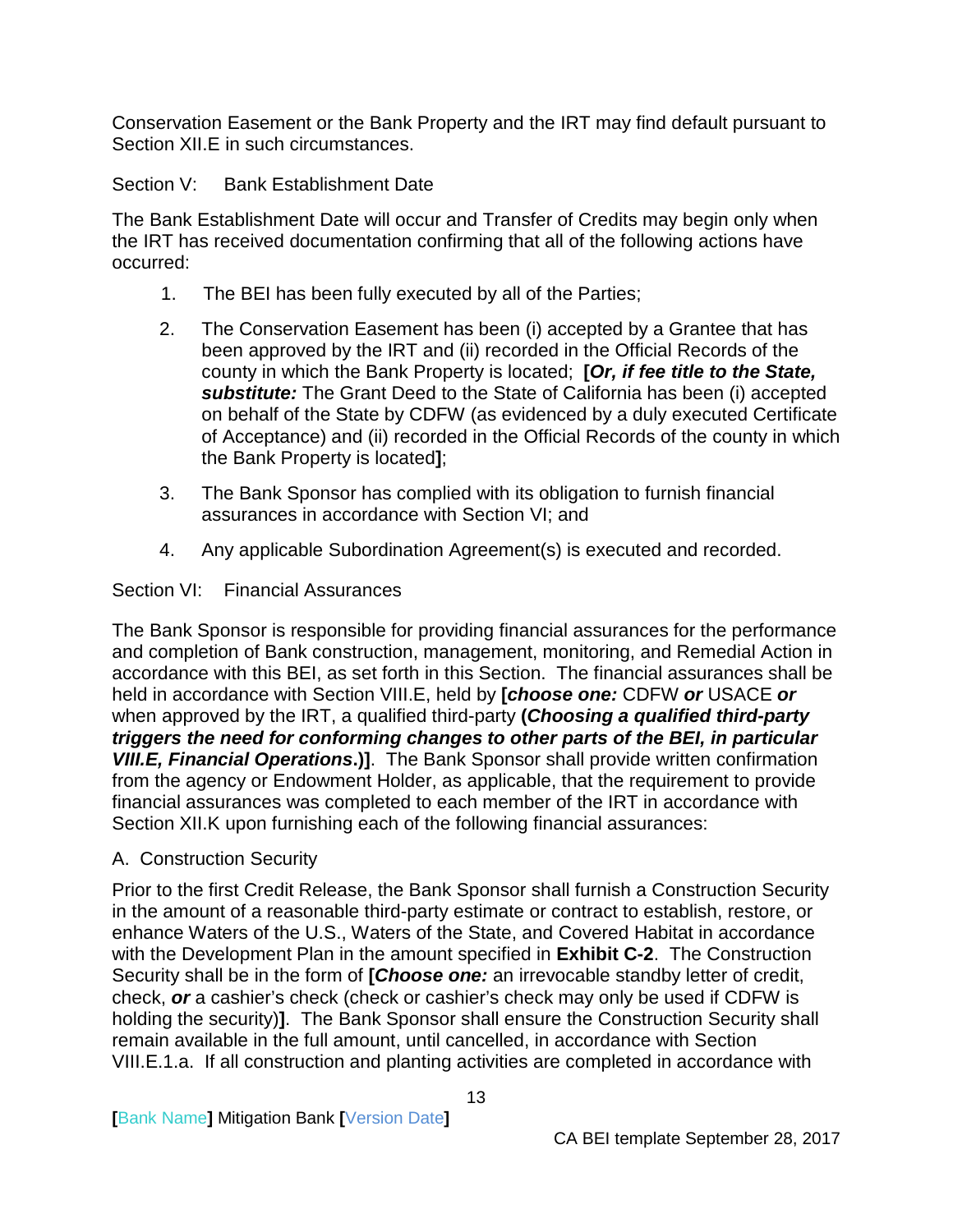the Development Plan prior to the Bank Establishment Date then a construction security is not required.

### <span id="page-16-0"></span>B. Performance Security

Concurrent with the Transfer of the first Credit, Bank Sponsor shall furnish the Performance Security in the amount of 20% of the Construction Security in the amount specified in **Exhibit C-3**. The Performance Security shall be in the form of **[***Choose one:* an irrevocable standby letter of credit, check *or* a cashier's check (check or cashier's check may only be used if CDFW is holding the security)**]**. The Bank Sponsor shall ensure the Performance Security shall remain available in the full amount, until cancelled, in accordance with Section VIII.E.1.b.

### <span id="page-16-1"></span>C. Interim Management Security

Concurrent with the Transfer of the first Credit, Bank Sponsor shall furnish the Interim Management Security in the amount specified in **Exhibit D-1**. The amount of the Interim Management Security shall be equal to the estimated cost to implement the Interim Management Plan during three years of the Interim Management Period, as set forth in the Interim Management Security Analysis and Schedule (**Exhibit D-1**). The Interim Management Security shall be in the form of **[***Choose one:* an irrevocable standby letter of credit, check *or* a cashier's check (check or cashier's check may only be used if CDFW is holding the security)**]**. The Bank Sponsor shall ensure the Interim Management Security shall remain available in the full amount, until cancelled, in accordance with Section VIII.E.1.c.

#### <span id="page-16-2"></span>D. Letters of Credit

Letters of credit, when selected, shall be submitted to and approved by the IRT before they satisfy any financial assurance requirement. The **[**CDFW *or* USACE**]** shall be the beneficiary of the letter of credit. Any letter of credit shall be issued for a period of at least one year, and shall provide that the expiration date will be automatically extended for at least one year on each successive expiration date unless, at least 120 calendar days before the current expiration date Bank Sponsor and the **[**CDFW *or* USACE**]** have received notice from the issuing institution of its decision not to extend the expiration date, as evidenced by the return receipts. The letter of credit shall remain available for 120 calendar days after the date Bank Sponsor and the **[**CDFW *or* USACE**]** have received such notice. If the issuer elects to not extend the expiration date of any letter of credit, Bank Sponsor shall provide the **[**CDFW *or* USACE] with replacement security in the form of [choose one: a letter of credit, check or cashier's check (check or cashier's check may only be used if CDFW is holding the security)], as determined by the **[**CDFW *or* USACE**]** within 60 calendar days after receiving notice of the issuer's decision not to extend the expiration date. If Bank Sponsor does not provide such replacement security on or before the expiration of the 60-day period, then the **[**CDFW *or* USACE**]** shall have the right to immediately draw upon the letter of credit for which the replacement security was required.

## <span id="page-16-3"></span>E. Endowment Fund

**[**Bank Name**]** Mitigation Bank **[**Version Date**]**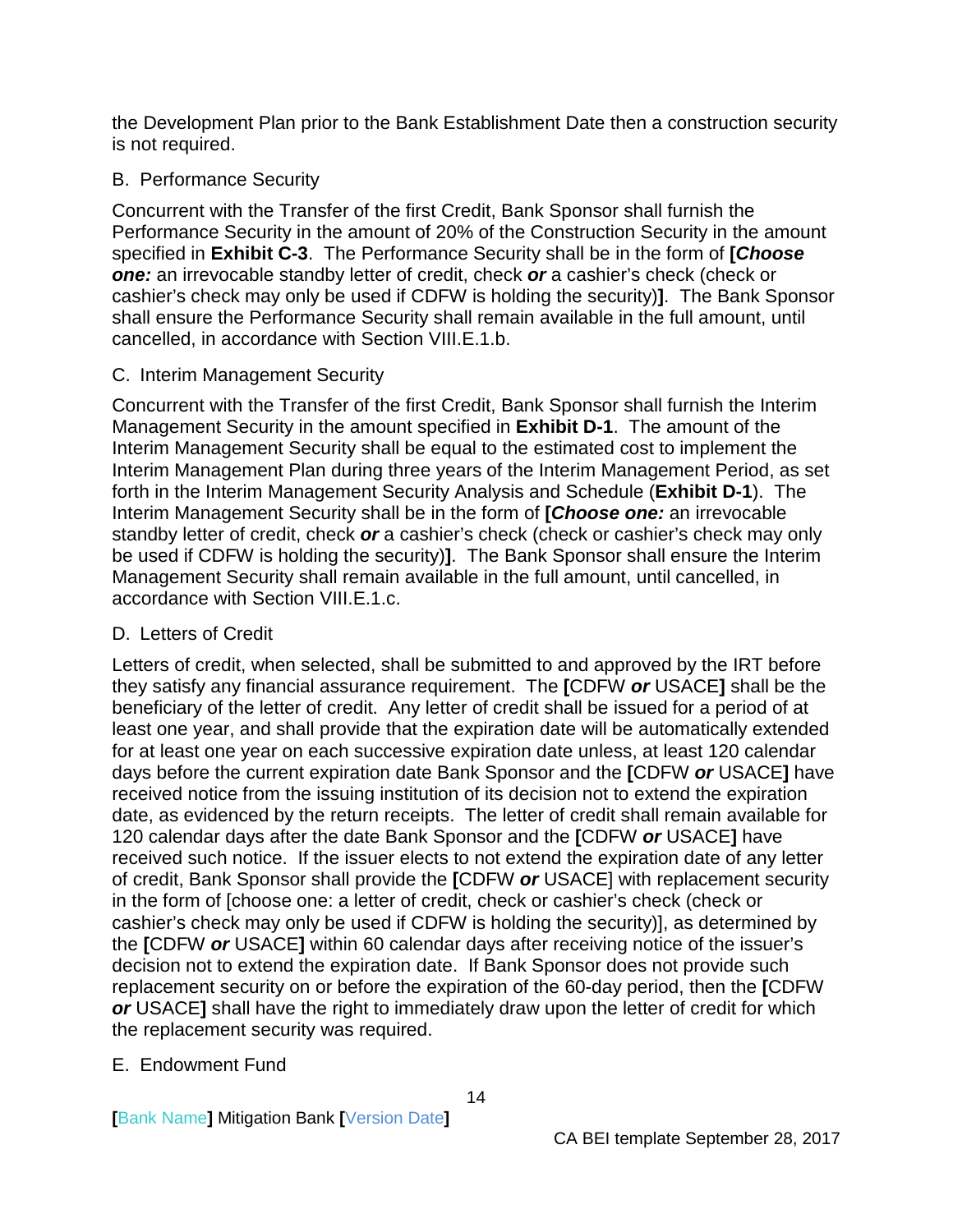- 1. The Endowment Fund shall be held by the Endowment Holder, in an amount sufficient to fully provide for the financial requirements of the long-term management of the Bank in accordance with the Long-term Management Plan (**Exhibit D-5**) and the Endowment Fund Analysis and Schedule (**Exhibit D-2**). The Bank Sponsor shall fully fund the Endowment Amount through Endowment Deposits according to the schedule below. The Endowment Amount shall be 100% funded by the  $10<sup>th</sup>$  anniversary of the first Credit Release.
- a. Funding schedule for Waters of the U.S. and Waters of the State Credit Releases will be as follows:
	- i. No Endowment Funding is required prior to 1) the first Waters of the U.S. Credit Release; or 2) the first Waters of the State Credit Release;
	- ii. A minimum of 30% of the Endowment Amount shall be funded, through Endowment Deposit(s), prior to the earliest of*:* 1) the second Waters of the U.S. Credit Release; or 2) the second Waters of the State Credit Release;
	- iii. A minimum of 55% of the Endowment Amount shall be funded, through Endowment Deposit(s), prior to the earliest of: 1) the third Waters of the U.S. Credit Release; or 2) the third Waters of the State Credit Release;
	- iv. A minimum of 70% of the Endowment Amount shall be funded, through Endowment Deposit(s), prior to the earliest of: 1) the fourth Waters of the U.S. Credit Release; or 2) ) the fourth Waters of the State Credit Release;
	- v. 100% of the Endowment Amount shall be funded, through Endowment Deposit(s), prior to the earliest of: 1) the fifth Waters of the U.S. Credit Release; or 2) the fifth Waters of the State Credit Release.
- b. Funding schedule for Covered Species and Covered Habitat Preservation Credit Releases will be as follows:
	- i. The percentage of the Endowment Amount funded through Endowment Deposits shall be equal to or greater than the percentage of Covered Species and Covered Habitat Preservation Credits Released (See Section VII.C).
- c. Funding schedule for Covered Species and Covered Habitat Establishment Credit Releases (See Section VII.C.3) will be as follows:
	- i. No Endowment Funding is required prior to the first Covered Species and Covered Habitat Establishment Credit Release;
	- ii. Prior to the third credit release of Covered Species and Covered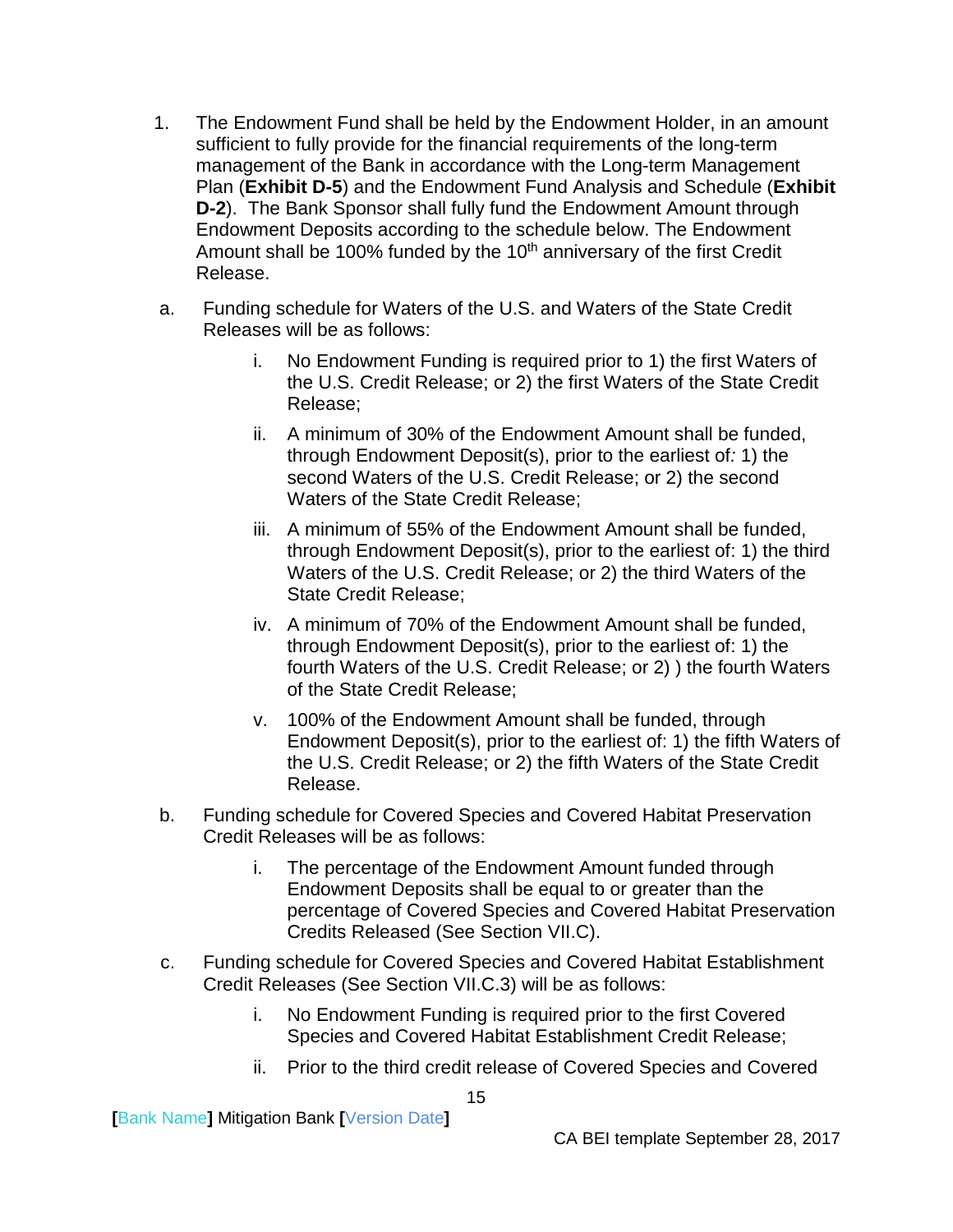Habitat Credits, the percentage of the Endowment Amount funded through Endowment Deposits shall be equal to or greater than the percentage of Covered Species and Covered Habitat Credits Released*.* 

- iii. 100% of the Endowment Amount shall be funded through Endowment Deposits prior to the release of 85% (cumulative) of Covered Species and Covered Habitat Credits.
- 2. Each year the Endowment Amount is not 100% funded, the Endowment Amount in **Exhibit D-2** shall be increased (but not decreased) to account for inflation. The Bank Sponsor must make this adjustment on or before April 1 of each year ("Adjustment Year"), based upon the change in the Consumer Price Index (CPI) for California. All Urban Consumers, All Items ("Index"), published by the California Department of Industrial Relations ("DIR"), Division of Labor Statistics and Research [\(http://www.dir.ca.gov/OPRL/CAPriceIndex.htm\)](http://www.dir.ca.gov/OPRL/CAPriceIndex.htm). The Bank Sponsor shall determine the change in the Index by comparing the Index published in March of the Adjustment Year to the Index published in March of the year in which this BEI is fully executed. The DIR website also provides an adjustment calculator that may be used for this purpose. The Endowment Amount in **Exhibit D-2 s**hall be increased by the percent change in the CPI and the product shall be the Endowment Amount for the Adjustment Year. If the percentage change in the CPI is less than or equal to zero for any Adjustment Year, then no adjustment will be made for that year.
- 3. Bank Sponsor shall provide each member of the IRT a paper copy of the receipt for each Endowment Deposit and upload to RIBITS within 30 calendar days of such deposit**.**

<span id="page-18-0"></span>Section VII: Credit Release

- <span id="page-18-1"></span>A. Waters of the U.S. Credit Release
	- 1. Upon receipt of Bank Sponsor's written request and accompanying documentation of compliance with all applicable requirements set forth in this Section, the USACE may release for Transfer Waters of the U.S. Credits (**Exhibit F-1**), as described below. Monitoring for Performance Standards for Credit Releases is for a minimum of five years. Early achievement of Performance Standards will not accelerate Credit Releases. The actual number of Credits Released shall be determined in writing by the USACE, in consultation with the other members of the IRT, based upon as-built conditions of the Bank Property, extent of Waters of the U.S. delineated on the Bank Property, attainment of the Performance Standards, funding of the Endowment Fund in accordance with Section VI.E, and compliance with requirements of this BEI and any associated authorization. Upon each Credit Release, USACE shall enter the number of Credits Released into RIBITS.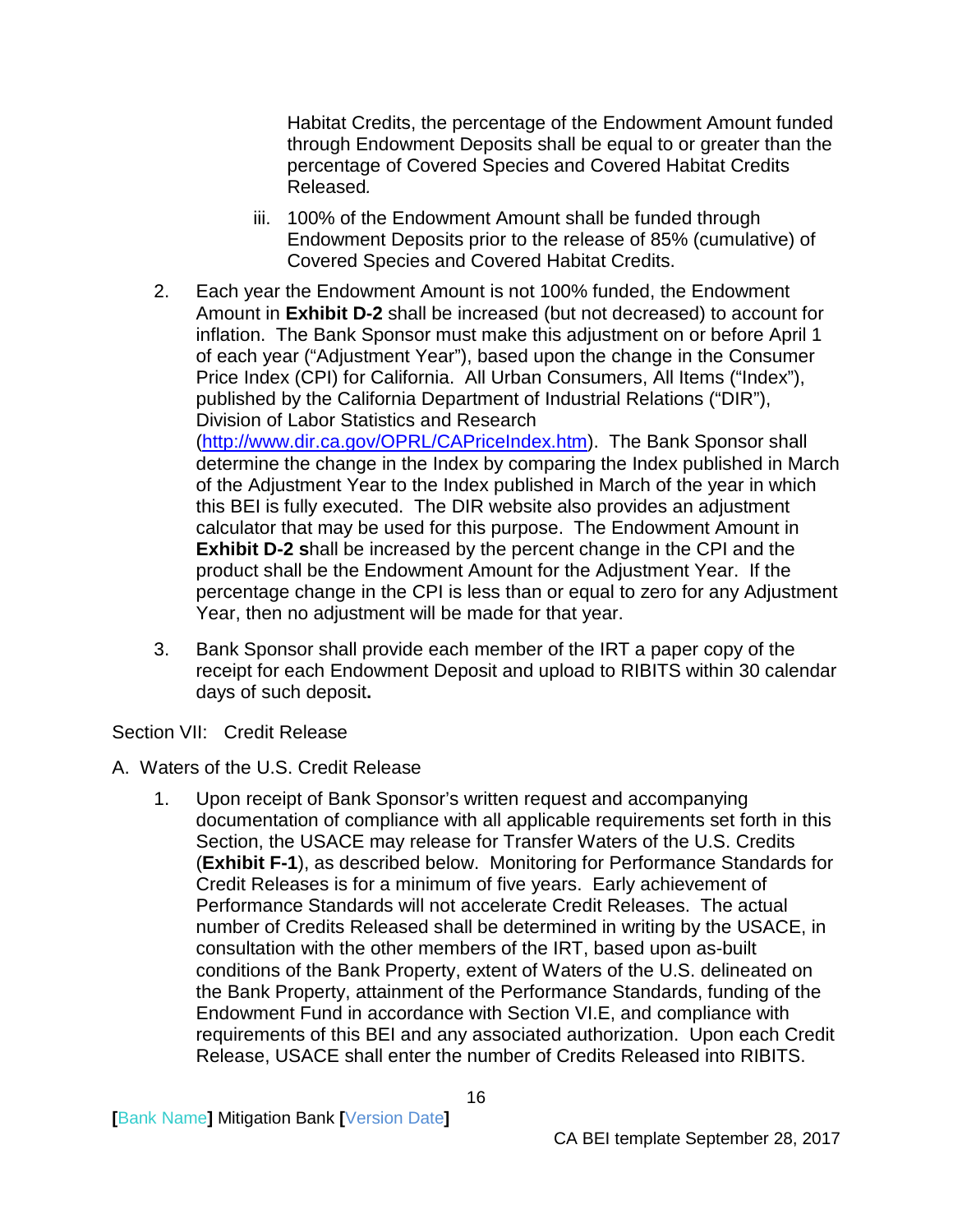The applicable Credit Release shall occur prior to any Credit Transfer. Credits may be released as follows:

- a. Credit Release 1.
	- i. 15% of the total anticipated Waters of the U.S Credits upon the Bank Establishment Date.

No Endowment Funding is required prior to the first Waters of the U.S. Credit Release.

- b. Credit Release 2. Up to an additional 25% of the total anticipated Waters of the U.S. Credits (40% cumulative total) when all of the following have occurred:
	- i. The Bank Sponsor has submitted as-built drawings to the IRT pursuant to Section VII.A.2.
	- ii. The USACE has approved the as-built condition in writing.
	- iii. The Bank Sponsor has funded a minimum of 30% of the Endowment Amount per Section VI.E.1.a.ii.
	- iv. Credit Release 1 has occurred.
- c. Credit Release 3. Up to an additional15% of the total anticipated Waters of the U.S Credits (55% cumulative total) when all of the following have occurred:
	- i. The Bank Sponsor has submitted the annual report (Section IX.B).
	- ii. Year 2 Performance Standards have been attained, as required by the Development Plan.
	- iii. The Bank Sponsor has funded a minimum of 55% of the Endowment Amount per Section VI.E.1.a.iii.
	- iv. Credit Release 2 has occurred.
	- v. A minimum of two years of monitoring have been conducted since all requirements for Credit Release 2 have been met.
- d. Credit Release 4. Up to an additional 15% of the total anticipated Waters of the U.S Credits (70% cumulative total) when all of the following have occurred:
	- i. The Bank Sponsor has submitted the annual report (Section IX.B).
	- ii. Year 3 Performance Standards have been attained.
	- iii. The Bank Sponsor has funded a minimum of 70% of the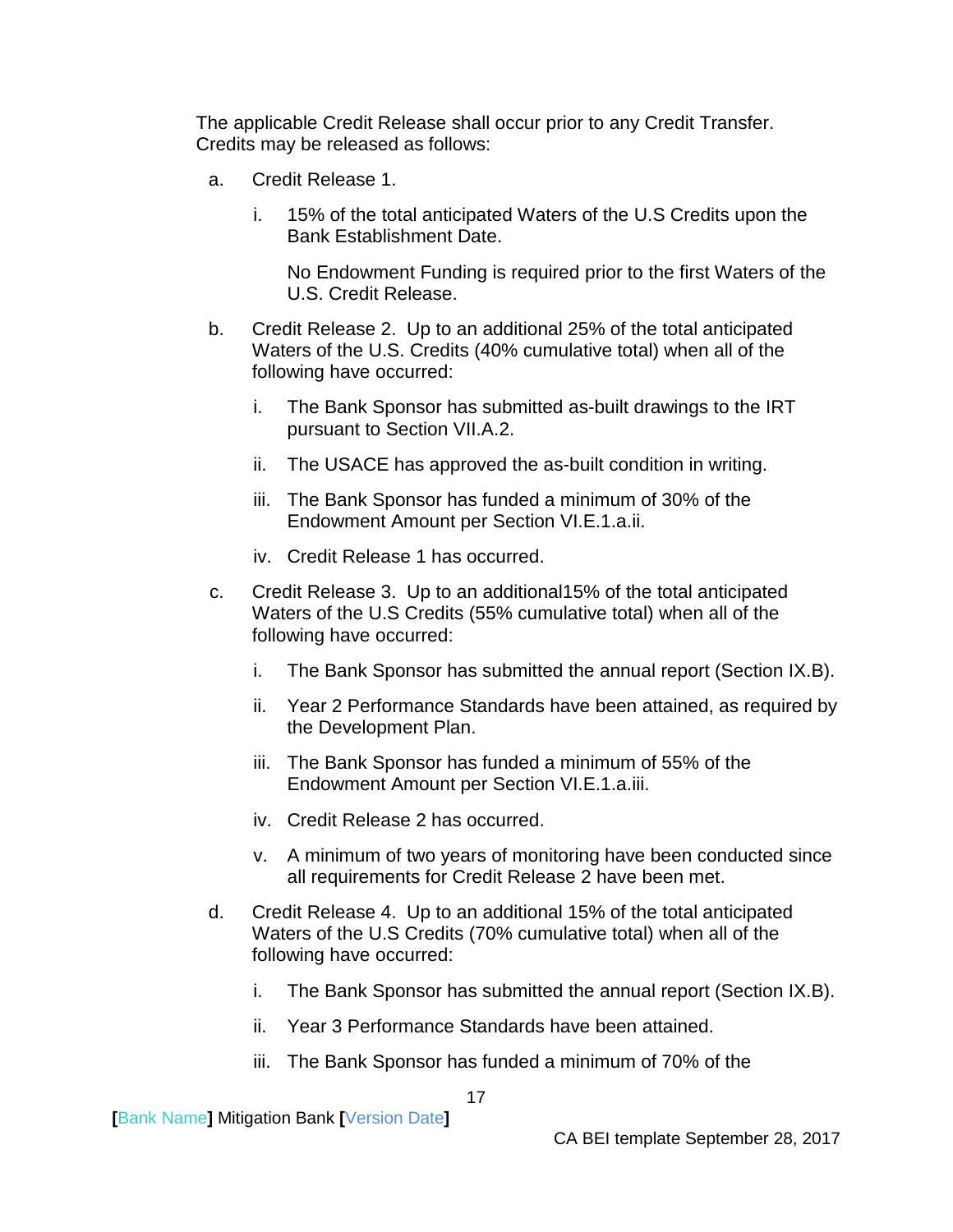Endowment Amount per Section VI.E.1.a.iv.

- iv. Credit Release 3 has occurred.
- v. A minimum of one year of monitoring has been conducted since all requirements for Credit Release 3 have been met.
- e. Credit Release 5. Up to an additional 15% of the total anticipated Waters of the U.S Credits (85% cumulative total) when all of the following have occurred:
	- i. The Bank Sponsor has submitted the annual report (Section IX.B).
	- ii. Year 4 Performance Standards have been attained.
	- iii. The Sponsor has submitted a delineation of aquatic resources on the Bank Property.
	- iv. The Bank Sponsor has funded 100% of the Endowment Amount per Section VI.E.1.a.v.
	- v. Credit Release 4 has occurred.
	- vi. A minimum of one year of monitoring has been conducted since all requirements for Credit Release 4 have been met.
- f. Final Credit Release. Any remaining balance of Waters of the U.S Credits (100% cumulative total) when all of the following have occurred:
	- i. The Bank Sponsor has submitted the annual report (Section IX.B), including the final Monitoring Report as required by the Development Plan.
	- ii. Final Performance Standards have been attained.
	- iii. Any required Remedial Actions are completed.
	- iv. Any additional Performance Standards required as a result of required Remedial Actions have been attained.
	- v. Credit Release 5 has occurred.
	- vi. A minimum of one year of monitoring has been conducted since all requirements for Credit Release 5 have been met.
- 2. The Bank Sponsor shall submit as-built drawings of the Bank Property, with accurate maps of the established, enhanced, and/or restored Waters of the U.S. to the IRT no later than 90 calendar days following completion of construction associated with the establishment, restoration, and/or enhancement of the Waters of the U.S. on the Bank Property. The as-built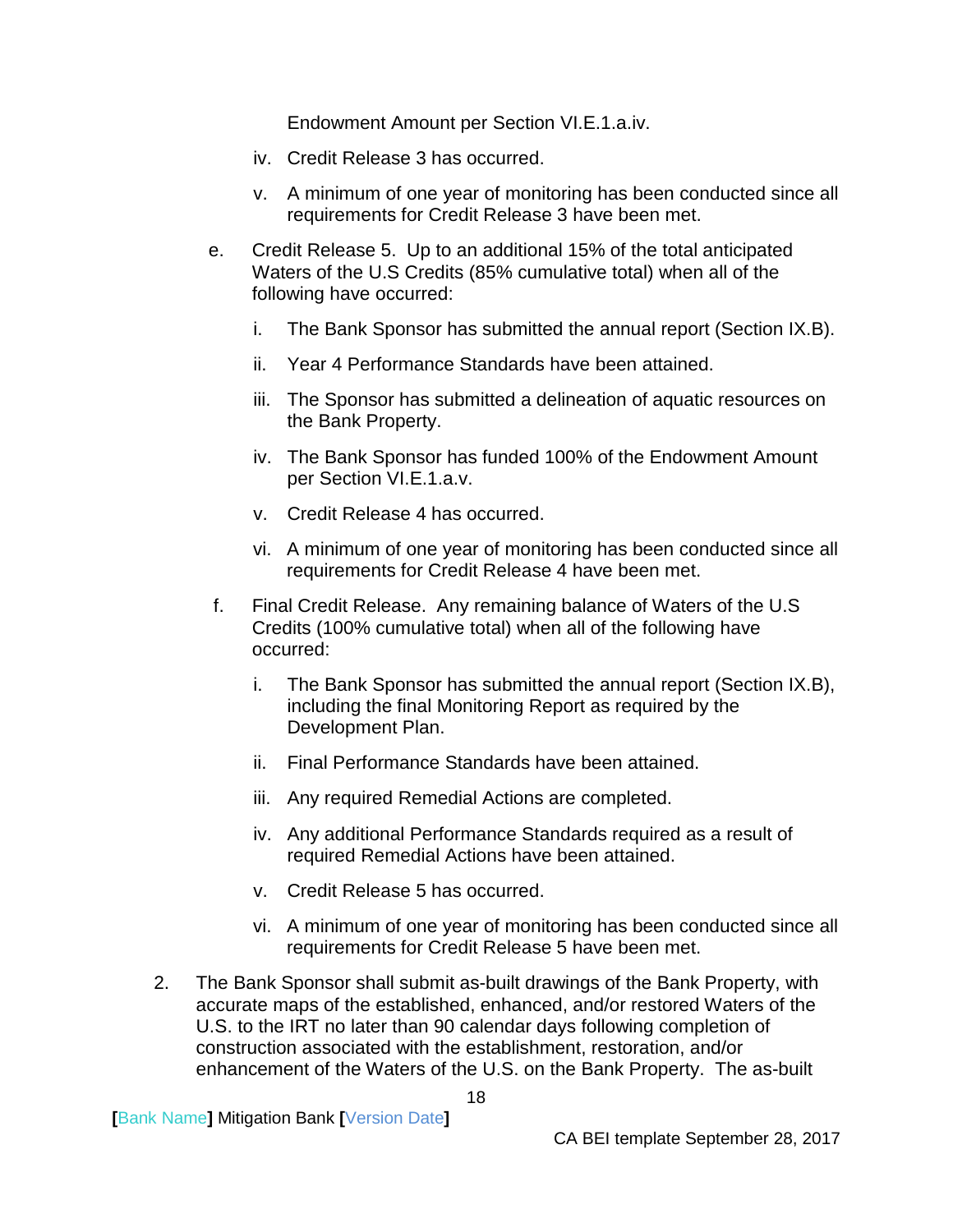drawings shall consist of full size construction plans, with as-built conditions clearly shown. The as-built drawings and any attachments must describe in detail any deviation from the Development Plan.

- 3. Each Waters of the U.S. Credit Release, with the exception of the first and the second, is also contingent upon the Bank Sponsor's submission of the annual report for the current reporting period in accordance with Section IX.B, and an IRT site inspection at the appropriate time of year, as determined by the IRT.
- <span id="page-21-0"></span>B. Waters of the State Credit Release**[***If applicable***]**

The State Water Board or Regional Water Board may provide Credit Releases for Waters of the State pursuant to the procedures set forth in Section VII.A. For purposes of this Section, any reference in Section VII.A to "Waters of the U.S." and "USACE" shall constitute a reference to "Waters of the State" and "State Water Board or Regional Water Board," respectively.

- <span id="page-21-1"></span>C. Covered Species and Covered Habitat Credit Release
	- 1. Upon receipt of Bank Sponsor's written request and accompanying documentation of compliance with all applicable requirements set forth in this Section, the **[Choose one:** CDFW, NMFS or USFWS**]** may release for Transfer Covered Species and Covered Habitat Credits **(Exhibit F-1**), as described below. Generally, monitoring for Performance Standards for Credit Releases is for a minimum of five years. Early achievement of Performance Standards will not accelerate Credit Releases. The actual number of Credits Released shall be determined in writing by the appropriate IRT agencies with jurisdiction over the Credits, in consultation with the other members of the IRT, based upon existing and as-built conditions of the Bank Property, extent of appropriate habitat preserved or established, attainment of the Performance Standards, funding of the Endowment Fund in accordance with Section VI.E, and compliance with requirements of this BEI and any associated authorization. Upon each Credit Release, the appropriate IRT agency shall enter the number of Credits released into RIBITS. The applicable Credit Release shall occur prior to any Credit Transfer.
	- 2. Preservation Credits for Covered Species and Covered Habitat are described in the Credit Table (**Exhibit F-1**) and may be released as described below. If the maximum percentage of released credits is not authorized at the time of each numbered Credit Release below, subsequent Credit Releases may be authorized.
		- a. Preservation Credit Release 1. 15% of the total anticipated Preservation Credits when all of the following have occurred:
			- i. Upon Bank Establishment Date.
			- ii. A minimum of 15% of the Endowment Amount is funded according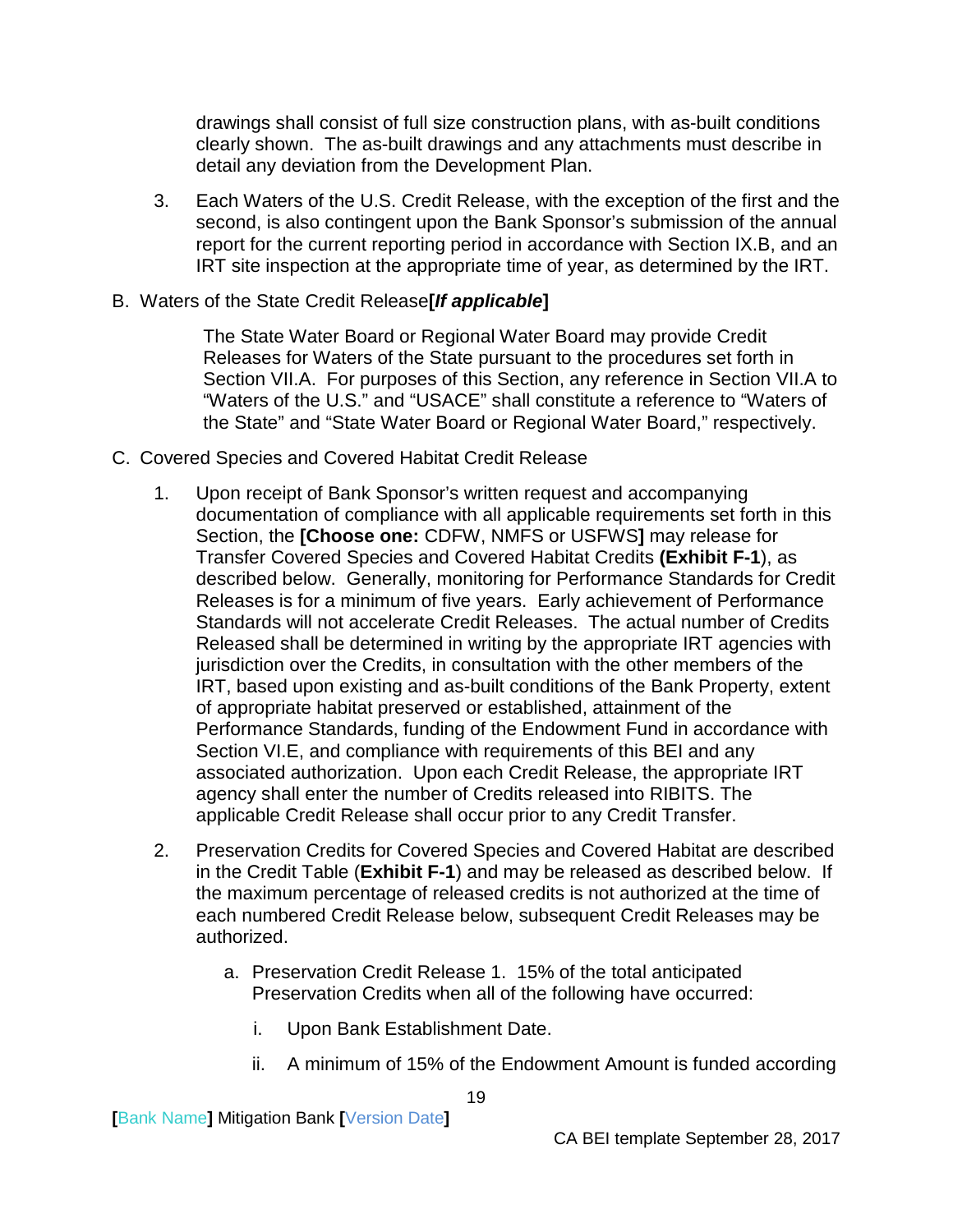to Section VI.E and **Exhibit F-5**.

- iii. The Bank Sponsor demonstrates, to the satisfaction of the IRT agency in whose jurisdiction the Credit resides, that any associated Performance Standards have been met, and that the habitat values have been maintained, as required by the BEI and its exhibits.
- b. Preservation Credit Release 2. Up to an additional 15% (30% cumulative total) of the total anticipated Preservation Credits when all of the following have occurred:
	- i. The Bank Sponsor has funded a minimum of 30% of the Endowment Amount per Section VI.E and **Exhibit F-5**.
	- ii. The Bank Sponsor demonstrates, to the satisfaction of the IRT agency in whose jurisdiction the Credit resides, that any associated Performance Standards have been met, and that the habitat values have been maintained, as required by the BEI and its exhibits.
	- iii. Credit Release 1 has occurred.
- c. Preservation Credit Release 3. Up to an additional 25% (55% cumulative total) of the total anticipated Preservation Credits when all of the following have occurred:
	- i. The Bank Sponsor has funded a minimum of 55% of the Endowment Amount per Section VI.E and **Exhibit F-5**.
	- ii. The Bank Sponsor demonstrates, to the satisfaction of the IRT agency in whose jurisdiction the Credit resides, that any associated Performance Standards have been met, and that the habitat values have been maintained, as required by the BEI and its exhibits.
	- iii. Credit Release 2 has occurred.
- d. Preservation Credit Release 4. Up to an additional 15% (70% cumulative total) of the total anticipated Preservation Credits when all of the following have occurred:
	- i. The Bank Sponsor has funded a minimum of 70% of the Endowment Amount per Section VI.E and **Exhibit F-5**.
	- ii. The Bank Sponsor demonstrates, to the satisfaction of the IRT agency in whose jurisdiction the Credit resides, that any associated Performance Standards have been met, and that the habitat values have been maintained, as required by the BEI and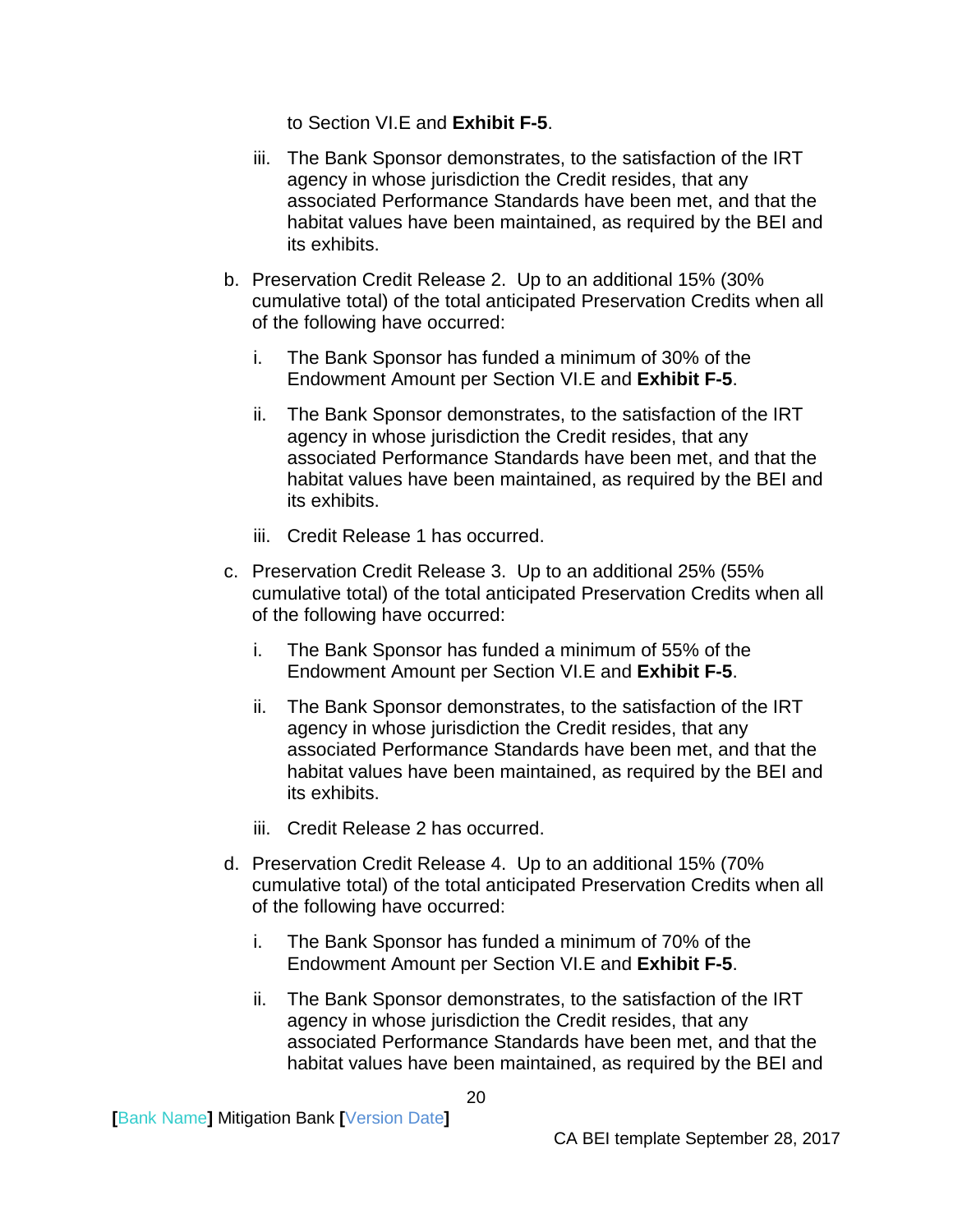its exhibits.

- iii. Credit Release 3 has occurred.
- e. Final Preservation Credit Release: Any remaining balance of Preservation Credits when all of the following have occurred:
	- iv. The Bank Sponsor has funded 100% of the Endowment Amount per Section VI.E and **Exhibit F-5**.
	- v. The Bank Sponsor demonstrates, to the satisfaction of the IRT agency in whose jurisdiction the Credit resides, that any associated Performance Standards have been met, and that the habitat values have been maintained, as required by the BEI and its exhibits.
	- vi. Credit Release 4 has occurred.
- 3. Establishment Credits for Covered Species and Covered Habitat described in the Credit Table (**Exhibit F-1**) for each Covered Species and/or Covered Habitat may be released as follows. If the maximum percentage of released Credits is not authorized at the time of each numbered Credit Release below, subsequent Credit Releases may be authorized.
	- a. Establishment Credit Release 1. 15% of the total anticipated Establishment Credits when all of the following have occurred:
		- i. Upon Bank Establishment Date.
		- ii. No Endowment Funding is required prior to the first Covered Species and Covered Habitat Credit Release.
		- iii. The Bank Sponsor demonstrates, to the satisfaction of the IRT in whose jurisdiction the Credit resides, that any associated Performance Standards (**Exhibit C-1**) have been met (or in special circumstances identified by the IRT during BEI development, will be met), and that the habitat values identified in **Exhibit C-1** have been maintained**.**
	- b. Establishment Credit Release 2. Up to an additional 25% of the total anticipated Establishment Credits (up to 40% cumulative total) when all the following have occurred.
		- i. The Bank Sponsor has submitted as-built drawings to the IRT pursuant to Section VII.C.1.
		- ii. The IRT has approved the as-built condition, in writing.
		- iii. The Bank Sponsor has funded a minimum of 30% of the Endowment Amount per Section VI.E and **Exhibit F-5**.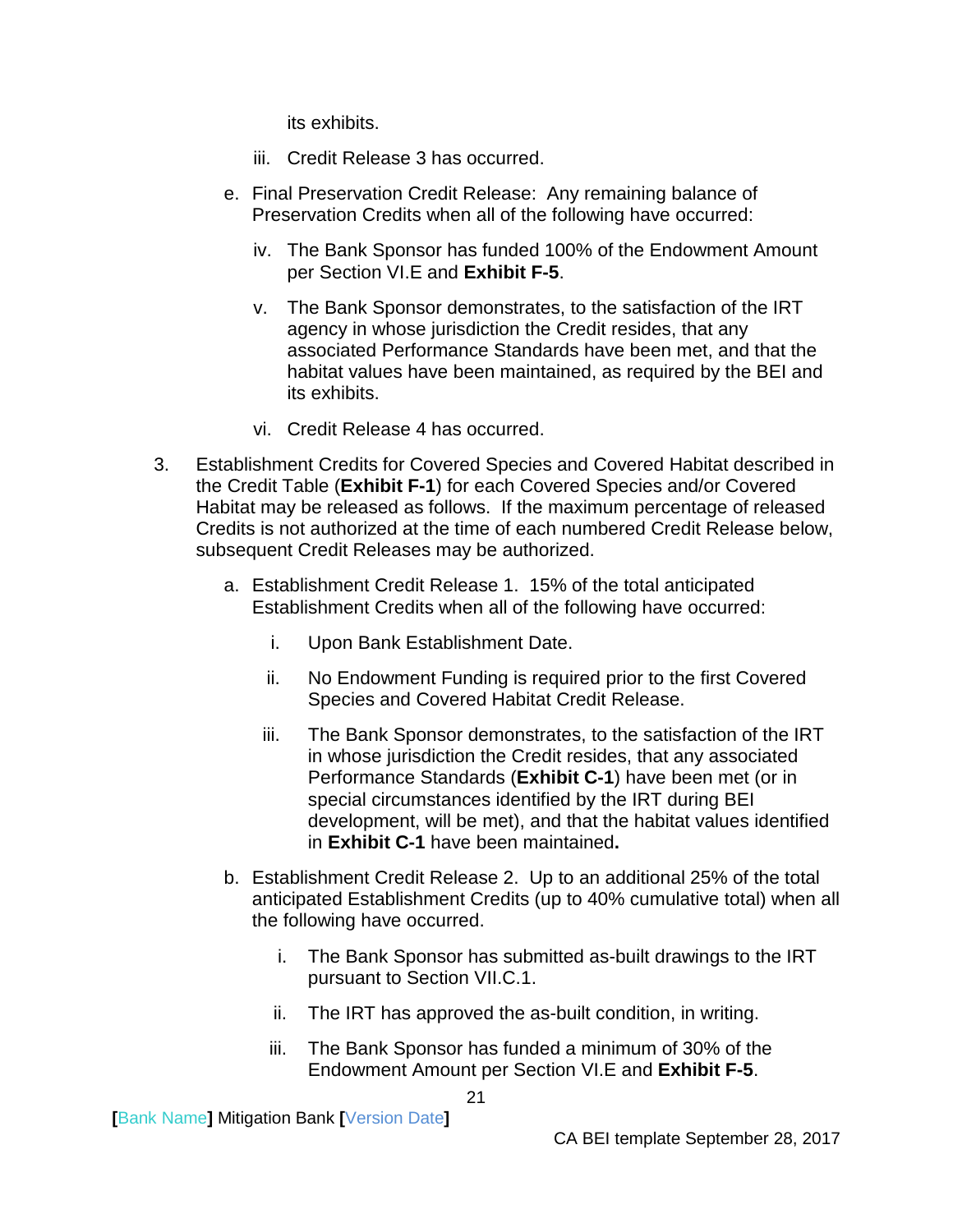- iv. Credit Release 1 has occurred*.*
- c. Establishment Credit Release 3. Up to an additional 15% of the total anticipated Establishment Credits (up to 55% cumulative total) when all the following have occurred:
	- i. The Bank Sponsor has submitted complete and accurate Annual Reports as required by the BEI and its exhibits.
	- ii. Year 2 Performance Standards have been attained, as required by the Development Plan.
	- iii. The Bank Sponsor has funded a minimum of 55% of the Endowment Amount per Section VI.E and **Exhibit F-5.**
	- iv. Credit Release 2 has occurred.
	- v. A minimum of two years of monitoring have been conducted since all requirements for Credit Release 2 have been met.
- d. Establishment Credit Release 4. Up to an additional 15% of the total anticipated Establishment Credits (up to 70% cumulative total) when all the following have occurred:
	- i. The Bank Sponsor has submitted all annual and monitoring reports as required by the BEI and its exhibits, and the reports are deemed satisfactory by the IRT.
	- ii. Year 3 Performance Standards have been attained, as required by the Development Plan.
	- iii. The Bank Sponsor has funded a minimum of 70% of the Endowment Amount per Section VI.E and **Exhibit F-5**.
	- iv. Credit Release 3 has occurred.
	- v. A minimum of one year of monitoring has been conducted since all requirements for Credit Release 3 have been met.
- e. Establishment Credit Release 5. Up to an additional 15% of the total anticipated Establishment Credits (up to 85% cumulative total) when all the following have occurred:
	- i. The Bank Sponsor has submitted all Annual and Monitoring Reports as required by the BEI and its exhibits, and the reports are deemed satisfactory by the IRT.
	- ii. Year 4 Performance Standards have been attained, as required by the Development Plan.
	- iii. The Bank Sponsor has funded 100% of the Endowment Amount per Section VI.E and **Exhibit F-5**.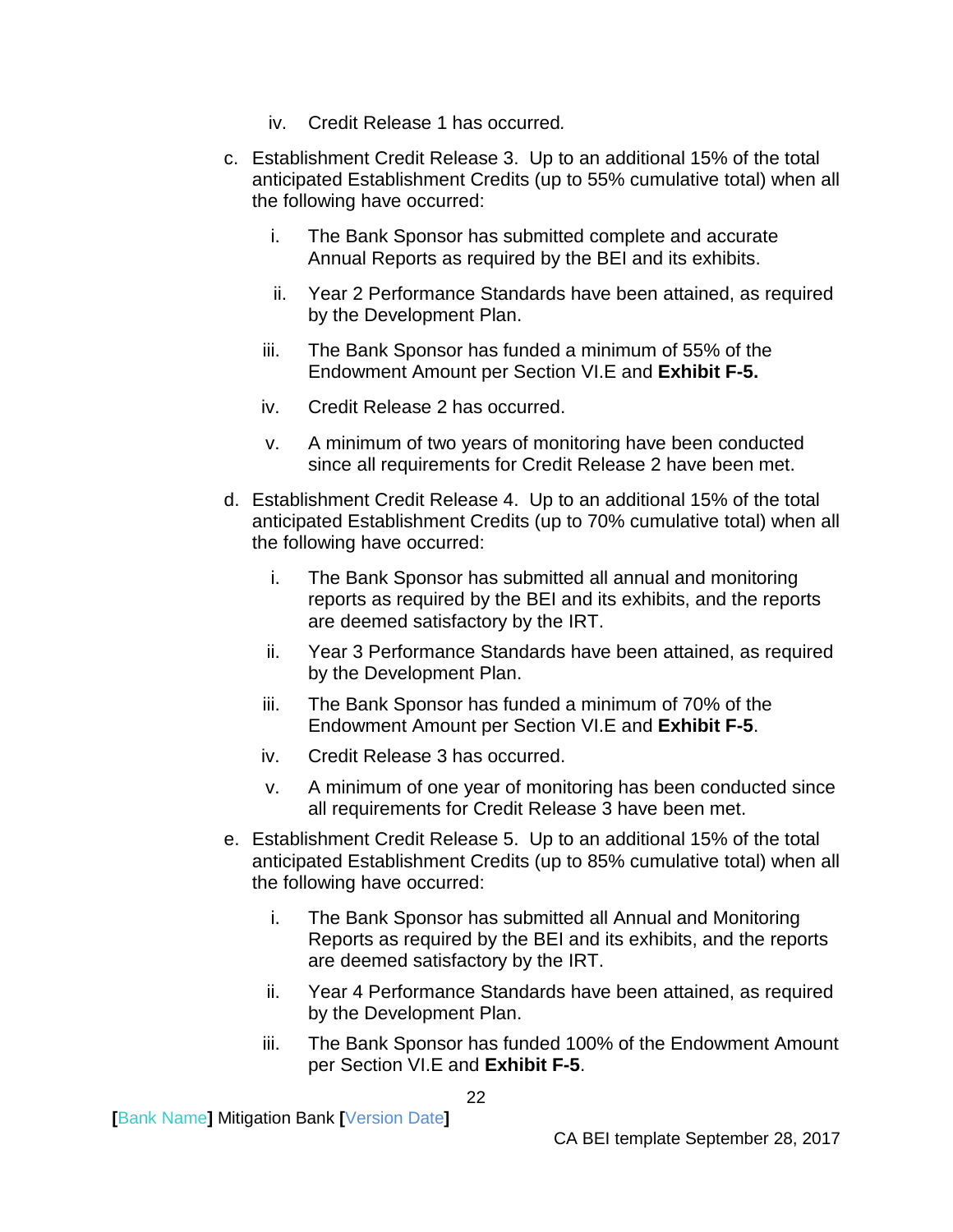- iv. Credit Release 4 has occurred.
- v. A minimum of one year of monitoring has been conducted since all requirements for Credit Release 4 have been met.
- f. Final Establishment Credit Release. Any remaining balance of the Establishment Credits when all the following have occurred:
	- i. The Bank Sponsor has submitted all Annual and Monitoring Reports as required by the BEI and its Exhibits.
	- ii. Final Performance Standards have been attained.
	- iii. Any required Remedial Actions are complete.
	- iv. Any additional Performance Standards required as a result of required Remedial Actions have been attained.
	- v. Credit Release 5 has occurred.
	- vi. A minimum of one year of monitoring has been conducted since all requirements for Credit Release 5 have been met.
- 4. The Bank Sponsor shall submit as-built drawings of the Bank Property, with accurate maps of the constructed habitats, to the IRT no later than 90 calendar days following completion of construction associated with the constructed habitats on the Bank Property. The as-built drawings shall consist of full size construction plans, with as-built conditions clearly shown. The as-built drawings and any attachments must describe in detail any deviation from the Development Plan (**Exhibit C-1**).
- 5. Each Covered Species and Covered Habitat Credit Release, with the exception of the first (and second for Establishment Credits), is also contingent upon the Bank Sponsor's submission of the annual report for the current reporting period in accordance with Section IX.B, and an IRT site visit at the appropriate time of year, as determined by the IRT**.**
- 6. Each CDFW Covered Species and Covered Habitat Credit Release is also contingent upon the he Bank Sponsor payment to CDFW the Implementation Fee, in the total amount of The Dollars (\$ This sum may be payable in installments. Each installment shall be in an amount that equals the ratio of the number of the CDFW (Covered Species and Covered Habitat) Credits released to the total number of CDFW Credits in the Bank. Each installment shall be due following each CDFW (Covered Species and Covered Habitat) Credit Release and no later than the due date for submission of the Bank's annual report covering the period in which the associated Credit Release occurs (**Exhibit F-6**). The Implementation Fee shall be paid in full by the Bank closure date.

The CDFW may require the Bank Sponsor to cease selling CDFW released Credits and may stop CDFW Credit Releases until the amount due under this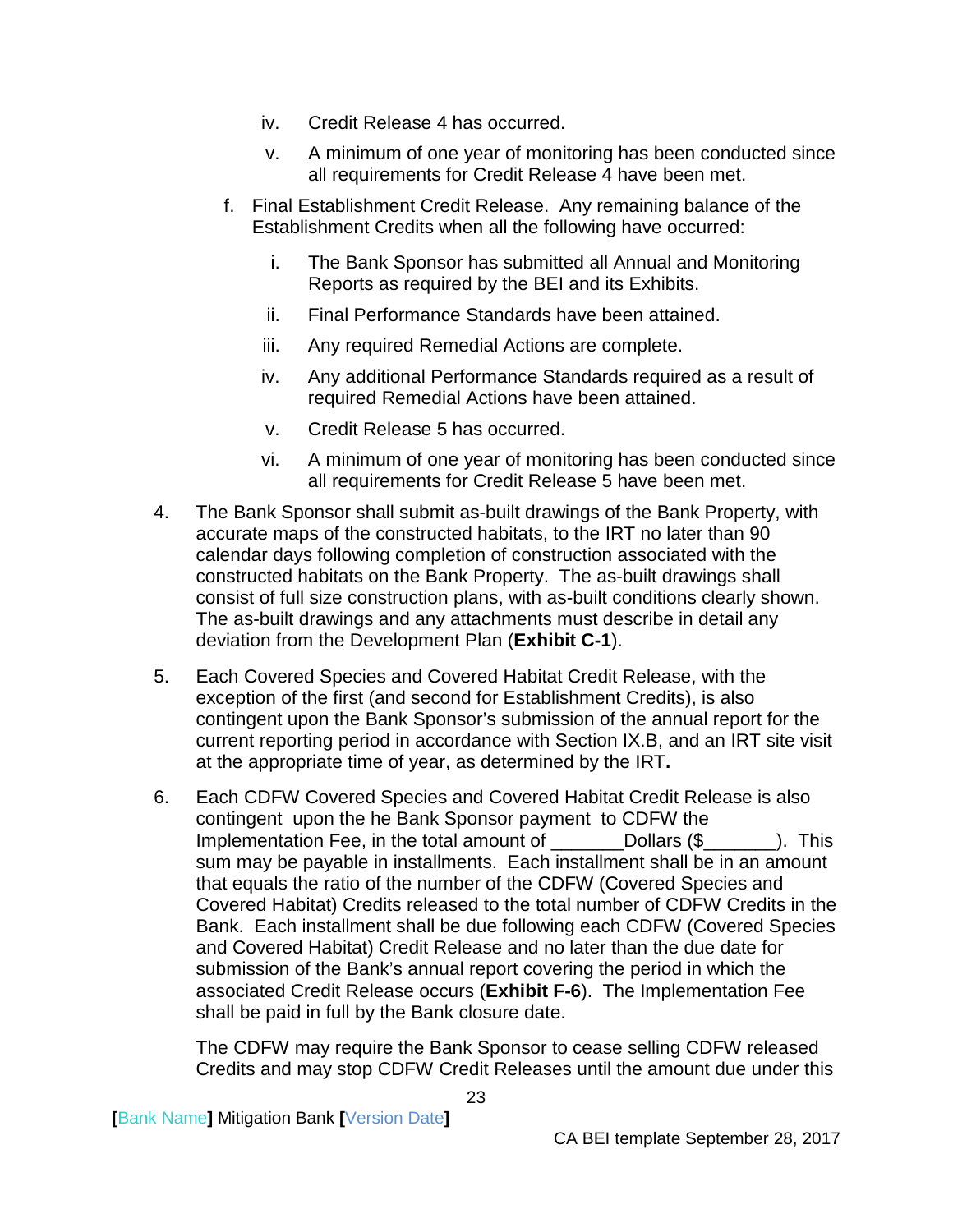Section is paid in full. The CDFW shall assess, and the Bank Sponsor shall pay to CDFW upon demand, a penalty of 10% of the amount of fees due under this section if the Bank Sponsor fails to remit the amount payable when due.

7. Only federal and/or state Covered Species listed under Federal Endangered Species Act ("ESA") and/or California Endangered Species Act ("CESA") at the time of execution of this BEI, and associated Covered Habitat, can provide compensatory mitigation under ESA and/or CESA. Subsequent listing of any non-listed Covered Species and Covered Habitat would require review of the Bank documents by the IRT agency(ies) with jurisdiction over the newly listed Covered Species and/or Covered Habitat to ensure the documents are consistent with the needs of the Covered Species and/or Covered Habitat. An amendment, as described in Section XII.D.1, (Amendment and Modification) may be required. Such amendment may include, but is not limited to, additional management requirements or modification of the Credit Evaluation and Credit Table (Exhibit F-1) and the number and type of Credits. IRT agency(ies) with jurisdiction over the newly listed Covered Species and Covered Habitat Credits may reject or suspend its approval of any Transfer or Release of those Credits until required changes have been completed.

<span id="page-26-0"></span>Section VIII: Operation of the Bank

<span id="page-26-1"></span>A. Service Area

The Service Area and its basis are described and shown in **Exhibit B**.

- <span id="page-26-2"></span>B. Transfer and Use of Credits
	- 1. The Transfer of Credits may begin only upon the Bank Establishment Date. Bank Sponsor shall have the exclusive right to determine the price for any and all Bank Credits it offers for sale.
	- 2. In no case shall the number of Credits of any particular type Transferred exceed the total number of Credits of that type which have been released for Transfer, as evidenced by written approval by the IRT agency(ies) under whose jurisdiction the Credits reside.
	- 3. Use of Credits from the Bank to compensate for unavoidable impacts to Waters of the U.S., Waters of the State, Covered Species, or Covered Habitat, under any permit or biological opinion issued by an IRT agency, can only occur after approval by the IRT agency or agencies executing such a permit or issuing such an opinion. Approval is determined on a case-by-case basis to ensure the use is appropriate to compensate for the impacts of the specific project to which the Credits are proposed to be applied. Mitigation or compensation requirements for individual project impacts may or may not be compatible with the use of mitigation banks, generally, or any particular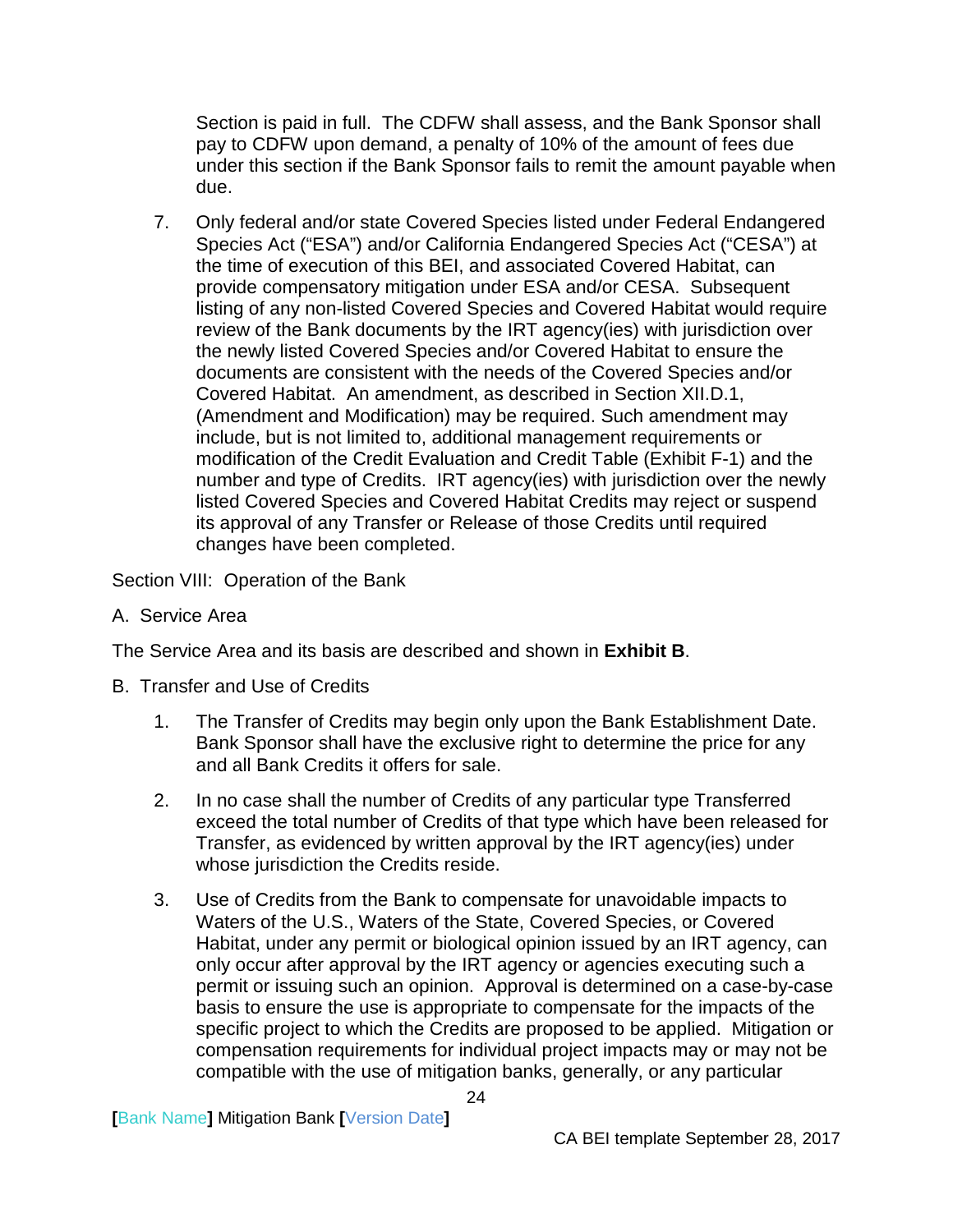mitigation bank, specifically.

- 4. Bank Sponsor shall notify all members of the IRT upon any Credit Transfer in accordance with Section IX.C of this BEI. Upon Transfer of Credits, the Bank Sponsor shall enter the Credit Transfer into RIBITS. **[***Remove if USFWS is not a party*: Bank Sponsor shall enter pending Covered Species and Covered Habitat Credit Transfers into RIBITS for approval by USFWS, per **Exhibit F-4.]**
- 5. If the Bank Property is damaged after the Bank Establishment Date and such damage materially impairs any or all Waters of the U.S., Waters of the State, or habitat related to Covered Species or Covered Habitat on such damaged Bank Property, the Bank Sponsor and/or Property Owner shall implement the provisions of Section VIII.F or Section XII.A. Failure to comply with either Section shall constitute default, and the IRT will take action accordingly. Each Credit Transfer shall be made pursuant to a written purchase agreement in the form of **Exhibit F-2**. **[***Remove if USFWS is not a party*: Prior to Transfer, Bank Sponsor shall upload pending Covered Species and Covered Habitat Credit purchase agreements into RIBITS for approval by USFWS, per **Exhibit F-4**.**]**
- 6. This BEI applies only to those Credits released by agencies that are signatory to this BEI and set forth in **Exhibit F-1**.
- <span id="page-27-0"></span>C. Interim and Long-term Management and Monitoring
	- 1. Interim Management and Monitoring

Bank Sponsor shall be responsible for conducting management, monitoring, and maintenance activities according to the Interim Management Plan (**Exhibit D-4**) until the end of the Interim Management Period. The Bank Sponsor shall upload all reports into RIBITS and furnish a hard copy to each IRT member.

2. Long-term Management and Monitoring

At the end of the Interim Management Period, Property Owner shall be obligated to manage, monitor, and maintain the Bank Property in perpetuity to preserve its habitat and conservation values in accordance with this BEI, the Conservation Easement, and the Long-term Management Plan (**Exhibit D-5**). Such activities shall be funded with funds disbursed from the Endowment Fund according to Section VIII.E.2.b. Property Owner and the IRT members shall meet and confer upon the request of any one of them, to consider revisions to the Long-term Management Plan and Endowment Analysis and Schedule (**Exhibit D-2**) which may be necessary or appropriate to better conserve the habitat and conservation values of the Bank Property. If either (1) the value of the Endowment Fund has decreased to levels that may threaten its continued existence as a source of

**[**Bank Name**]** Mitigation Bank **[**Version Date**]**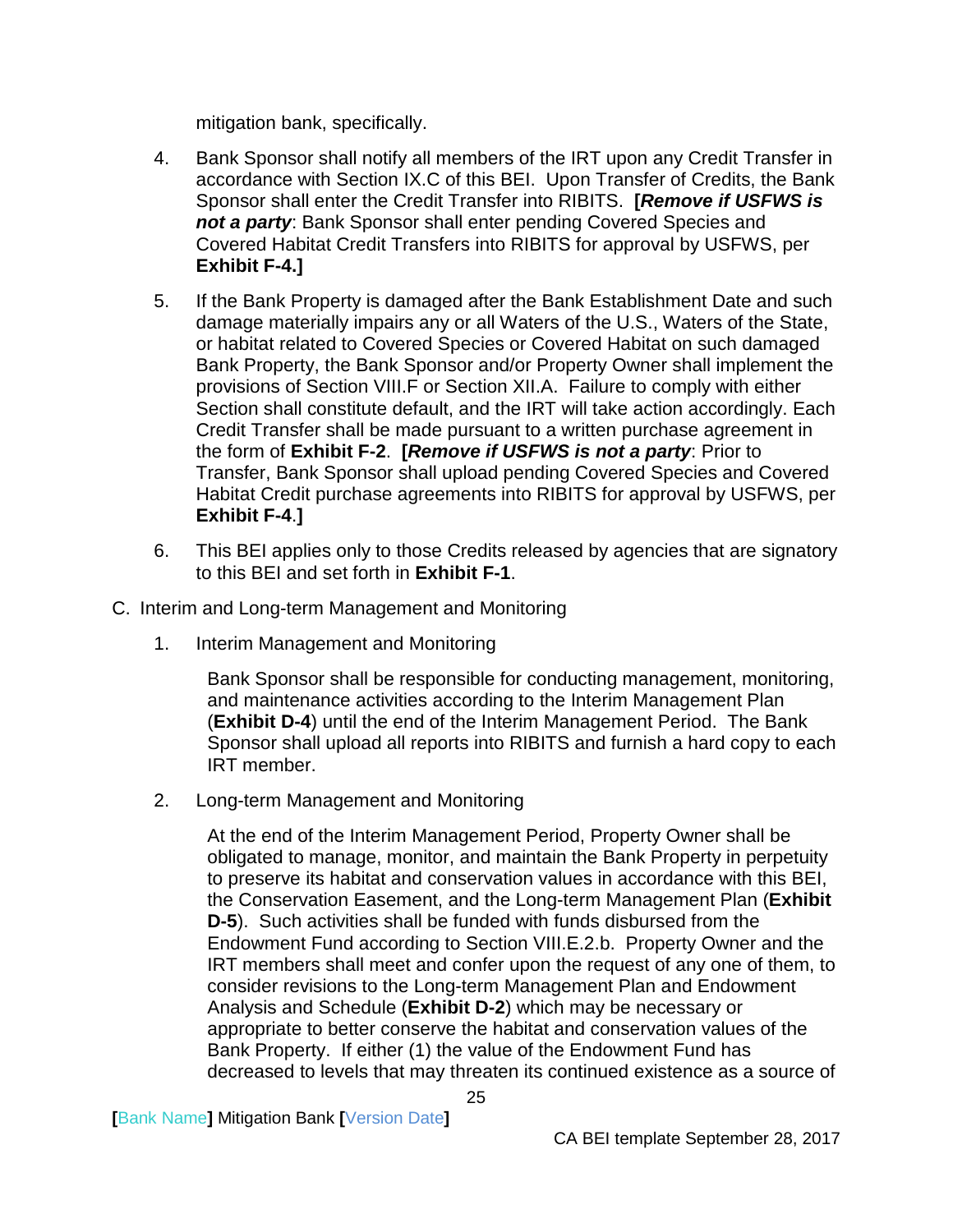perpetual funding for long-term management, whether due to unexpected investment performance or otherwise; or (2) if long-term management expenses exceed those estimated in the Endowment Fund Analysis and Schedule (**Exhibit D-2**), the Property Owner shall consult with the IRT in accordance with Section VIII.E.2.b.v. During the Long-term Management Period, the Property Owner shall be responsible for submitting annual reports to each member of the IRT, in accordance with Section IX.B of this BEI. The Property Owner shall upload all reports into RIBITS and furnish a hard copy to each IRT member.

- <span id="page-28-0"></span>D. Bank Closure Plan
	- 1. Upon Bank closure, no further Credit Transfers shall occur.
	- 2. The Bank closure shall be deemed to take place upon written approval of the IRT following occurrence of all of the following:
		- a. All Performance Standards have been met and all Remedial Action required under Section VIII.F has been completed as evidenced by:
			- i. Submission of all required annual reports in accordance with Section IX.B.
			- ii. The completion of all Remedial Action, if any, in accordance with the applicable Remedial Action plan(s).
			- iii. An on-site inspection by the IRT.
		- b. And either (1) The last authorized Credit has been Transferred; or (2) The Bank Sponsor requests Bank closure by written notice to the IRT and IRT provides written approval of the closure.
		- c. All financial responsibilities of the Bank Sponsor have been met, including 100% funding of the Endowment Amount for no less than three years and full funding of the Implementation Fee, if applicable.
- <span id="page-28-1"></span>E. Financial Operations
	- 1. Securities

In the event [*Choose one, as applicable*: CDFW *or* USACE**]**, as the holder of the Construction Security, Interim Management Security, and Performance Security, terminates its participation in this BEI, the Bank Sponsor shall provide replacement Construction Security, Interim Management Security, and Performance Security in the amount specified in this BEI within 20 calendar days' after receiving written notice of termination from **[***Choose one, as applicable*: CDFW *or* USACE**]**. In the event the remaining members of the IRT are unable to hold the Construction Security, Interim Management Security, and Performance Security specified in Section VI, the remaining parties agree to modify the BEI to name a third-party holder of each of these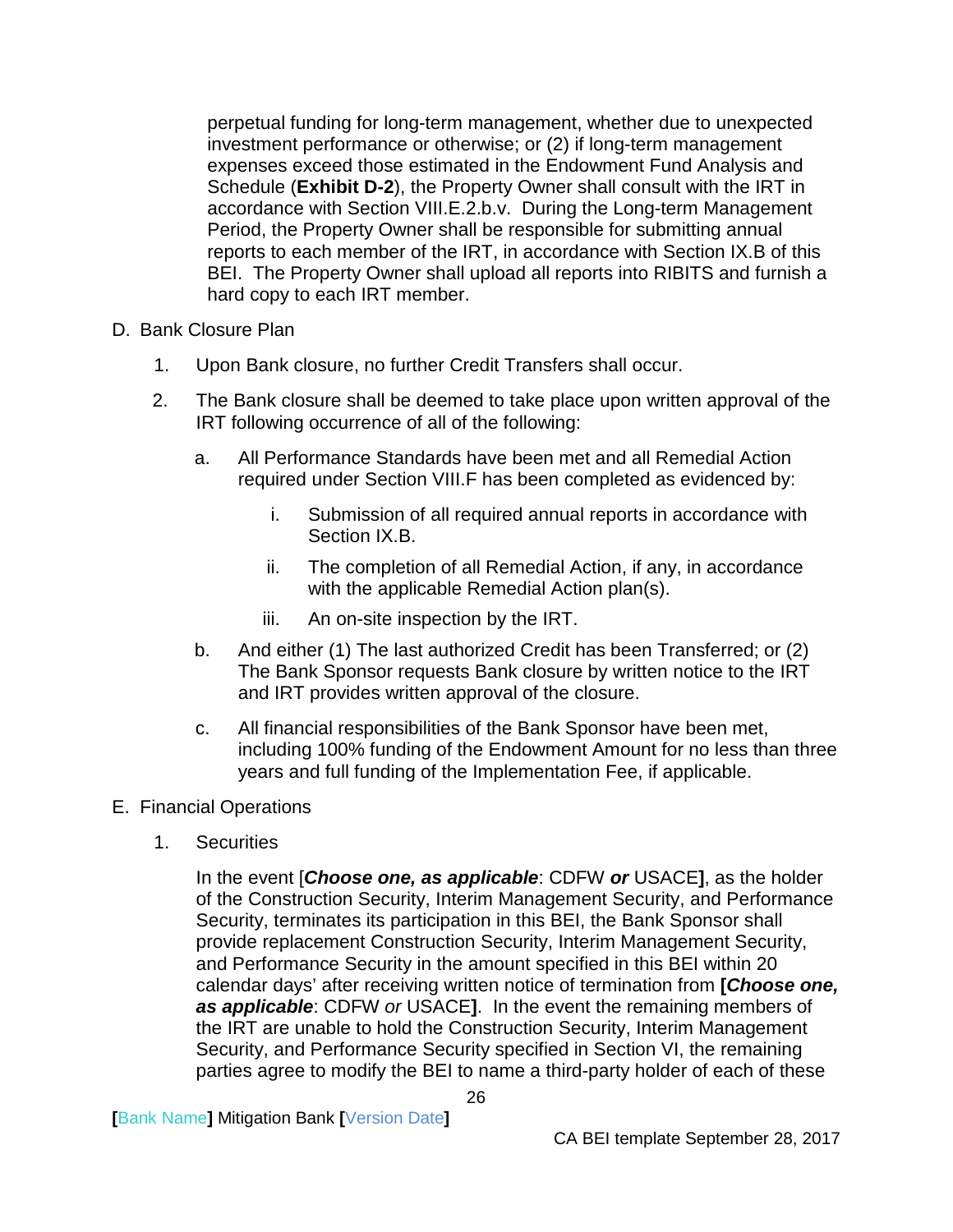securities.

- a. Construction Security
	- i. The **[***Choose one, as applicable:* CDFW *or* USACE**]**, as the holder of the security, after coordination with the IRT, shall be entitled to draw upon the Construction Security for default, including but not limited to,
		- (a) Any Transfer of Credits has been made; and either (1) after the Bank Establishment Date, but no later than the first full growing season after the date of the first Credit Transfer, the IRT determines that the Bank Sponsor has not initiated construction and planting in accordance with the Development Plan, or (2) two years has elapsed since the Bank Sponsor has initiated implementation of the Development Plan, and construction and planting in accordance with the Development Plan is not complete.
	- ii. If any portion of the Construction Security is drawn upon pursuant to this Section, then the Bank Sponsor shall replenish the Construction Security to the amount specified in **Exhibit C-2** within 90 calendar days after written notice from **[***Choose one, as applicable*: CDFW *or* USACE**]**.
	- iii. The Construction Security shall be cancelled or the monies provided as Construction Security returned to the Bank Sponsor by **[***Choose one, as applicable:* CDFW *or* USACE**]**, after coordination with the IRT, only after the Bank Sponsor completes the construction and planting activities in accordance with the Development Plan, as demonstrated by:
		- (a) Bank Sponsor's submission of as-built drawings in accordance with Section VII.A.2 and Section VII.C.3.b.
		- (b) A site inspection by the IRT and confirmation by the IRT of satisfactory completion of construction and planting activities in accordance with the Development Plan.
- b. Performance Security
	- i. The **[***Choose one, as applicable:* CDFW *or* USACE**],** as the holder of the security, in coordination with the other members of the IRT, shall be entitled to draw upon the Performance Security for default.
	- ii. If any portion of the Performance Security is drawn upon pursuant to this Section, then the Bank Sponsor shall replenish the Performance Security to the amount specified in **Exhibit C-3** within 90 calendar days after written notice from **[***Choose one, as*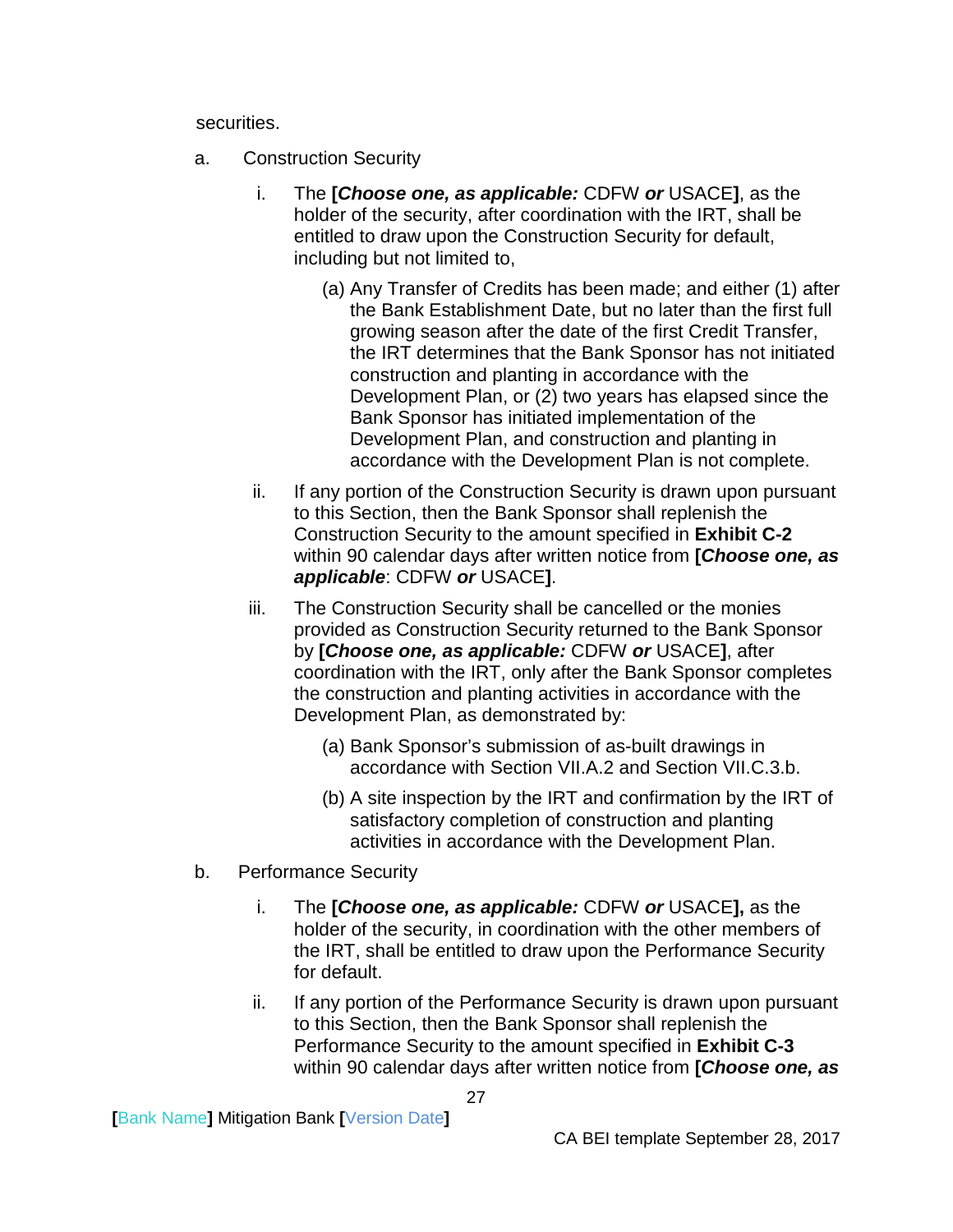## *applicable:* CDFW *or* USACE**]**.

- iii. The Performance Security shall be cancelled or the monies provided as Performance Security returned to the Bank Sponsor by **[***Choose one, as applicable:* CDFW *or* USACE**]** upon Bank closure or termination in accordance with Section XII.D.2.a or the **[***Choose one, as applicable:* CDFW *or* USACE**]** terminates its participation in this BEI pursuant to Section XII.D.2.e.
- c. Interim Management Security
	- i. The **[***Choose one, as applicable:* CDFW *or* USACE**]**, as the holder of the security, in coordination with the other members of the IRT, shall be entitled to draw upon the Interim Management Security for default, including but not limited to, failure to perform all tasks as required under the Interim Management Plan or Remedial Action plan during the Interim Management Period.
	- ii. In the event that the Interim Management Security is drawn upon pursuant to this section, the Bank Sponsor shall restore the Interim Management Security to the amount specified in **Exhibit D-1** within 90 calendar days after written notice from **[***Choose one, as applicable:* CDFW *or* USACE**]**.
	- iii. The Interim Management Security shall be cancelled or the monies provided as Interim Management Security returned to the Bank Sponsor by **[***Choose one, as applicable:* CDFW *or* USACE**]** upon conclusion of the Interim Management Period or [**Choose on as, applicable:** CDFW **or** USACE**]** terminates its participation in this BEI pursuant to Section XII.D.2.e.
- 2. Endowment Fund
	- a. Endowment Deposits
		- i. The Endowment Deposits that the Endowment Holder receives are to be held in the Endowment Fund.
	- b. Endowment Fund Management
		- i. The Endowment Fund should be governed by an investment policy statement that is designed, over long periods of time, to generate investment returns sufficient to keep pace with inflation and pay the costs of long-term management, net of any financial investment and administrative fees. After the Endowment Amount is 100% funded, no additional Endowment Amount monies will be required from the Bank Sponsor.
		- ii. The Parties shall ensure that the Endowment Agreement (**Exhibit-D-3**) includes a provision that disbursements will not be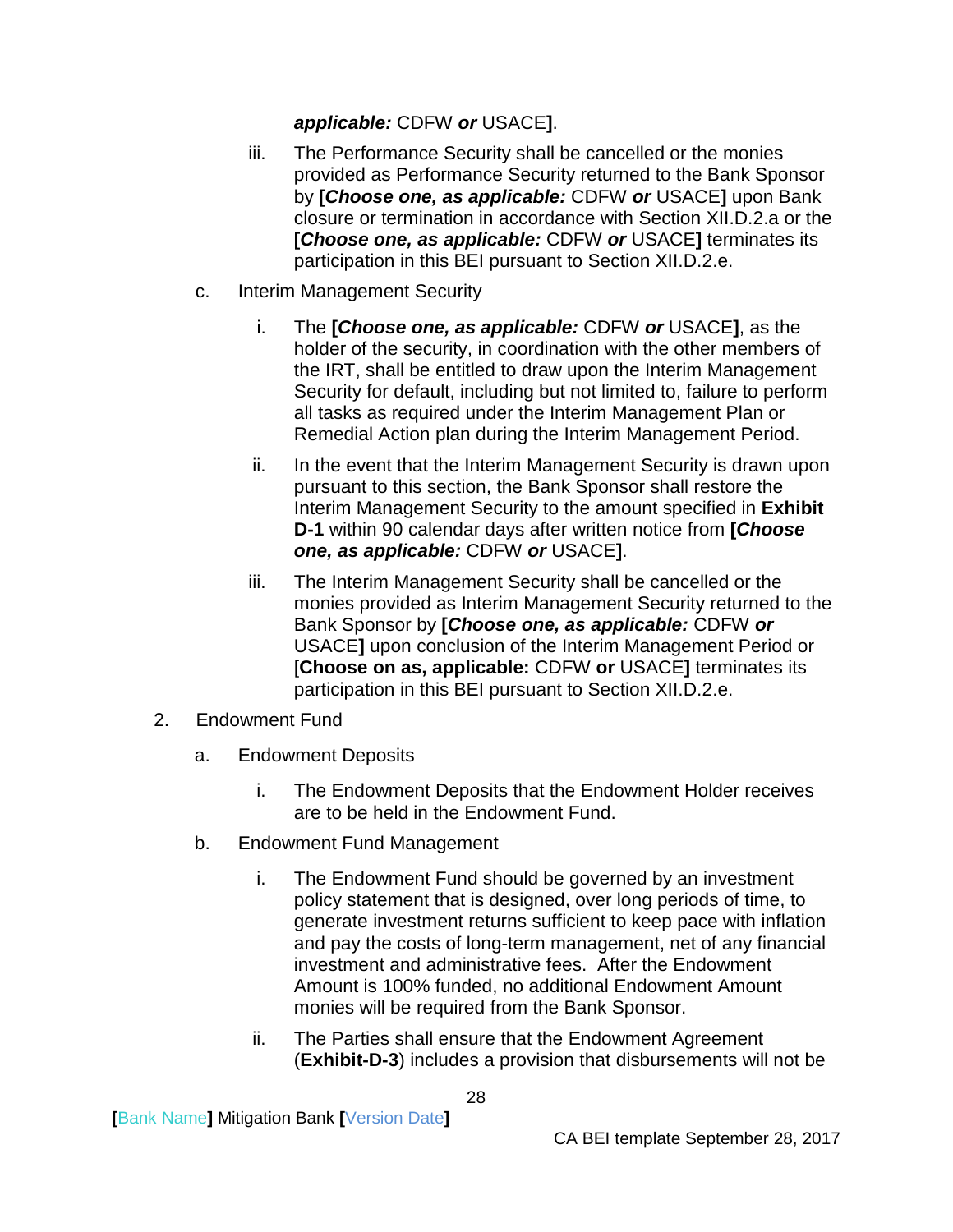made from the Endowment Fund any earlier than three years after the Endowment Amount has been 100% funded.

- iii. The Parties anticipate that disbursements from the Endowment Fund will be made available by the Endowment Holder to the Property Owner to fund annual long-term management of the Bank Property as anticipated in the Long-term Management Plan and estimate of costs in accordance with the Endowment Agreement.
- iv. Notwithstanding Probate Code sections 18501-18510, in the event either (1) the value of the Endowment Fund has decreased to levels that may threaten its continued existence as a source of perpetual funding for long-term management, whether due to unexpected investment performance or otherwise; or (2) if longterm management expenses exceed those estimated in the Endowment Fund Analysis and Schedule **(Exhibit D-2)**, long-term management expenses the Property Owner shall consult with the IRT and the Grantee to identify the most effective means to implement the management measures and tasks with the resources available. Property Owner shall submit a proposed temporary revised Long-term Management Plan and Endowment Fund Analysis in writing to the IRT and Grantee within 60 calendar days after completion of Property Owner's consultation with the IRT and Grantee. Upon written approval of the temporary revised Long-term Management Plan by the IRT and any required notification to the Endowment Holder, in accordance with the Endowment Agreement, the Property Owner shall implement the approved revised management measures and tasks. The original Long-term Management Plan shall be restored in full force and effect upon expiration of the temporary revised Long-term Management Plan or sooner if the circumstances in subsections (1) or (2) above, as the case may be, cease to exist.
- 3. Financial Records and Auditing
	- a. Bank Sponsor and Property Owner are required to maintain complete and accurate financial records relating to the operation of the Bank for which it is responsible, using generally accepted accounting principles (GAAP), developed by the Federal Accounting Standards Advisory Board. At the request of the IRT, no more frequently than annually, the Bank Sponsor and Property Owner shall each have its financial records relating to the operation of the Bank audited by an independent licensed Certified Public Accountant and shall submit the auditor's report to the IRT upon completion.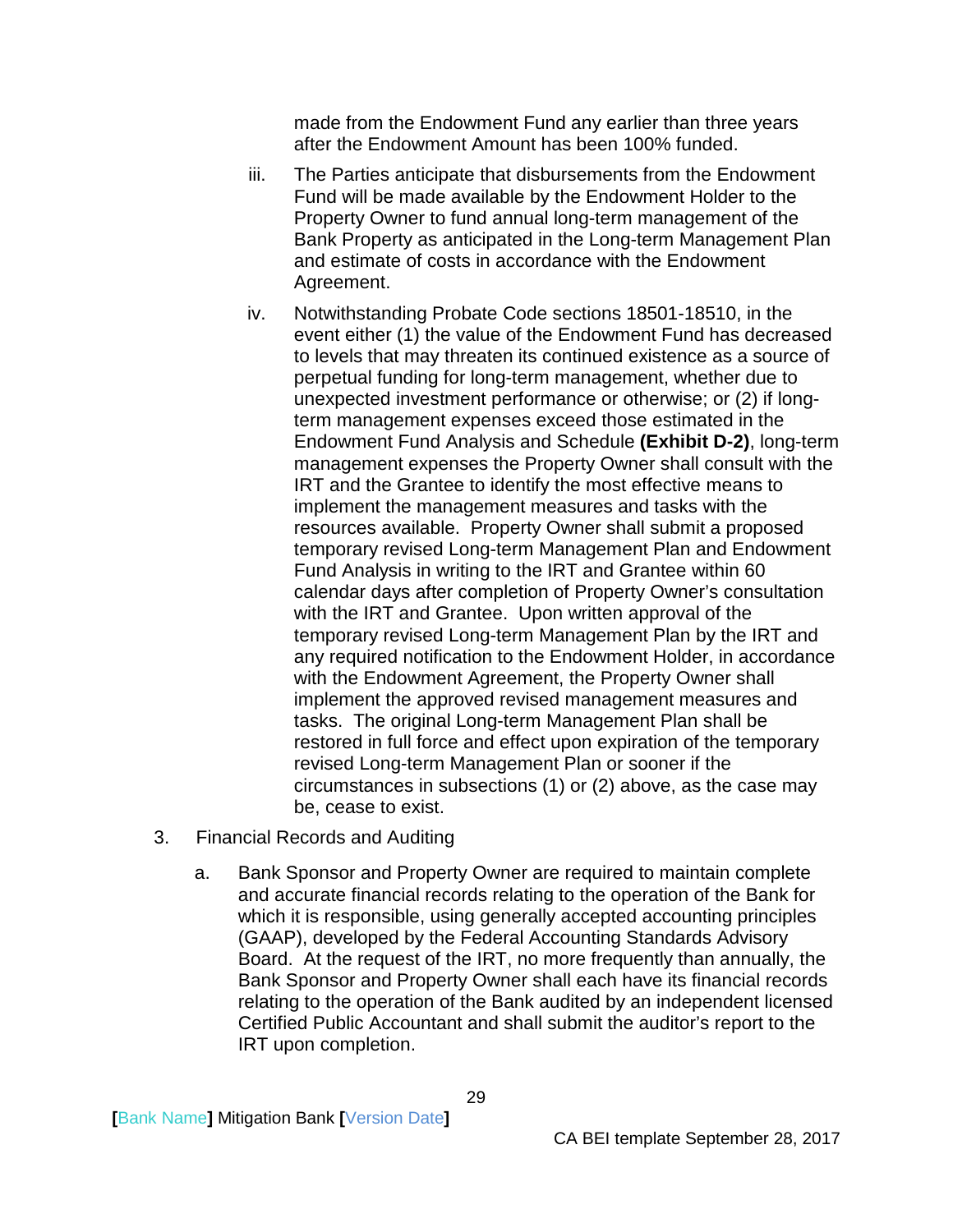b. The IRT or their designated representatives shall also have the right to review and copy any records and supporting documentation pertaining to the performance of this BEI. Bank Sponsor and Property Owner agree to maintain such records for possible audit for a minimum of three years after Bank closure, or three years after the date of performance, whichever is later. Bank Sponsor and Property Owner agree to allow the auditor(s) access to such records during normal business hours and to allow interviews of any employee or representative who might reasonably have information related to such records. Further, Bank Sponsor and Property Owner agree to include a similar right of State and federal auditors to audit records and interview employees and representatives in any contract related to the performance of this BEI.

### <span id="page-32-0"></span>F. Remedial Action Plan

- 1. Prior to Bank closure, if any Party discovers any failure to achieve the Performance Standards or any injury or adverse impact to the Bank Property as Preserved, restored, or enhanced, and the IRT does not determine that such damage is a result of Extraordinary Circumstances, the Party making the discovery shall notify the other Parties. The IRT may require the Bank Sponsor to develop and implement a Remedial Action plan to correct such condition, as described below. The annual report required under Section IX.B shall identify and describe any Remedial Action proposed, approved, or performed and, if the Remedial Action has been completed, evaluate its effectiveness.
- 2. Within 60 calendar days of the date of written notice from the IRT, the Bank Sponsor shall develop a Remedial Action plan and submit it to each member of the IRT for written approval. The Remedial Action plan must identify and describe proposed actions to achieve the Performance Standards or remedy injury or adverse impact to the Bank Property and set forth a schedule within which the Bank Sponsor will implement those actions. The Bank Sponsor shall, at Bank Sponsor's cost, implement the necessary and appropriate Remedial Action in accordance with the Remedial Action plan approved by the IRT.
- 3. If (A) the Bank Sponsor fails to develop a Remedial Action plan and submit it to each member of the IRT or to implement Remedial Action identified by the IRT, in accordance with this section, or (B) a Remedial Action plan is agreed upon and implemented, but the conditions do not satisfy the plan's objective and measurable Performance Standards by the dates specified in the plan, then the IRT may find the Bank Sponsor in default pursuant to Section XII.E and take action accordingly.
- 4. If the IRT determines that the Bank is operating at a Credit deficit (i.e., that Credit Transfers made exceed the Credits authorized for release, as adjusted in accordance with this BEI), the IRT shall notify the Bank Sponsor of its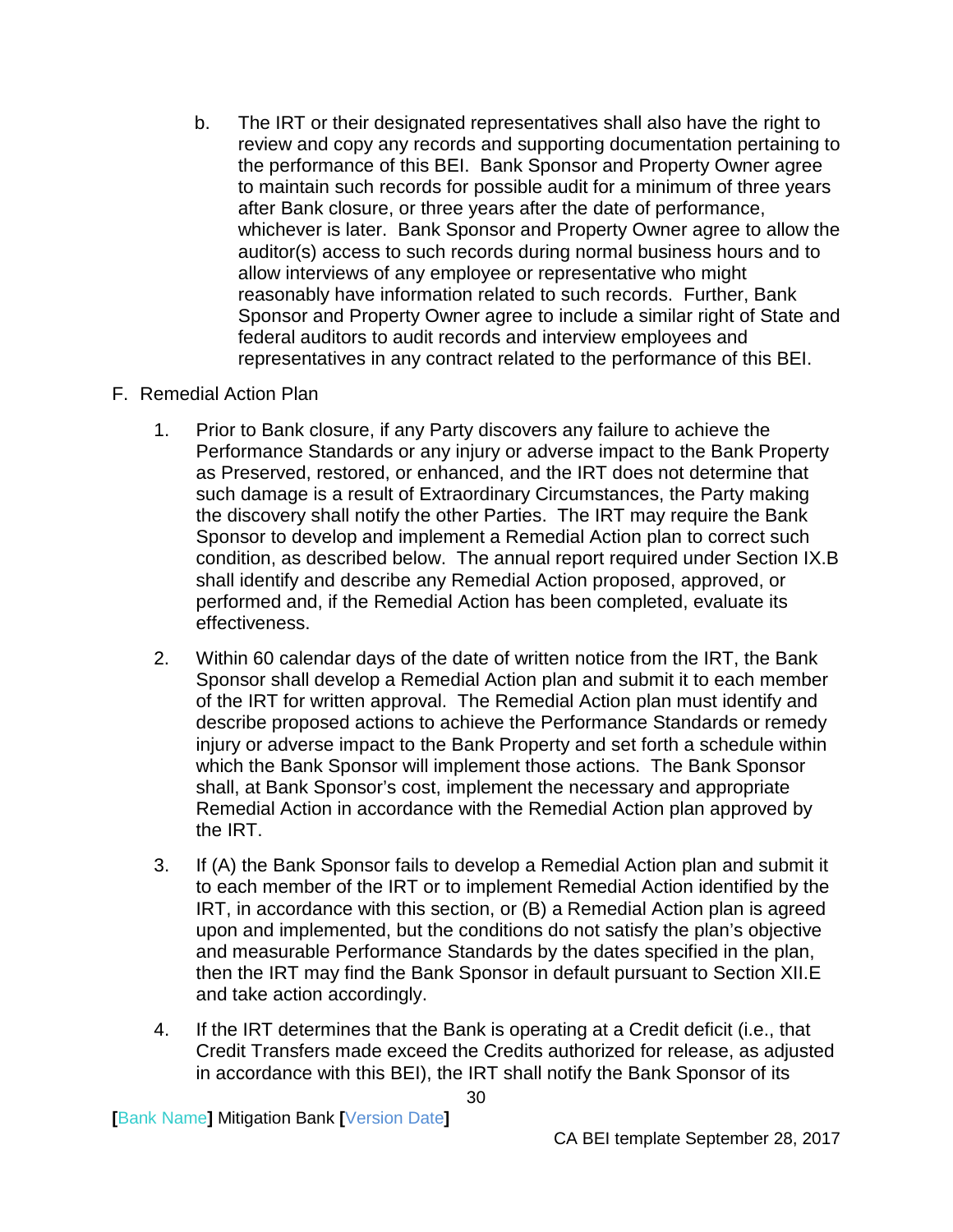default pursuant to Section XII.E, and take action accordingly. Upon receipt of notification, Bank Sponsor shall cease Credit Transfers immediately and is not authorized to resume Credit Transfers until notified in writing by the IRT.

5. If there is damage to the Bank Property as a result of Extraordinary Circumstances, the provisions of Section XII.A apply.

## <span id="page-33-0"></span>Section IX: Reporting

## <span id="page-33-1"></span>A. Annual Inflation Adjustments to Endowment Fund Report

By April 1<sup>st</sup> of each year following the Bank Establishment Date and until the Endowment Amount is 100% funded, the Bank Sponsor shall report to the IRT and the Endowment Holder, in hard copy, in editable electronic format, and uploaded to RIBITS the following:

- 1. The adjusted Endowment Amount determined in accordance with Section VI.E.2.
- 2. The resulting adjusted Endowment Deposit amounts.

## <span id="page-33-2"></span>B. Annual Report

Bank Sponsor or Property Owner, as specified below, shall submit an annual report to the IRT, in hard copy, editable electronic format, and uploaded to RIBITS, on or before *<u>insert IRT approved date; for consistency consider August 15<sup>th</sup></u> of each year* following the Bank Establishment Date. Each annual report shall cover the period from July 1 of the preceding year (or if earlier, the Bank Establishment Date for the first annual report) through June 30<sup>th</sup> of the current year (the "Reporting Period"). Prior to Bank closure, the Bank Sponsor shall be responsible for reporting Bank development and interim management tasks described below, and Property Owner shall be responsible for reporting long-term management tasks described below. After Bank closure, the Property Owner shall be responsible for annual reporting per the Long-term Management Plan. The annual report shall address the following:

1. Bank Development

The Bank Sponsor shall submit an annual report that includes data, documentation, and discussion of the Bank's progress toward meeting Performance Standards described in this BEI and its Exhibits. The annual report shall describe any deficiencies in attaining and maintaining Performance Standards and any Remedial Action proposed, approved, or performed. If Remedial Action has been completed, the annual report shall also evaluate the effectiveness of that action.

2. Interim Management and Long-term Management

The Interim and Long-term Management Plans contain reporting requirements that are separate from, and in addition to, the requirements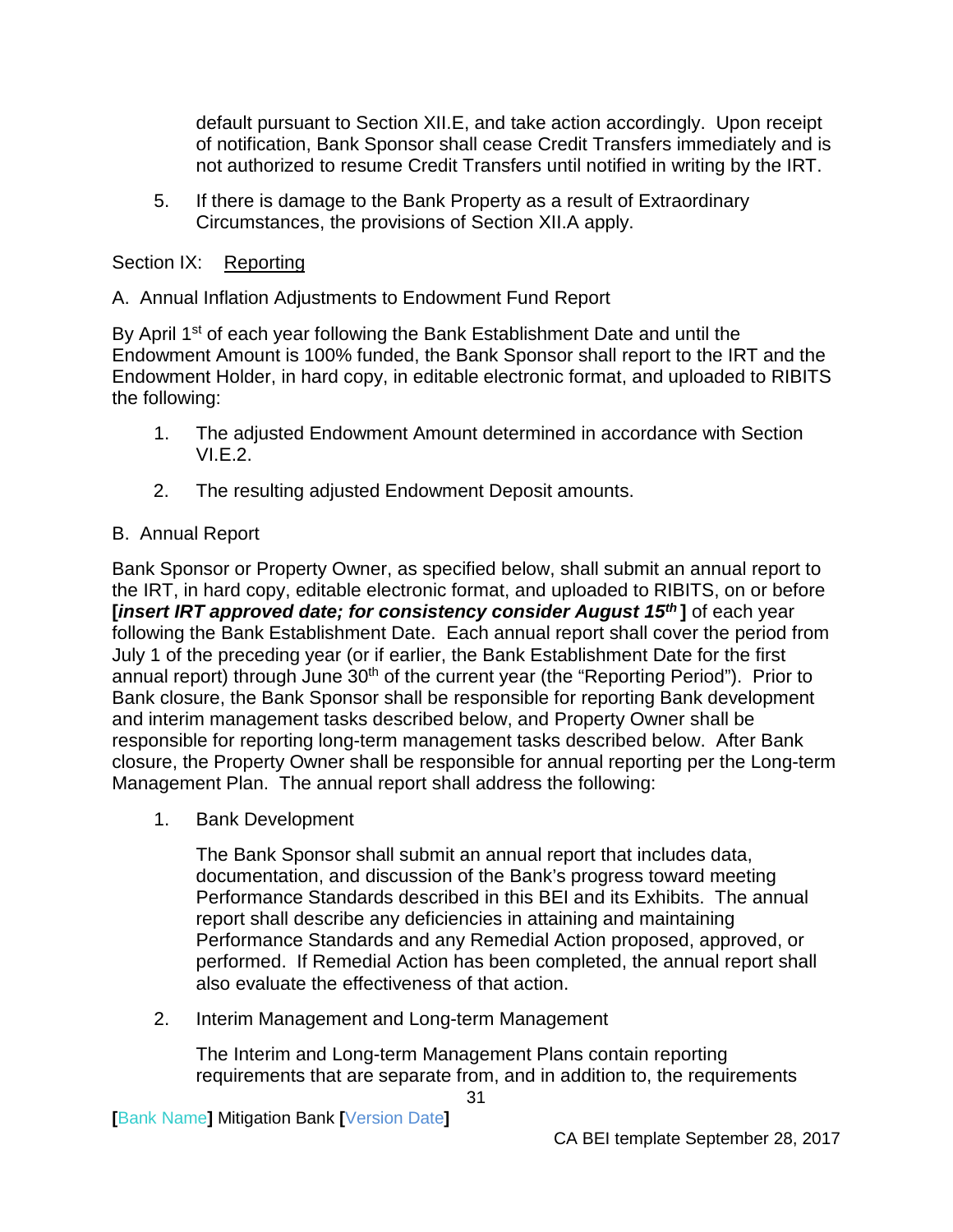listed below for the annual report.

During the Interim Management Period, the Bank Sponsor shall submit an annual report that contains an itemized account of the management tasks in accordance with the Interim Management Plan and any Remedial Actions conducted during the Reporting Period. During the Long-term Management Period, the Property Owner shall submit an annual report that contains an itemized account of the management tasks in accordance with the Long-term Management Plan and any Remedial Actions conducted during the Reporting Period. Each annual report shall also include the following:

- a. The time period covered, i.e. the dates "from" and "to."
- b. A description of each management task conducted, the dollar amount expended and time required.
- c. The total dollar amount expended for management tasks conducted during the Reporting Period.
- d. A description of the management and maintenance activities proposed for the next reporting year.
- e. A description of the overall condition of the Bank, including photos documenting the status of the Bank Property during the Reporting Period and a map documenting the location of the photo points.
- 3. Transfer of Credits
	- a. The Bank Sponsor shall submit an annual report that includes an updated Credit Transfer ledger (**Exhibit F-3**) showing all Credits Transferred since the Bank Establishment Date and an accounting of remaining Credits.
	- b. The Bank Sponsor shall submit an annual report that documents the Implementation Fee payment status, if applicable.

#### <span id="page-34-0"></span>C. Credit Transfer Reporting

Upon the Transfer of each and every Credit the Bank Sponsor shall enter the Credit Transfer into the RIBITS ledger, upload an electronic copy of the finalized Credit purchase agreement into the appropriate RIBITS folder, and submit to each member of the IRT:

- 1. A copy of the fully executed Credit purchase agreement in the form provided at **Exhibit F-2**.
- 2. An updated Credit Transfer ledger, in hard copy and in editable electronic format in the form provided at **Exhibit F-3**.
- <span id="page-34-1"></span>D. Reporting Compliance Measures

**[**Bank Name**]** Mitigation Bank **[**Version Date**]**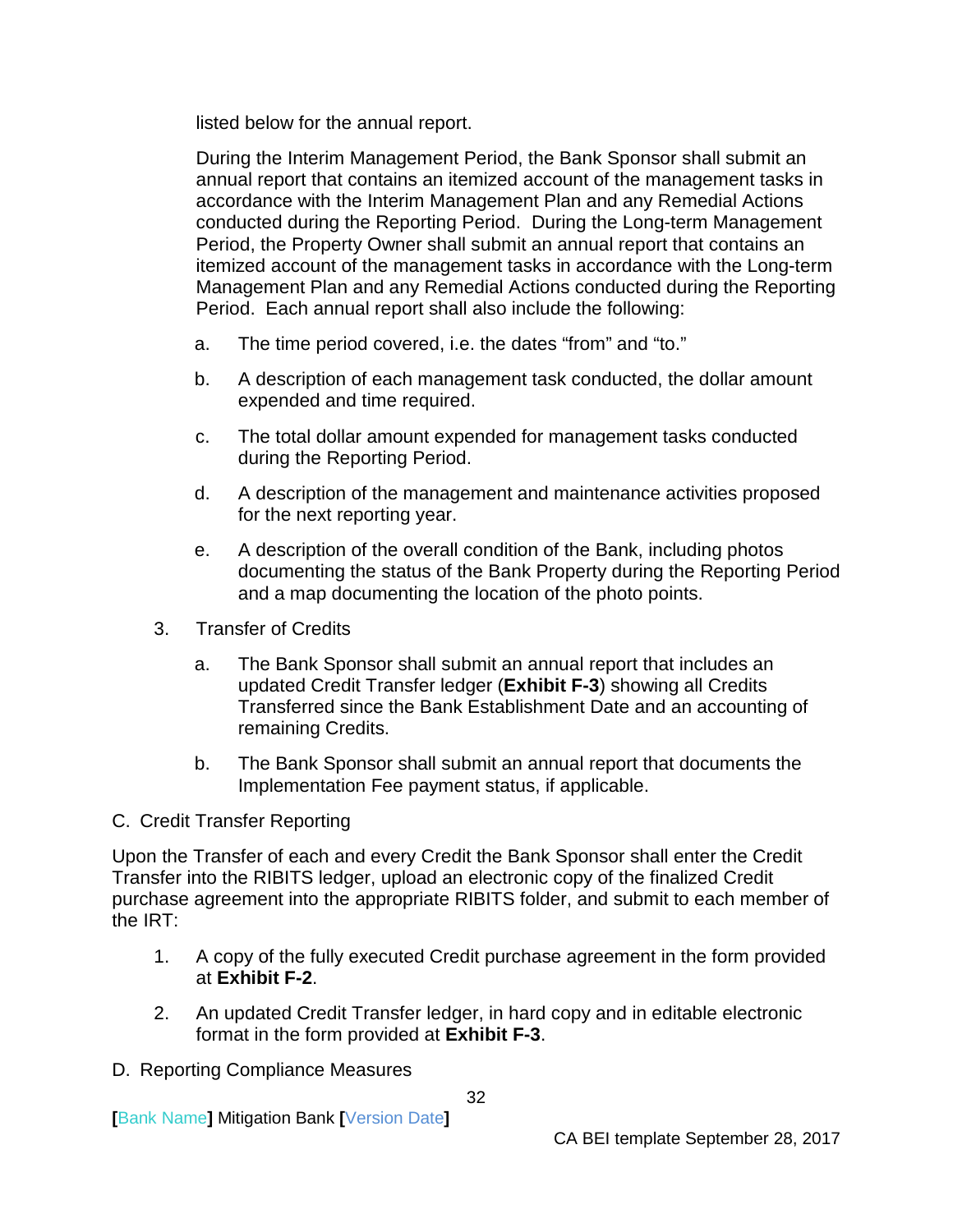If Bank Sponsor fails to submit complete reports on time, the Bank Sponsor is in default.

- 1. Annual reports not received by the IRT will result in automatic Credit Transfer suspension effective the 30th day that the report is past due. The suspension will be lifted within 10 calendar days after the IRT receives a complete annual report.
- 2. If the Bank Sponsor has been notified by the IRT of an incomplete report, the IRT will then notify the Bank Sponsor of the date by which the report must be made complete.

<span id="page-35-0"></span>Section X: Responsibilities of the Bank Sponsor and Property Owner

- A. Without limiting any of its other obligations, including without limitation, under the Conservation Easement, Bank Sponsor and Property Owner each hereby agrees and covenants that during the time the Bank is in operation, prior to Bank closure:
	- 1. **[Remove if Grant Deed:** If the entity proposed to hold the Conservation Easement is not an IRT agency, Bank Sponsor and Property Owner shall, prior to the execution of the Conservation Easement at **Exhibit E-4** hereof, provide the IRT with satisfactory evidence that the entity proposed to hold the Conservation Easement (Grantee) is authorized to do so pursuant to California Civil Code § 815.3 and Government Code § 65966-65967, has a primary purpose of long-term land stewardship for conservation purposes consistent with the purpose of the Bank, and has agreed to hold the Conservation Easement, and otherwise complies with the requirements of the IRT.**]**
	- 2. Bank Sponsor shall be responsible for all activities and costs associated with the establishment and operation of the Bank, including but not limited to construction, planting, Remedial Action, documentation, maintenance, management, monitoring, and reporting, until completion of the Interim Management Period.
	- 3. Bank Sponsor shall assume responsibility for compensatory mitigation requirements of USACE permits for which it Transfers Credits once a USACE permittee has secured the appropriate number and type of Credit(s) from the Bank Sponsor. Bank Sponsor shall provide USACE with the written Credit purchase agreement **(Exhibit F-2)** confirming the Bank Sponsor has accepted the responsibility for providing the required compensatory mitigation requirements of such USACE permit.
	- 4. The Bank Sponsor agrees to perform the actions described in this BEI and its Exhibits to support all Credits that project proponents/action agencies secure. The Bank Sponsor shall provide [*Choose as appropriate*: NMFS, USFWS, CDFW] with the written Credit purchase agreement (**Exhibit F-2**) for all Credits secured by project proponents/action agencies that confirms that the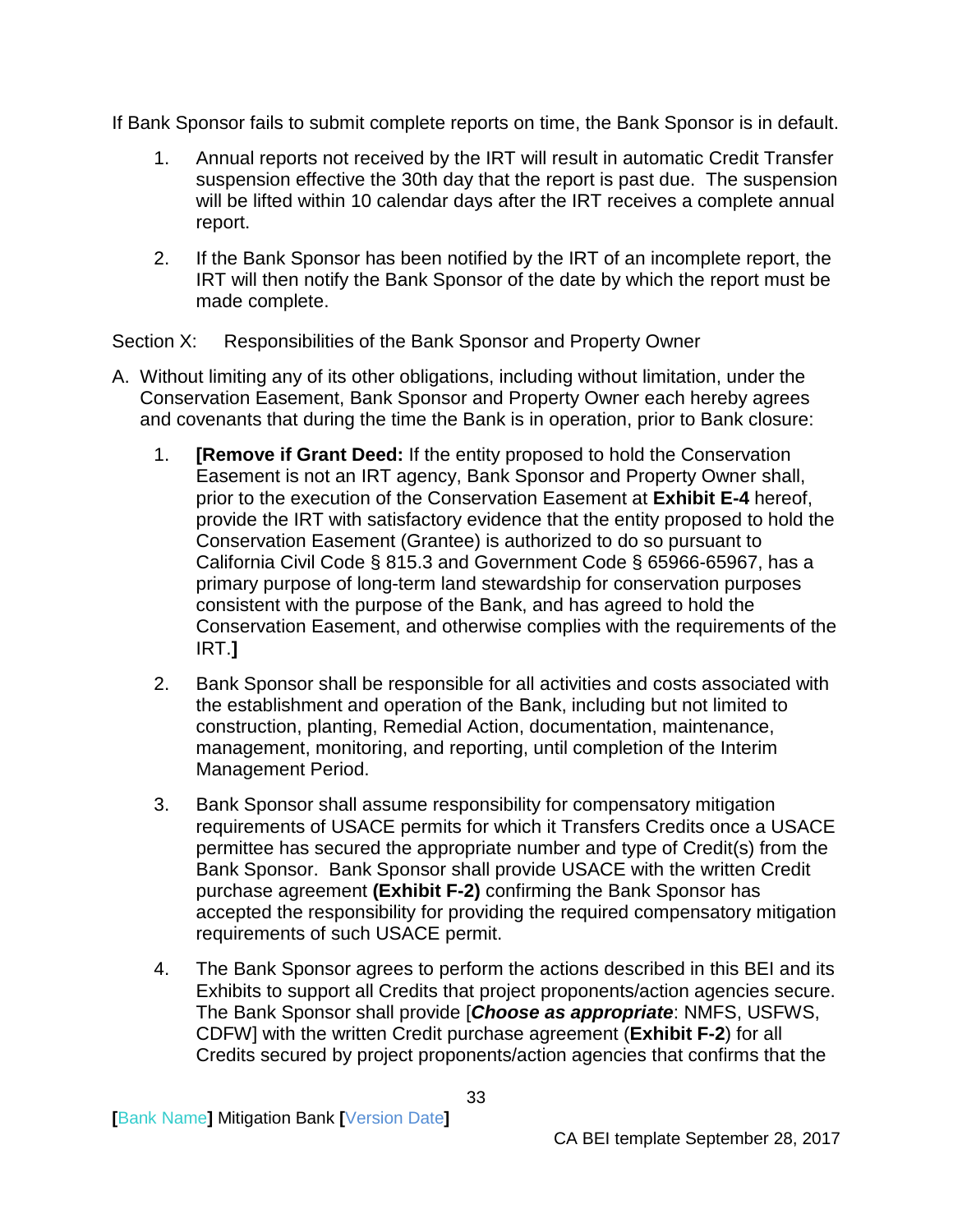Bank Sponsor will continue to perform the aforementioned actions.

- 5. It shall not discharge or release on, to or from the Bank Property, or permit others to discharge or release on, to or from the Bank Property, any material, waste or substance designated as hazardous or toxic or as a pollutant or contaminant under any Federal, state, or local environmental law or regulation (each a "Hazardous Substance").
- 6. Property Owner shall not create or suffer any lien or encumbrance upon the Bank Property other than as set forth in the Property Assessment and Warranty approved by the IRT. Property Owner shall not execute, renew, or extend any lien, lease, license, or similar recorded or unrecorded right or interest in the Bank Property without the prior written consent of the IRT and the Grantee, if a Conservation Easement has been granted.
- 7. It shall not construct or install any structure or improvement on, or engage in any activity or use of, the Bank Property, including mineral exploration or development, excavation, draining, dredging, or other alteration of the Bank Property that is prohibited by, or not consistent and in accordance with this BEI and its Exhibits.
- 8. Bank Sponsor shall ensure that the Bank Property is managed and maintained in accordance with the Interim Management Plan, this BEI and its Exhibits.
- 9. Property Owner shall allow, or otherwise provide for, access to the Bank Property by Bank Sponsor, Grantee, the IRT agencies and third parties, as described in the Conservation Easement.
- 10. Property Owner shall grant to Bank Sponsor all rights and authority necessary to carry out, and shall not limit the Bank Sponsor in performing its responsibilities and obligations, on and affecting, the Bank Property in accordance with this BEI and its Exhibits.
- 11. Property Owner shall ensure that the Bank Property is managed and maintained in accordance with the Long-term Management Plan, this BEI, and its Exhibits.
- B. Reasonably foreseeable technical problems, or unanticipated or increased costs or expenses associated with the implementation of actions called for by this BEI, or changed financial or business circumstances in and of themselves shall not serve as the basis for modifications of this BEI or extensions for the performance of the requirements of this BEI.
- C. An extension of one compliance date based upon or related to a single incident shall not extend any subsequent compliance dates.

<span id="page-36-0"></span>Section XI: Responsibilities of the IRT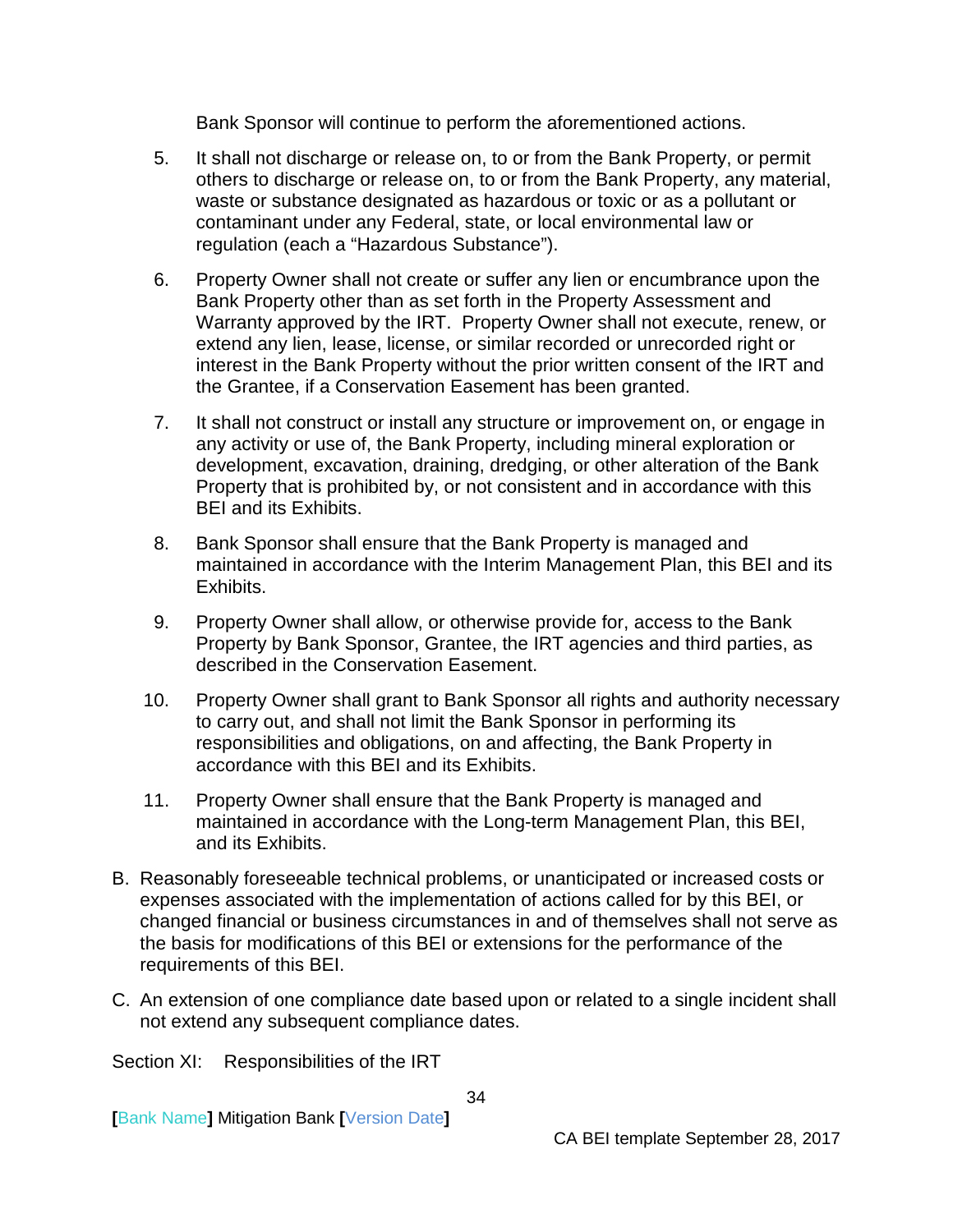### <span id="page-37-0"></span>A. IRT Oversight

Subject to the "Availability of Funds" provision of this BEI, the IRT agrees to oversee the performance of this BEI.

### <span id="page-37-1"></span>B. IRT Review

The members of the IRT will make a good faith effort to review the annual reports and Remedial Action plans within 60 calendar days from the date of receipt of complete submittal. If any member of the IRT is unable to complete its review within the time specified in this section, this fact will be reflected in any schedule established for performance of Remedial Action and any evaluation of timely performance of Remedial Action by Bank Sponsor.

### <span id="page-37-2"></span>C. Compliance Inspections

The IRT shall conduct compliance inspections for any purpose(s) it determines as necessary to assess compliance with this BEI.

### <span id="page-37-3"></span>Section XII: Other Provisions

### <span id="page-37-4"></span>A. Extraordinary Circumstances

- 1. The Bank Sponsor, Property Owner and IRT in its review of the BEI, have made a concerted effort to identify the preservation, restoration and management measures for the Bank Property, including Adaptive Management, necessary to qualify as compensatory mitigation for Waters of the U.S., Waters of the State, Covered Species, and Covered Habitat and to manage and maintain these resources in perpetuity. However, the Parties recognize that there may be a rare event (an Extraordinary Circumstance) in which the Bank can no longer serve its intended purpose as compensatory mitigation, in whole or in part, for the specific resources for which it was established. An Extraordinary Circumstance of this type may lead to Bank Sponsor and/or Property Owner being relieved of some or all of its obligations under this BEI. The Parties agree that the IRT will consider whether it is appropriate to relieve any obligations under the process outlined below:
	- a. If the Bank Sponsor or Property Owner believes that an Extraordinary Circumstances event has taken place that Party shall send written notification to the IRT agencies as promptly as possible, but no later than 14 calendar days following the date of discovery of the event. The Party sending the notification (invoking) will fully describe the nature of the Extraordinary Circumstances event, its effect on the Party's performance of the obligations under this BEI, the habitat values affected by the event, and any expected timeframe of non-performance attributable to the Extraordinary Circumstances event. As promptly as reasonably possible after providing notification, the Party invoking Extraordinary Circumstances shall meet with the IRT agencies to discuss whether the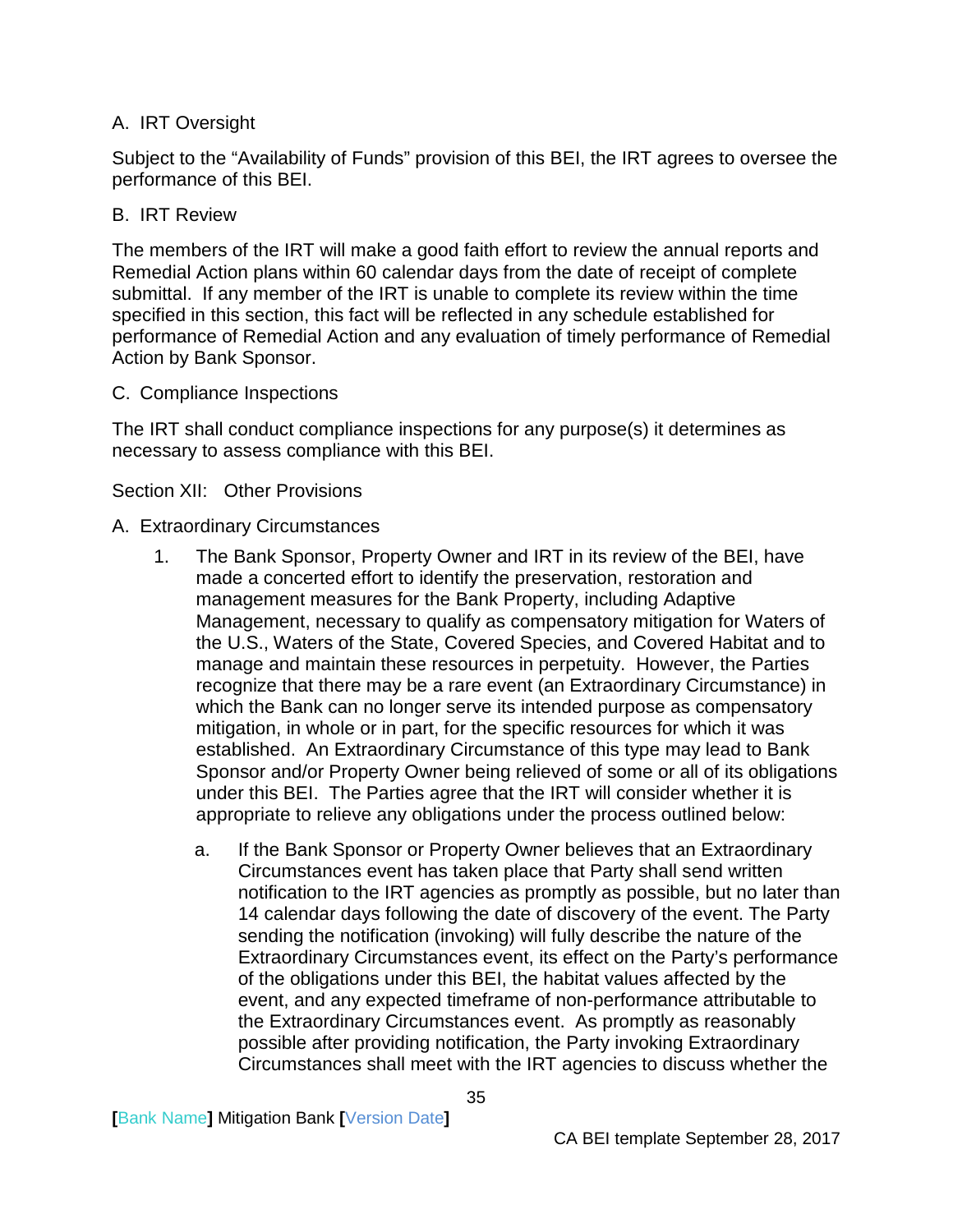event qualifies as an Extraordinary Circumstance. The Party invoking Extraordinary Circumstances shall bear the burden of demonstrating that Extraordinary Circumstances have occurred. Until such time the IRT agencies determine whether the event qualifies as an Extraordinary Circumstance and whether it is appropriate to suspend performance pursuant to Section XII.A.1.d, the Property Owner or Bank Sponsor shall continue to manage and maintain the Bank Property to the fullest extent practicable consistent with this BEI and other applicable documents.

- b. If the IRT agencies concur that an Extraordinary Circumstances event has taken place, such agencies will provide written notification to the Bank Sponsor or Property Owner. Within 14 calendar days of notification of concurrence from the IRT agencies that Extraordinary Circumstances have occurred, or on a date mutually agreed upon by all Parties, the Parties will meet to discuss the course of potential action to be taken in response to such occurrence, including potential Remedial Action as defined in Section II and potential suspension of Performance Standards as described in Section XII.A.1.c. Remedial Action in such circumstances may include, but is not limited to, restoration of the Bank Property, out-of-kind improvements on the Bank Property, a smaller restoration on the Bank Property (taking into account the diminution of habitat values across the Service Area), improvements to another property, or the purchase of credits from another bank. Once approved by the IRT, the Party invoking Extraordinary Circumstances shall carry out the Remedial Action within a mutually agreed upon timeframe.
- c. If the Bank Sponsor or Property Owner is prevented from or delayed in performing an obligation under this BEI by Extraordinary Circumstances that commences after the Bank Establishment Date, the IRT may suspend the Bank Sponsor and/or Property Owner's obligation to perform, as well as the ability of the Bank to provide any remaining Credits released, but not yet Transferred, as compensatory mitigation.
- d. Following the meeting discussed in Section XII.A.1.b. to consider potential actions to be taken in response to the event, the IRT agencies will, in writing, (1) inform the Property Owner or Bank Sponsor as to what, if any, performance is suspended, and (2) direct the Property Owner or Bank Sponsor as to what specific Remedial Action is required. The Bank Sponsor or Property Owner will continue to perform all other obligations that are not suspended.
- e. Within 60 calendar days of notification described in Section XII.1.d., or by a date mutually agreed upon by all Parties, the Party invoking Extraordinary Circumstances will submit to the IRT, in writing, the implementation plan to meet the required Remedial Action. At a minimum, the Remedial Action will be sufficient to ensure that the habitat

**[**Bank Name**]** Mitigation Bank **[**Version Date**]**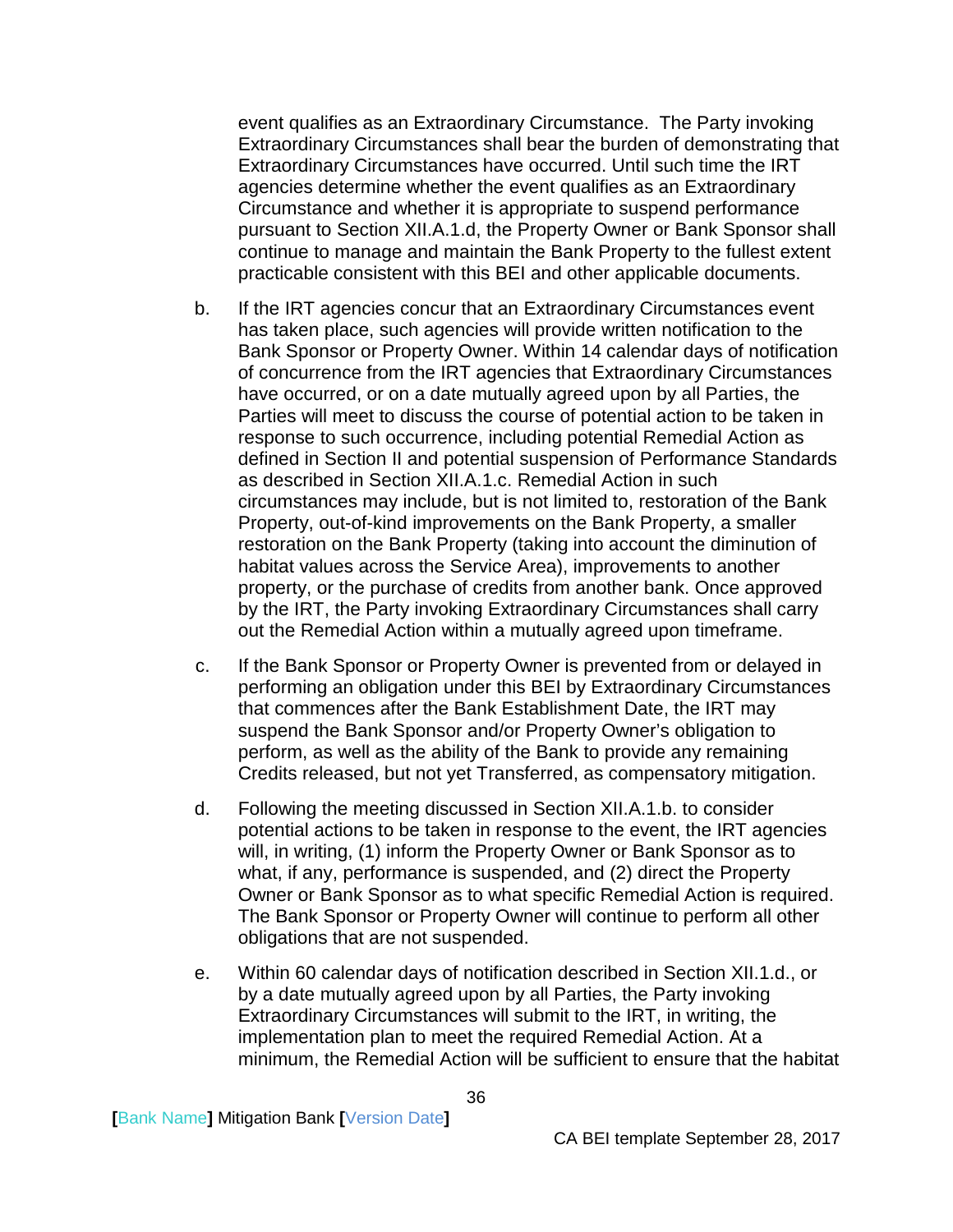values which underlie all previously Transferred Credits will be supported.

- f. If the Remedial Action agreed upon and implemented do not meet an agreed upon objective or standard within the agreed upon timeframe, the Bank Sponsor or Property Owner and the IRT will reconvene to evaluate if alternative Remedial Action would be appropriate.
- 2. Failure to act in good faith to participate in the process outlined above in Section XII.A.1 or to implement any IRT-approved Remedial Actions shall be a default under this BEI.
- 3. In accordance with Section VIII.B.4 of this BEI, the IRT agencies may, at their discretion, direct Bank Sponsor to suspend the Transfer of Credits, prohibit the release of additional Credits, and/or reduce the number of Credits allocated to the Bank in proportion to such damaged area unless and until the Bank Sponsor has remedied the defect pursuant to the Remedial Action as described in Section XII.A.1.d.
- 4. Disputes over whether an event is a result of Extraordinary Circumstances, or any Remedial Action taken in response pursuant to this Section, shall be resolved in accordance with Section XII.B.
- 5. Bank Sponsor and Property Owner are not entitled to termination of this BEI under Section XII.D as a result of Extraordinary Circumstances.

#### <span id="page-39-0"></span>B. Dispute Resolution

The Parties agree to work together in good faith to resolve disputes concerning this BEI. Unless a Party has initiated legal action in connection with the particular dispute, any Party may elect ("Electing Party") to employ an informal dispute resolution process whereby:

- 1. The Electing Party shall notify all other Parties to this BEI of the dispute through a Dispute Notice. The Dispute Notice shall identify the Parties against which the Electing Party is commencing the informal dispute resolution process ("Implicated Parties"), the position of the Electing Party (including, if applicable, the basis for contending that a violation has occurred), and the resolution the Electing Party proposes.
- 2. Each Implicated Party shall have 45 calendar days after receipt of the Dispute Notice (or such other time as the Parties may mutually agree) to respond to the electing Party. During this time, any Party to this BEI that received the Dispute Notice may seek clarification of the Dispute Notice.
- 3. Within 45 calendar days after each Implicated Party's response was provided or due, whichever is later, the Electing Party and the Implicated Parties shall confer and negotiate in good faith toward a mutually satisfactory resolution, or shall establish a specific process and timetable to seek such resolution.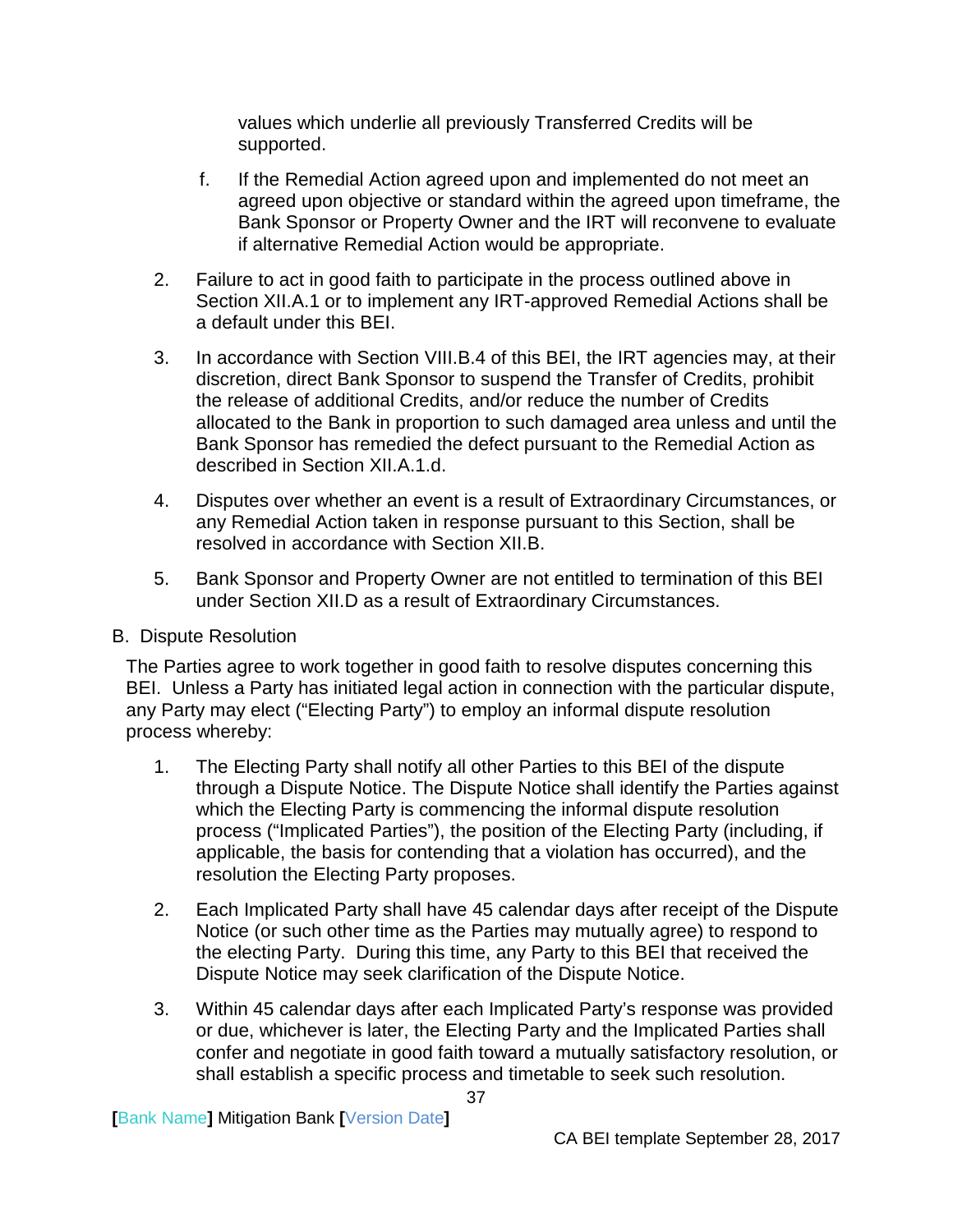- 4. The dispute resolution process may be terminated by the Electing Party or any Implicated Party upon written notice to all other Parties to this BEI.
- <span id="page-40-0"></span>C. Conveyance of Bank or Bank Property or Other Interests
	- 1. All transfers of any interest in the Bank Property are subject to the applicable provisions of the Conservation Easement.
	- 2. Property Owner shall have the right to sell, assign, transfer or convey (each a "transfer") its interest in the Bank Property at any time; *provided, however*, that any such transfer on or after the execution date of this BEI must be made in accordance with this BEI and the Conservation Easement, and shall be subject to prior written concurrence by the IRT and Bank Sponsor. Such concurrence shall be subject to the requirement that the transferee assumes and agrees in writing to observe and perform all of the Property Owner's obligations pursuant to this BEI and the Conservation Easement. From and after the date of any transfer by Property Owner of its interest in the Bank Property in which the transferee has assumed and agreed in writing to observe and perform all of the transferor's obligations pursuant to this BEI, the transferor shall have no further obligations hereunder and all references to Property Owner in this BEI shall thereafter refer to such transferee, except that the transferor's liability for acts, omissions, or breaches occurring prior to the transfer shall survive the transfer. Any transfer of the Property Owner's interest in the Bank Property made without the prior written concurrence of the IRT constitutes default pursuant to Section XII.E and the IRT may take action accordingly.
	- 3. Bank Sponsor may sell or convey its interest in the Bank at any time, provided that no uncured event of default exists, Bank Sponsor is in full compliance *w*ith all requirements of this BEI (including all financial assurance requirements), and subject to the prior written approval of the IRT. If any of the financial assurances required under this BEI are not completely funded at the time the Bank Sponsor requests IRT approval of a sale or conveyance, then the IRT shall not approve such sale or conveyance unless and until either the current Bank Sponsor, or the proposed replacement Bank Sponsor, shall have provided all required financial assurances. In addition, prior to sale or conveyance, the Bank Sponsor shall provide to each member of the IRT a written agreement signed by the replacement Bank Sponsor, acceptable to the IRT in form and substance, in which the Bank Sponsor assigns to the replacement Bank Sponsor, and the replacement Bank Sponsor assumes and agrees to perform, all of the responsibilities and obligations of the Bank Sponsor under the BEI. Any such sale or conveyance made without the prior written concurrence of the IRT constitutes default pursuant to Section XII.E and the IRT may take action accordingly.
- <span id="page-40-1"></span>D. Modification and Termination of the BEI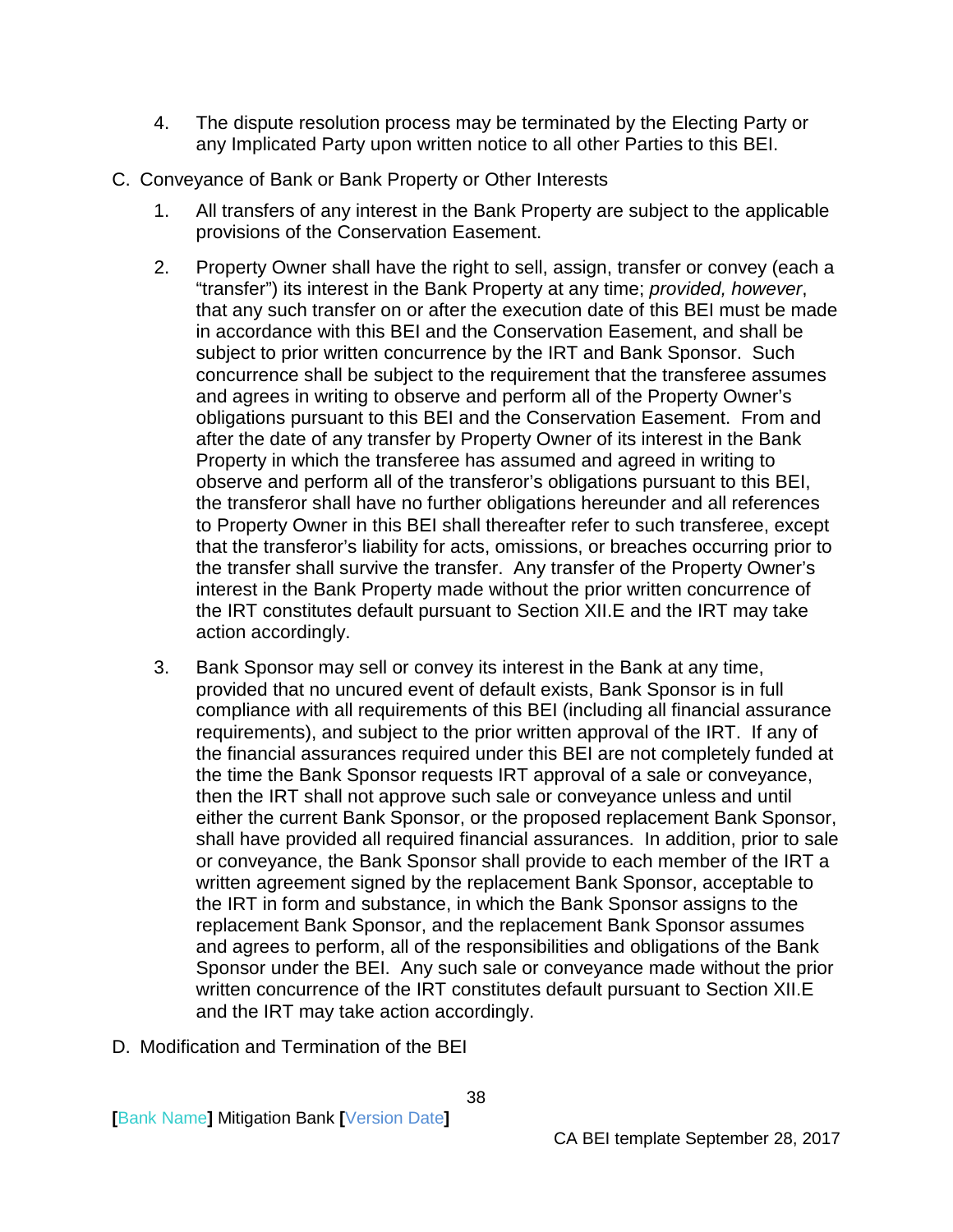- 1. Amendment and Modification
	- a. Prior to Bank closure, this BEI, including its Exhibits, may be amended or modified only with the written approval of the Parties, which approval may be withheld or denied. All amendments and modifications shall be fully set forth in a separate document signed by all Parties that shall be appended to this BEI.
	- b. After Bank closure, amendments or modifications to this BEI, including its Exhibits, which do not impact obligations of the Bank Sponsor under this BEI must be approved in writing by the Property Owner and the IRT, which approval may be withheld or denied. All amendments and modifications shall be fully set forth in a separate document signed by all required parties that shall be appended to this BEI.
	- c. At the request of the Bank Sponsor, the IRT may consider an amendment to the BEI to conform to an approved NCCP or HCP.
	- d. Pursuant to Fish and Game Code § 1798.6(a), any person seeking to amend the Bank shall submit to CDFW, a complete Bank amendment package containing each of the original Bank agreement package documents, including any prior amendments, as well as any documents proposed to be amended or that would be affected by the proposed amendment, together with the applicable amendment fee.
- 2. Termination
	- a. The Bank Sponsor and Property Owner may jointly withdraw the entire Bank Property and terminate this BEI at any time prior to the first Credit Transfer, provided that Waters of the U.S., Waters of the State, and other habitat values existing on the Bank Property prior to the initiation of any efforts to restore or enhance the Bank Property shall be preserved in a condition at least equal to that which existed prior to initiation of Bank establishment efforts, and as the Conservation Easement may require.
	- b. In the event this BEI is terminated or the Bank is closed prior to the Transfer of all authorized Credits, any remaining Credits under this BEI shall be extinguished and will no longer be available for Transfer.
	- c. The IRT may terminate this BEI if the Bank Sponsor or Property Owner sells or conveys the Bank or the Bank Property without the prior written concurrence of the IRT, as required by Section XII.C.
	- d. USEPA, **[***insert appropriate agencies signing, but not providing credits:* USACE, CDFW, USFWS, State Water Board, Regional Water Board, and NMFS**]** may terminate its participation upon 30 calendar days' written notice to all other Parties. This BEI shall continue in full force and effect as to the remaining Parties.

**[**Bank Name**]** Mitigation Bank **[**Version Date**]**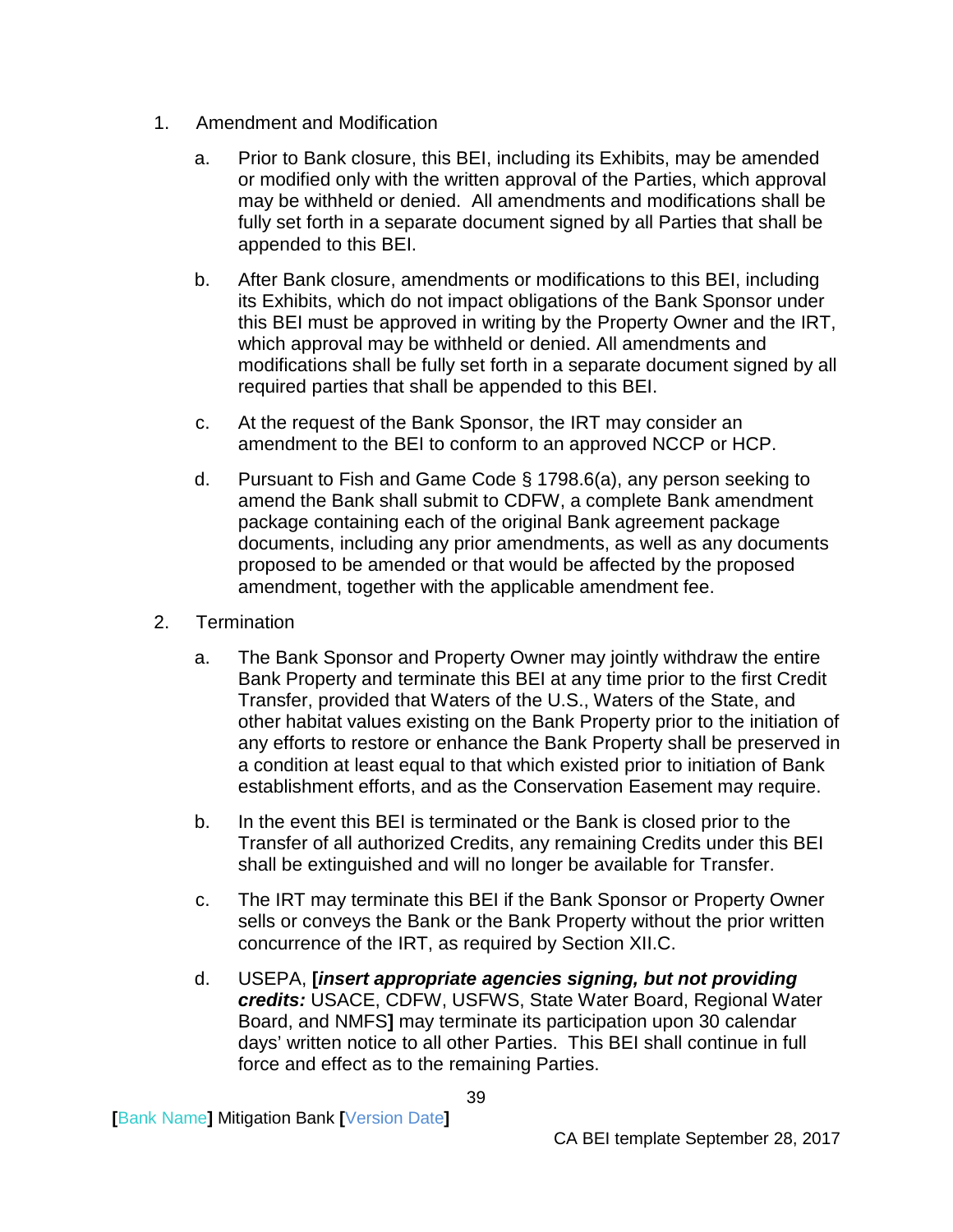- e. The **[***insert appropriate agencies:* USACE, CDFW, USFWS, State Water Board, Regional Water Board, and NMFS**]** may each terminate its participation in this BEI upon 30 calendar days' written notice to all other Parties, on the condition that each of the following has occurred:
	- i. Bank Sponsor or Property Owner has defaulted on one or more covenants, terms or conditions of this BEI.
	- ii. Bank Sponsor and Property Owner, has each received notice of such default from the terminating IRT agency in accordance with Section XII.B, if applicable, and Section XII.K.
	- iii. Bank Sponsor or Property Owner, as applicable, has failed to cure its default to the satisfaction of the terminating IRT agency.
- f. If any member of the IRT so requests, the member(s) of the IRT proposing to terminate participation in the BEI agree to meet with the other IRT members to discuss the reason(s) for such termination, prior to the termination taking effect. Notice of a request for such meeting shall be made by the requesting IRT member(s) not later than 15 calendar days from receipt of the notice of termination.
- g. Termination by any member of the IRT from this BEI shall not terminate this BEI or affect the relationship between the remaining members of the IRT, toward each other or the Bank Sponsor or Property Owner, under this BEI. Remaining Credits under the authority of the terminating agency will no longer be available for Transfer. Consistent with Section VIII.E.1., in the event [*Choose one, as applicable*: CDFW *or* USACE**]**, as the holder of the Construction Security, Interim Management Security, and Performance Security, terminates its participation in this BEI, the Bank Sponsor shall provide replacement Construction Security, Interim Management Security, and Performance Security in the amount specified in this BEI within 20 calendar days' after receiving written notice of termination from **[***Choose one, as applicable*: CDFW *or* USACE**]**. In the event the remaining members of the IRT are unable to hold the Construction Security, Interim Management Security, and Performance Security specified in Section VI, the remaining parties agree to modify the BEI to name a third party holder of each of these securities.
- h. In the event termination is commenced, the Bank Sponsor agrees to fulfill its pre-existing obligations to perform all establishment, monitoring, maintenance, management, and remediation responsibilities that arise directly from Credits that were transferred at the time of termination.
- i. Nothing in this Section is intended or shall be construed to limit the legal or equitable remedies (including specific performance and injunctive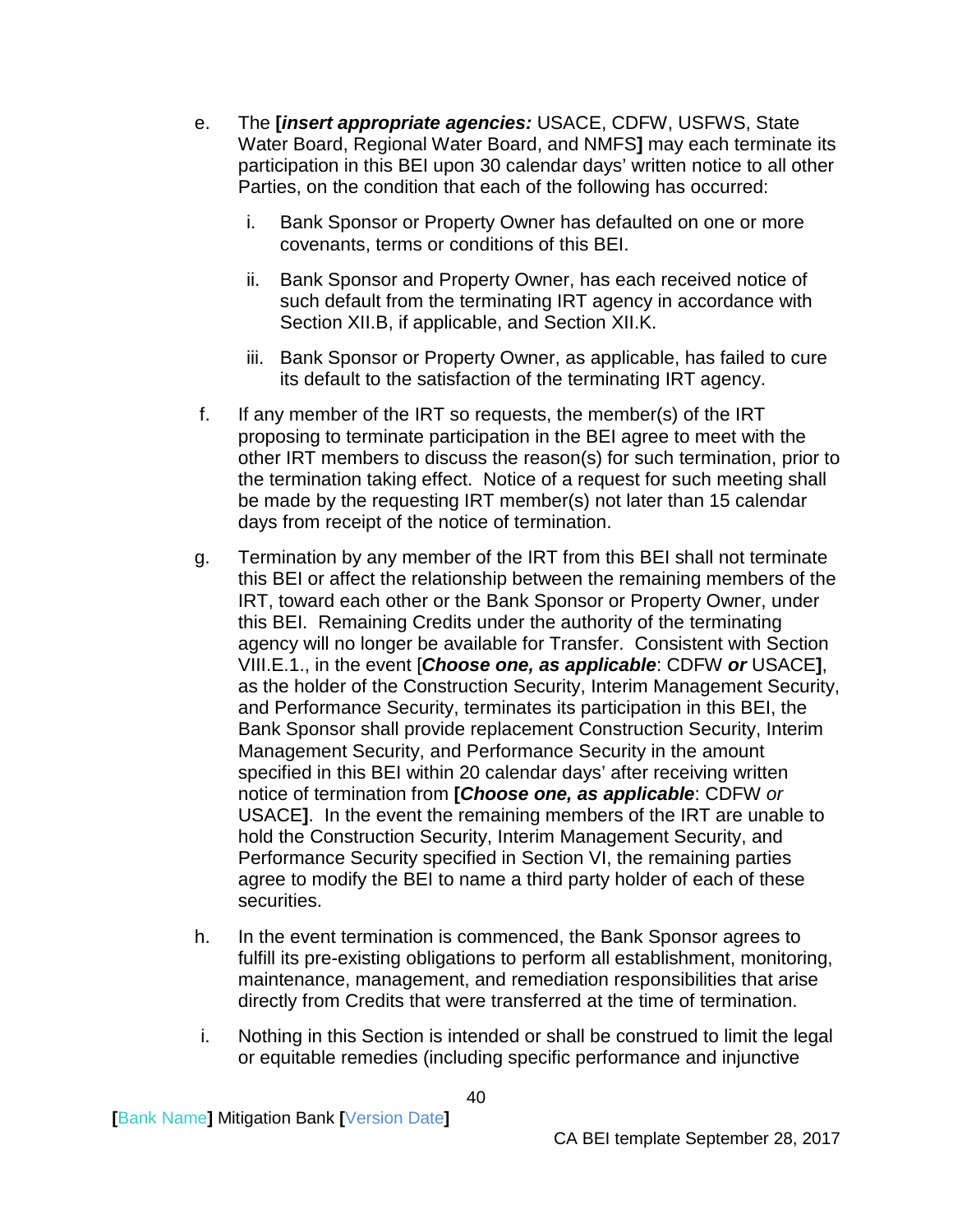relief) available to the USACE, CDFW, NMFS, State Water Board, Regional Water Board, and USFWS in the event of default by Bank Sponsor and/or Property Owner.

### <span id="page-43-0"></span>E. Default

The Bank Sponsor and/or Property Owner shall be in default if that party fails to observe or perform any obligations or responsibilities required of it by this BEI. In the event of default, the IRT shall issue a notice of default to Bank Sponsor and/or Property Owner, which includes direction and specified time period to cure the default. If the Bank Sponsor and/or Property Owner fails to remedy the default within the allotted time, the IRT will take appropriate action, which includes but is not limited to, suspending Credit Transfers, reducing available Credits, utilizing financial assurances, and terminating the BEI. This Section shall not be construed to modify or limit any specific right, remedy, or procedure in any Section of this BEI or any remedy available under applicable State and/or Federal Law.

### <span id="page-43-1"></span>F. Controlling Language

The Parties intend the provisions of this BEI and each of the documents incorporated by reference in it to be consistent with each other, and for each document to be binding in accordance with its terms. To the fullest extent possible, these documents shall be interpreted in a manner that avoids or limits any conflict between or among them. However, if and to the extent that specific language in this BEI conflicts with specific language in any document that is incorporated into this BEI by reference, the specific language within the BEI shall be controlling. The captions and headings of this BEI are for convenient reference only, and shall not define or limit any of its terms or provisions.

#### <span id="page-43-2"></span>G. Entire Agreement

This BEI, and all exhibits, appendices, schedules and agreements referred to in this BEI, constitute the final, complete, and exclusive statement of the terms of the agreement between and among the Parties pertaining to the Bank, and supersede all prior and contemporaneous discussions, negotiations, understandings or agreements of the Parties. No other agreement, statement, or promise made by the Parties, or to any employee, officer, or agent of the Parties, which is not contained in this BEI or incorporated herein by reference, shall be binding or valid, with respect to the subject matter hereof. No alteration or variation of this instrument shall be valid or binding unless contained in a written amendment in accordance with Section XII.D.1. Each of the Parties acknowledges that no representation, inducement, promise or agreement, oral or otherwise, has been made by any of the other Parties or anyone acting on behalf of any of the Parties unless the same has been embodied herein.

#### <span id="page-43-3"></span>H. Reasonableness and Good Faith

Except as specifically limited elsewhere in this BEI, whenever this BEI requires a Party to give its consent or approval to any action on the part of the other, such consent or approval shall not be unreasonably withheld or delayed. If the Party disagrees with any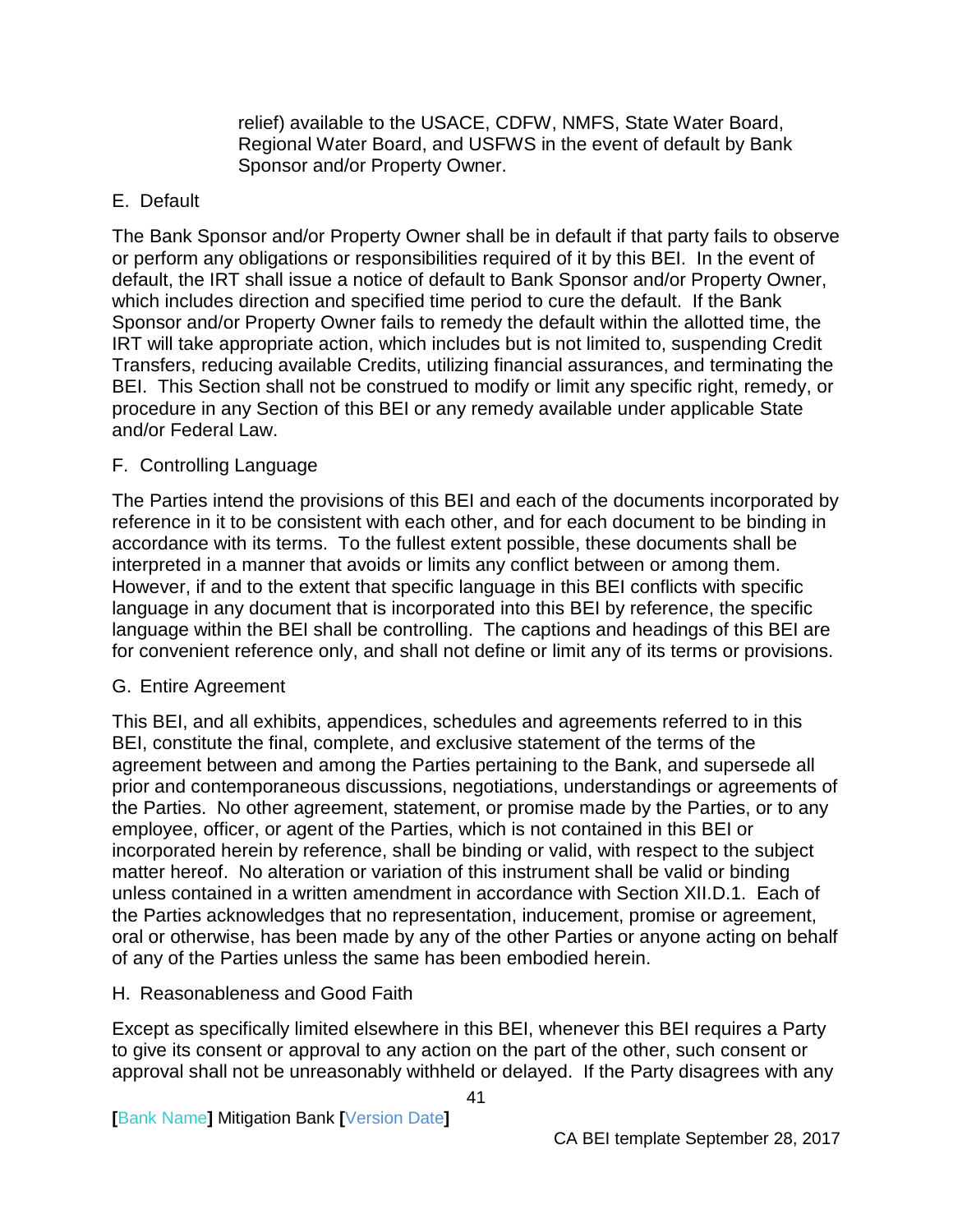determination covered by this provision and reasonably requests the reasons for that determination, the determining Party shall furnish its reasons in writing and in reasonable detail within 30 calendar days following the request.

<span id="page-44-0"></span>I. Successors and Assigns

This BEI and each of its covenants and conditions shall be binding on and shall inure to the benefit of the Parties and their respective successors and assigns subject to the limitations on transfer set forth in this BEI.

<span id="page-44-1"></span>J. Partial Invalidity

If a court of competent jurisdiction holds any term or provision of this BEI to be invalid or unenforceable, in whole or in part, for any reason or as to any Party, the validity and enforceability of the remaining terms and provisions, or portions of them, shall not be affected unless an essential purpose of this BEI would be defeated by loss of the invalid or unenforceable provision or its invalidity or unenforceability as to any Party.

- <span id="page-44-2"></span>K. Notices
	- 1. Any notice, demand, approval, request, or other communication permitted or required by this BEI shall be in writing and deemed given when delivered personally, sent by receipt-confirmed facsimile, or sent by recognized overnight delivery service, addressed as set forth below, or five calendar days after deposit in the U.S. mail, postage prepaid, and addressed as set forth below.
	- 2. Notice by any Party to any other Party shall be given to all Parties. Such notice shall not be effective until it is deemed to have been received by all Parties.
	- 3. Any Party may change its notice address by giving notice of change of address to the other Parties in the manner specified in this Section XII.K.

Bank Sponsor:

**[**NAME**] [**ADDRESS**]** Attn: Fax:

**[***Insert:* Property Owner:**]**

**[**Bank Name**]** Mitigation Bank **[**Version Date**]**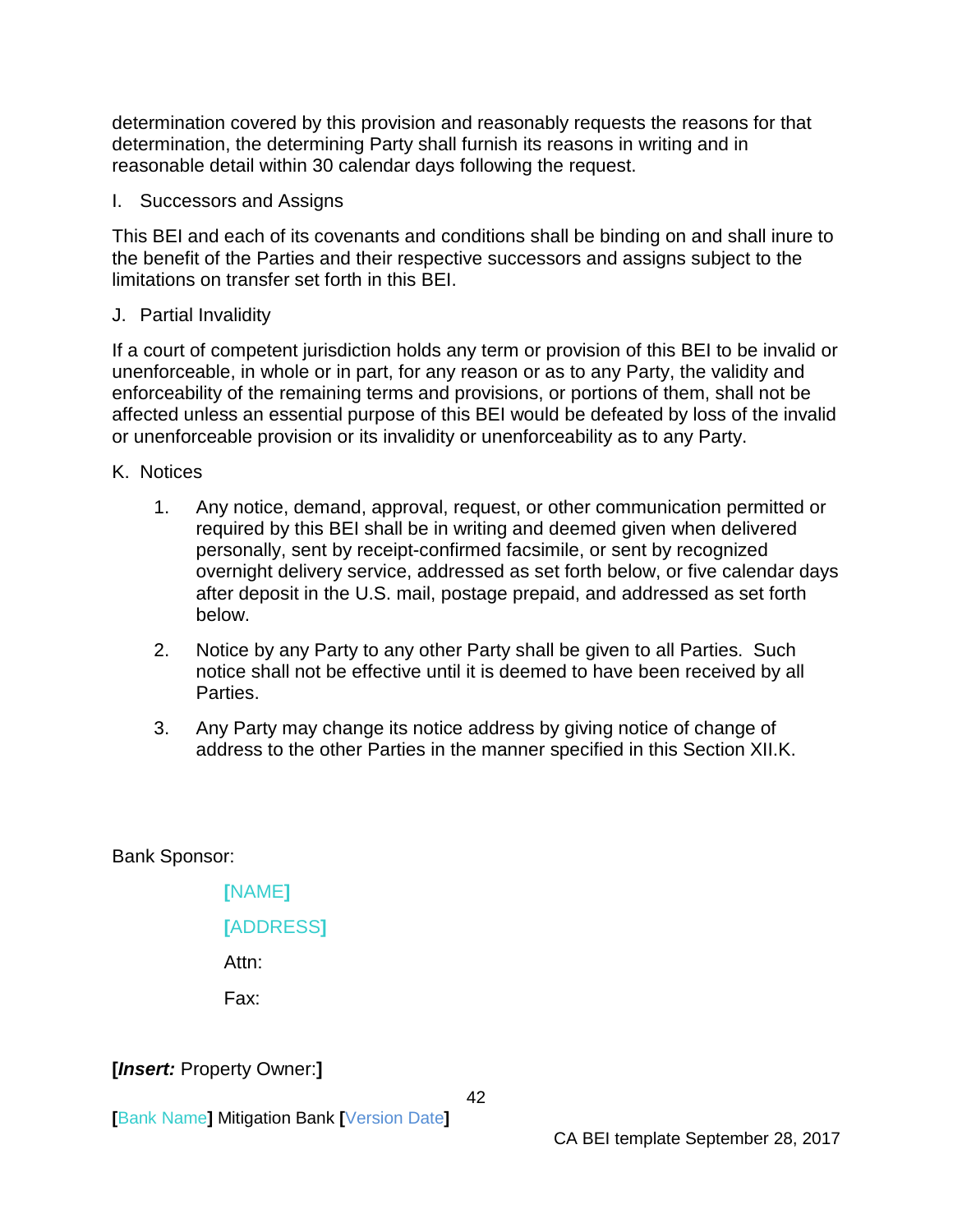## **[**NAME**]**

## **[**ADDRESS**]**

Attn:

Fax:

## **[***Insert appropriate agencies:* IRT Members:**]**

U.S. Army Corps of Engineers

\_\_\_\_\_\_\_\_\_\_\_ District

## **[**DISTRICT ADDRESS**]**

Attn: Chief, Regulatory Division Fax:

U.S. Fish and Wildlife Service \_\_\_\_\_\_\_\_\_\_\_\_\_ Office

## **[**FIELD OFFICE ADDRESS**]**

Attn: Field Supervisor Fax:

National Marine Fisheries Service

## **[***Insert: California Coastal or Central Valley***]**

\_\_\_\_\_\_\_\_\_\_\_\_\_ Office

## **[**OFFICE ADDRESS**]**

Attn: Assistant Regional Administrator

Fax:

U.S. Environmental Protection Agency Region IX

**[**Bank Name**]** Mitigation Bank **[**Version Date**]**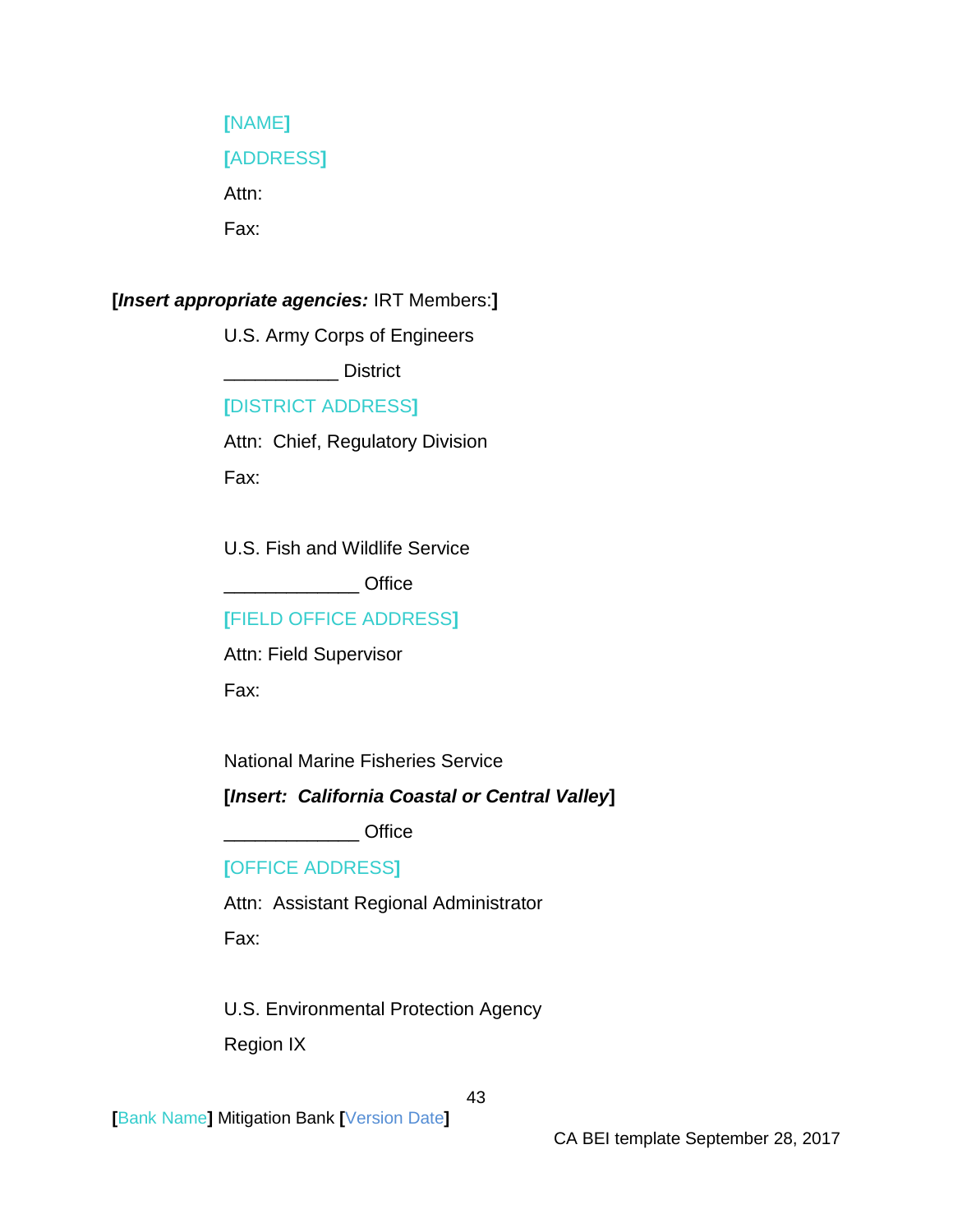75 Hawthorne Street San Francisco, CA 94105 Attn: Supervisor, Wetlands Section Fax: 415-947-3537

California Department of Fish and Wildlife

Region

#### **[**REGION ADDRESS**]**

Attn: Regional Manager

Fax:

California Regional Water Quality Control Board, Region \_\_\_\_\_\_\_\_\_\_\_\_

Address

City, State, Zip code

Attn: Executive Officer

Fax:

<span id="page-46-0"></span>L. Counterparts

This BEI may be executed in multiple counterparts, each of which shall be deemed an original and all of which together shall constitute a single executed agreement.

#### <span id="page-46-1"></span>M. No Third-Party Beneficiaries

This BEI shall not create any third-party beneficiary hereto, nor shall it authorize anyone not a Party hereto to maintain any action, suit or other proceeding, including without limitation, for personal injuries, property damage or enforcement pursuant to the provisions of this BEI. The duties, obligations, and responsibilities of the Parties to this BEI with respect to third parties shall remain as otherwise provided by law in the event this BEI had never been executed.

#### <span id="page-46-2"></span>N. Availability of Funds

Implementation of this BEI by the IRT is subject to the requirements of the Anti-Deficiency Act, 31 U.S.C. § 1341, and the availability of appropriated funds. Nothing in this BEI may be construed to require the obligation, appropriation, or expenditure of any money from the U.S. Treasury or the California State Treasury. No agency of the IRT is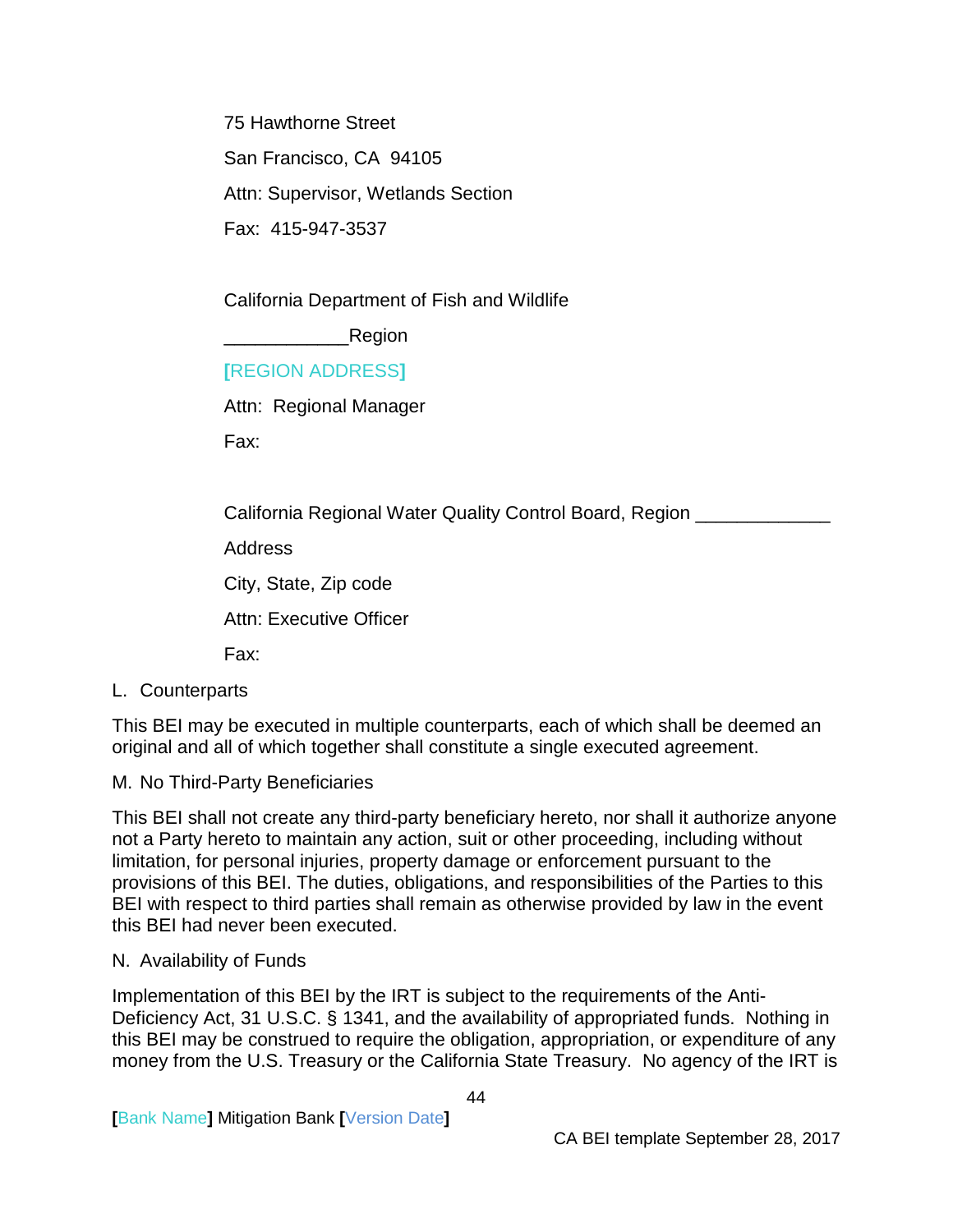required under this BEI to expend any appropriated funds unless and until an authorized official affirmatively acts to commit to such expenditures as evidenced in writing.

## <span id="page-47-0"></span>O. No Partnerships

This BEI shall not make or be deemed to make any Party to this BEI an agent for or the partner or joint venturer of any other Party.

## <span id="page-47-1"></span>P. Applicable Laws

Among the Bank Sponsor, Property Owner and the Federal agencies, the applicable statutes, regulations, policies, directives, and procedures of the United States will govern this BEI and all documents and actions pursuant to it. Among the Bank Sponsor, Property Owner and State of California agencies, this BEI shall be governed by and construed according to the applicable laws, statutes, regulations, orders, policies and requirements of the State of California and its agencies with jurisdiction, including without limitation the authorities identified in Section I.B of this BEI as applicable

## <span id="page-47-2"></span>Q. No Federal Contract or Monetary Damages

USACE approval of this BEI constitutes the regulatory approval required for the Mitigation Bank to be used to provide compensatory mitigation for Department of Army permits pursuant to 33 C.F.R. § 332.8(a)(1). This BEI is not a contract between the Bank Sponsor or Property Owner and USACE or any other agency of the Federal government. Any dispute arising under this BEI will not give rise to any claim by the Bank Sponsor or Property Owner for monetary damages. This provision is controlling notwithstanding any other provision or statement in the BEI to the contrary.

## <span id="page-47-3"></span>R. CDFW Remedies

CDFW is entering into this BEI in its own right and not as the agent or representative of any other entity, including without limitation the IRT or any other member of the IRT. If CDFW defaults in the performance of any of its obligations under this BEI, Bank Sponsor and Property Owner will have the right to seek, subject to the limitations set forth below, damages or specific performance as provided by law as the exclusive remedy for such defaults.

Despite the foregoing, Bank Sponsor and Property Owner each hereby waives:

- 1. Any right to receive consequential or punitive damages against CDFW or any officer, employee, agent or representative of CDFW; and
- 2. Any right to seek specific performance against CDFW based on a dispute relating to any CDFW decisions, made either independently or as a member of the IRT, directly related to Credits for Covered Species and Covered Habitat creation or preservation under the jurisdiction of CDFW, including but not limited to decisions under Sections VII.C (Covered Species and Covered Habitat Credit Release), VIII.B (Transfer of Credits), XII.A (Extraordinary Circumstances), and XII.E (Default) of this BEI. This waiver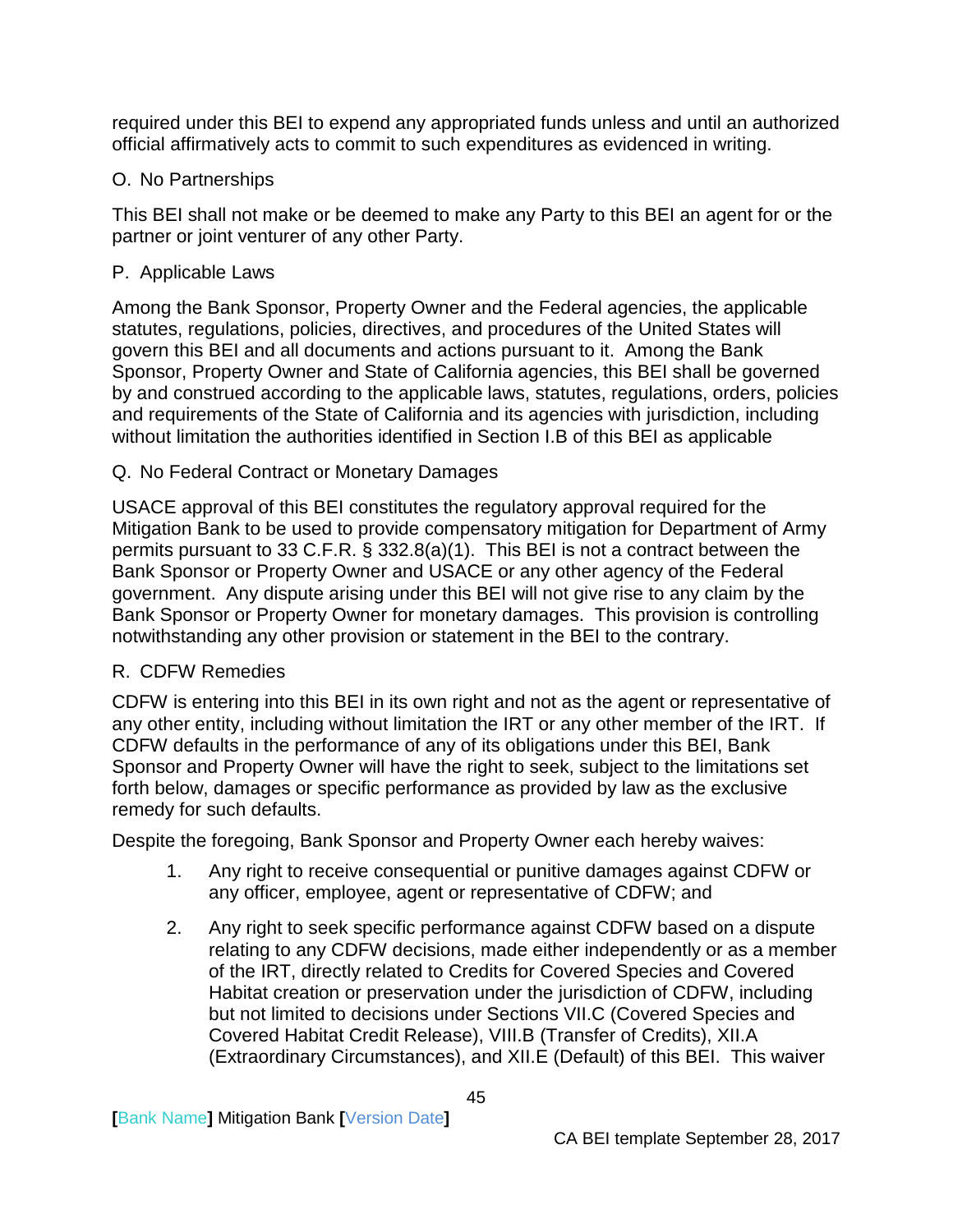shall not preclude Bank Sponsor or Property Owner from the recovery of any compensatory damages directly related to CDFW decisions regarding Credits for Covered Species and Covered Habitat creation or preservation provided for in the BEI, which Credits are under the sole jurisdiction of CDFW.

3. Recovery of damages due to a default by CDFW will only be available after CDFW and the Bank Owner or Property Owner have undergone informal dispute resolution as specified in Section XII.B of this BEI.

#### <span id="page-48-0"></span>Section XIII: Execution

Each of the undersigned certifies that he or she has full authority to enter into this BEI. This BEI shall be deemed executed on the date of the last signature by the Parties. Within 30 calendar days of BEI execution, the Bank Sponsor shall upload the final signed BEI, including all of its Exhibits, to the appropriate folders in RIBITS and provide an electronic copy to each member of the IRT.

IN WITNESS WHEREOF, the Parties have executed this BEI as follows:

Bank Sponsor

| [Name]                                           |    | Date            |  |
|--------------------------------------------------|----|-----------------|--|
| [Title, if applicable]                           |    |                 |  |
|                                                  |    |                 |  |
| <b>Property Owner</b>                            |    |                 |  |
|                                                  |    |                 |  |
|                                                  |    |                 |  |
| [Name]                                           |    | Date            |  |
| [Title, if applicable]                           |    |                 |  |
|                                                  |    |                 |  |
| U.S. Army Corps of Engineers, <u>___________</u> |    | <b>District</b> |  |
|                                                  |    |                 |  |
|                                                  |    |                 |  |
| [Name]                                           |    | Date            |  |
|                                                  | 46 |                 |  |
| <b>Bank Name] Mitigation Bank [Version Date]</b> |    |                 |  |

CA BEI template September 28, 2017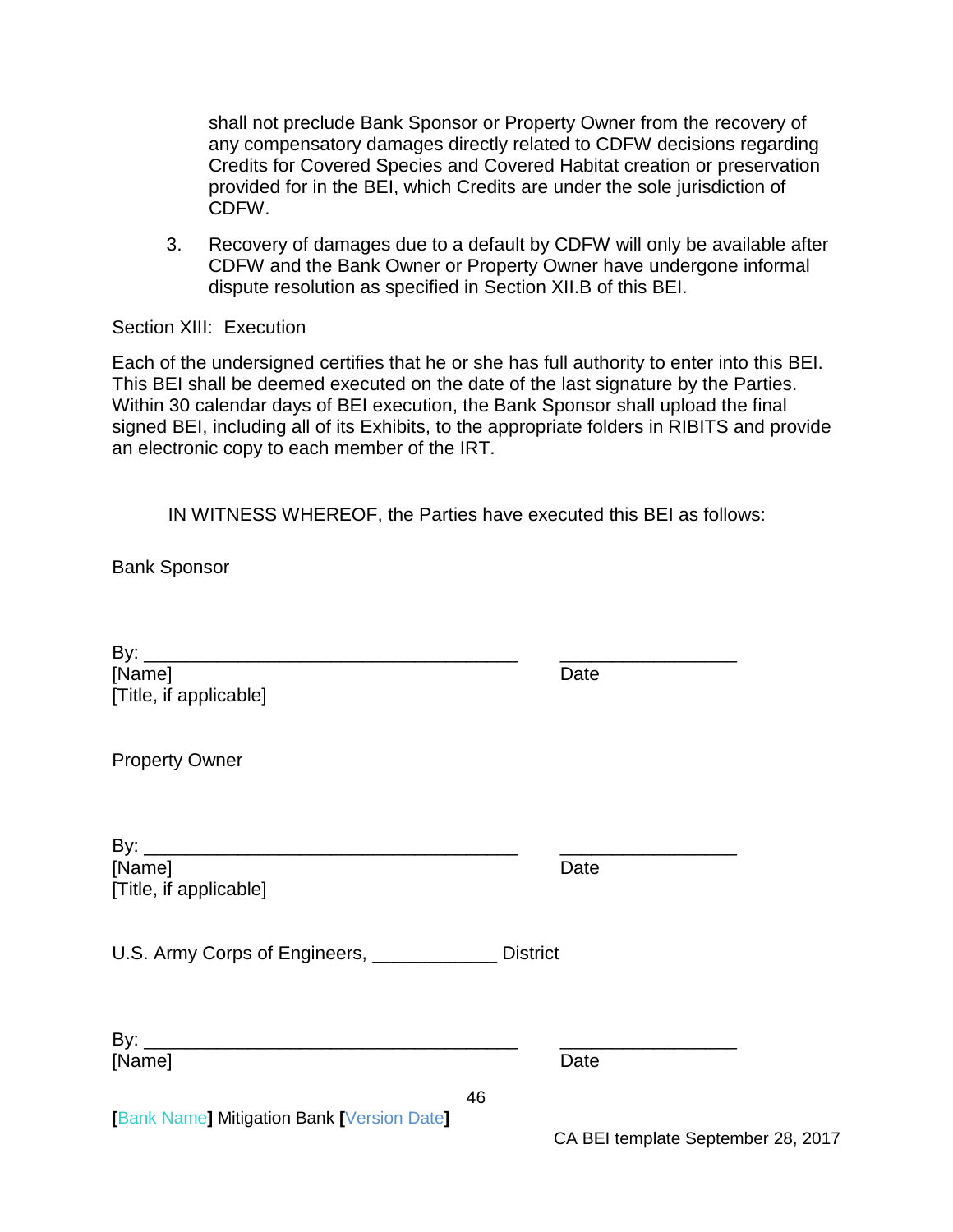[Correct title as necessary]District Engineer

U.S. Fish and Wildlife Service, \_\_\_\_\_\_\_\_\_\_Office

| [Name]                                                     | Date          |
|------------------------------------------------------------|---------------|
| <b>Field Supervisor</b>                                    |               |
| National Marine Fisheries Service, West Coast Region       |               |
|                                                            |               |
| [Name]<br><b>Regional Administrator</b>                    | Date          |
| California Department of Fish and Wildlife, ______________ | <b>Region</b> |
| I <b>block</b>                                             | Doto.         |

[Name] Date Regional Manager

| By:                       |      |
|---------------------------|------|
| [Name]                    | Date |
| <b>Executive Director</b> |      |

California Regional Water Quality Control Board, Region \_\_\_\_\_\_\_\_\_\_\_\_\_

| Bγ |  |  |  |
|----|--|--|--|
|    |  |  |  |

**[**Bank Name**]** Mitigation Bank **[**Version Date**]**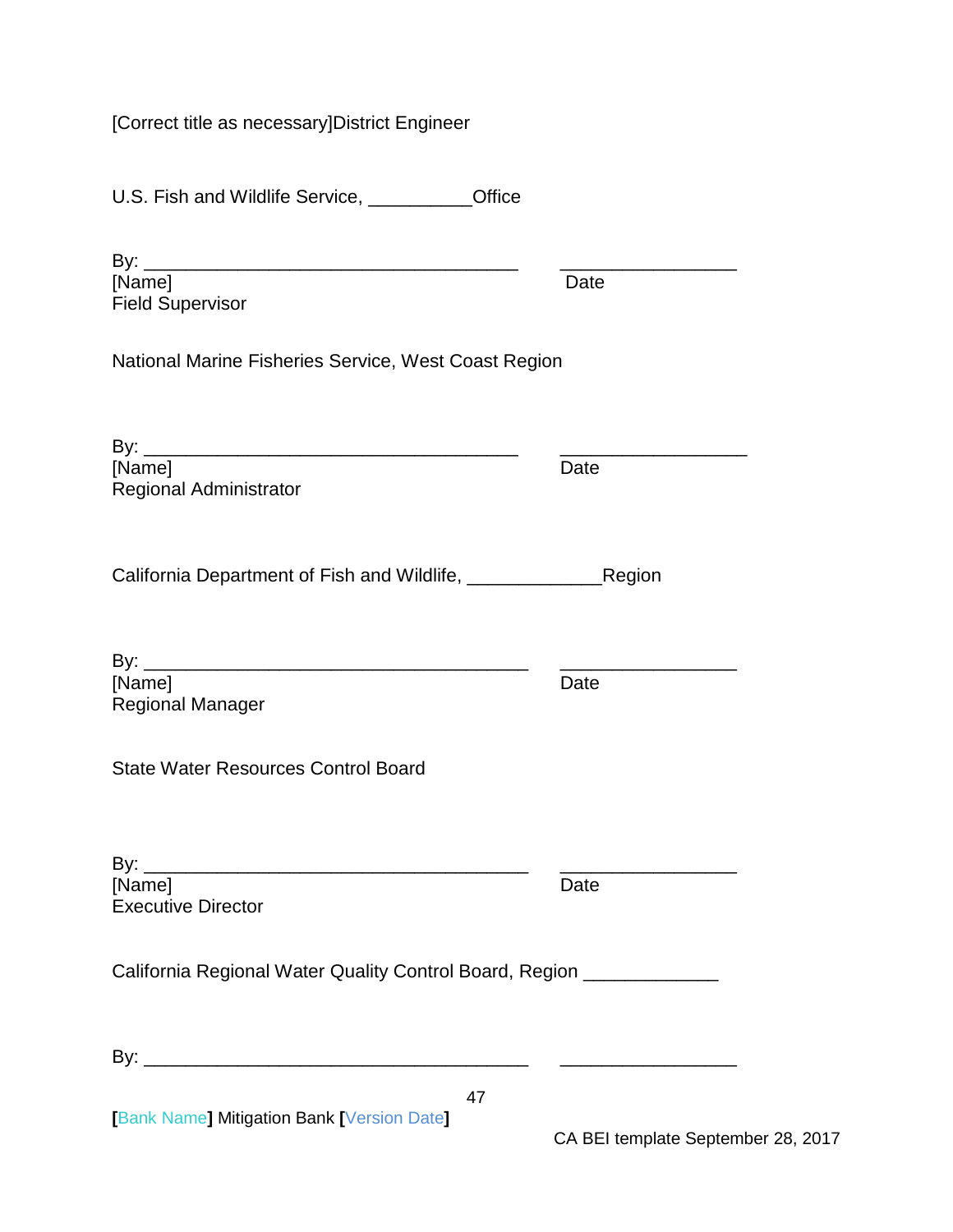[Name] Date Executive Officer

U.S. Environmental Protection Agency, Region IX

| Bv:                                 |      |  |
|-------------------------------------|------|--|
| [Name]                              | Date |  |
| <b>Supervisor, Wetlands Section</b> |      |  |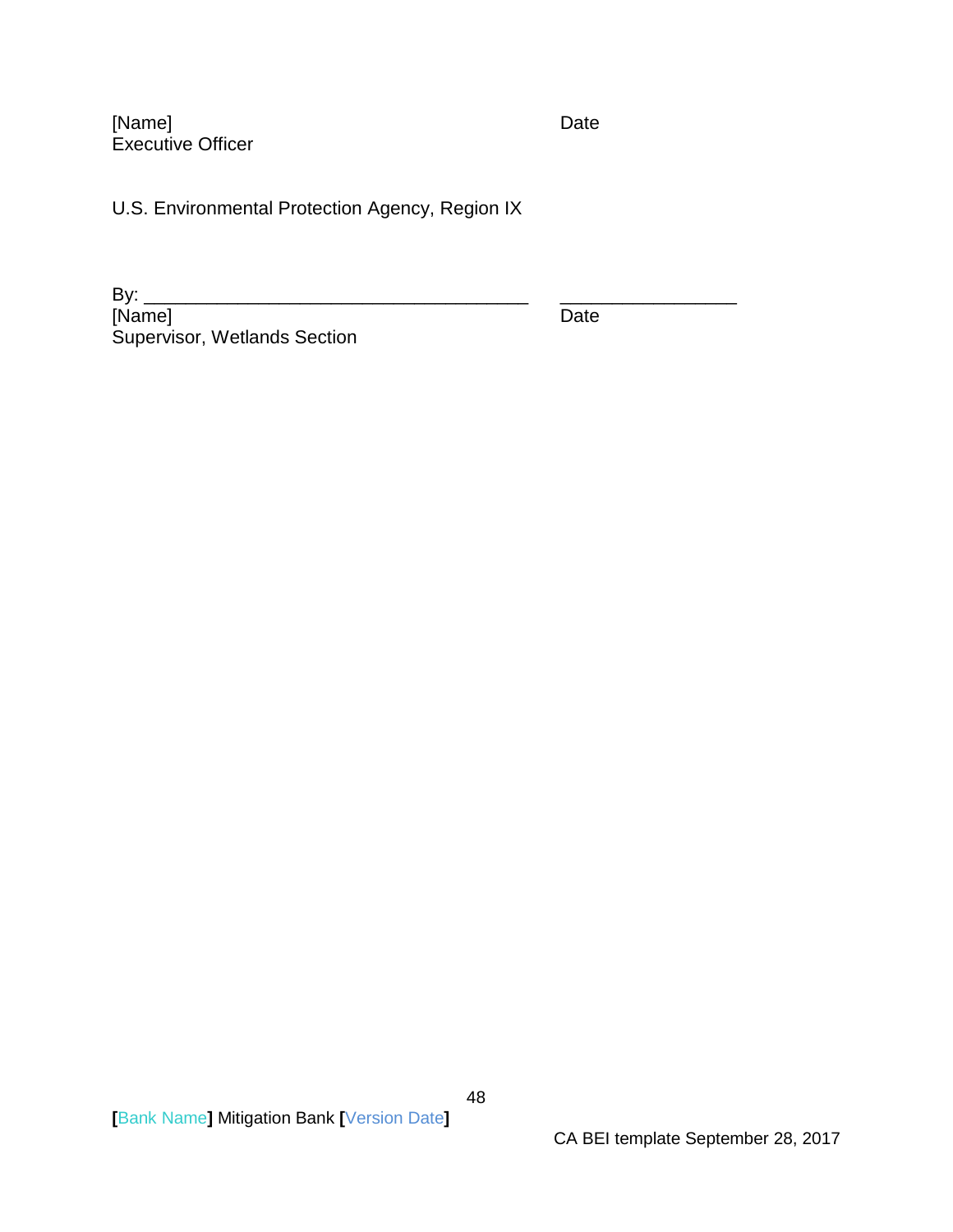## <span id="page-51-1"></span><span id="page-51-0"></span>Appendix 1 – Minimum Requirements for Each Exhibit

## <span id="page-51-2"></span>1. "**Exhibit A**" - Bank Location Maps

## **A-1. General Vicinity Map**

This map should show the Bank location in relation to cities, towns, or major roads, and other distinguishable landmarks with sufficient detail to allow the Bank Property to be easily located.

## <span id="page-51-3"></span>**A-2. Map of Property including Bank Property**

This map should illustrate Property and Bank Property boundaries, Construction Phases, and any planned Subsequent Phases on a topographic map.

## **A-3 Map of Conserved Areas in Bank Property Vicinity [***if applicable***]**

This map should depict other conserved lands in the vicinity of the proposed Bank Property.

## <span id="page-51-5"></span><span id="page-51-4"></span>2. "**Exhibit B**" – Service Area Map(s) and Description(s)

## **B-1. Map(s) of the Bank's Service Area(s)**

Include Service Area map(s) showing the area within which each type of Credit (i.e., Waters of the U.S., Waters of the State, Covered Species or Covered Habitat) may be sold or obligated.

<span id="page-51-6"></span>**B-2. Narrative description(s) of the Bank's Service Area(s)** Include a detailed description of the area, and a basis for that Service Area, within which each type of Credit may be sold or obligated. Include sufficient details to be able to determine the boundaries; including counties, landmarks, roads, etc. on all sides of the Service Area.

## <span id="page-51-8"></span><span id="page-51-7"></span>3. "**Exhibit C**" - Development Plan

## **C-1. Development Plan**

This plan should include the baseline conditions of the Bank Property including: biological resources, geographic location and features, topography, hydrology, vegetation, past present and adjacent land uses, a delineation of Waters of the U.S. and/or Waters of the State and jurisdictional determination (if applicable), and a list of species and habitats occurring on the Bank Property. Include a description of the objectives of the Mitigation Bank and activities and methodologies for establishing, restoring, and/or enhancing Waters of the U.S. and/or Waters of the State or other habitat types. Detail anticipated increases in functions and services of existing aquatic resources and their corresponding effect within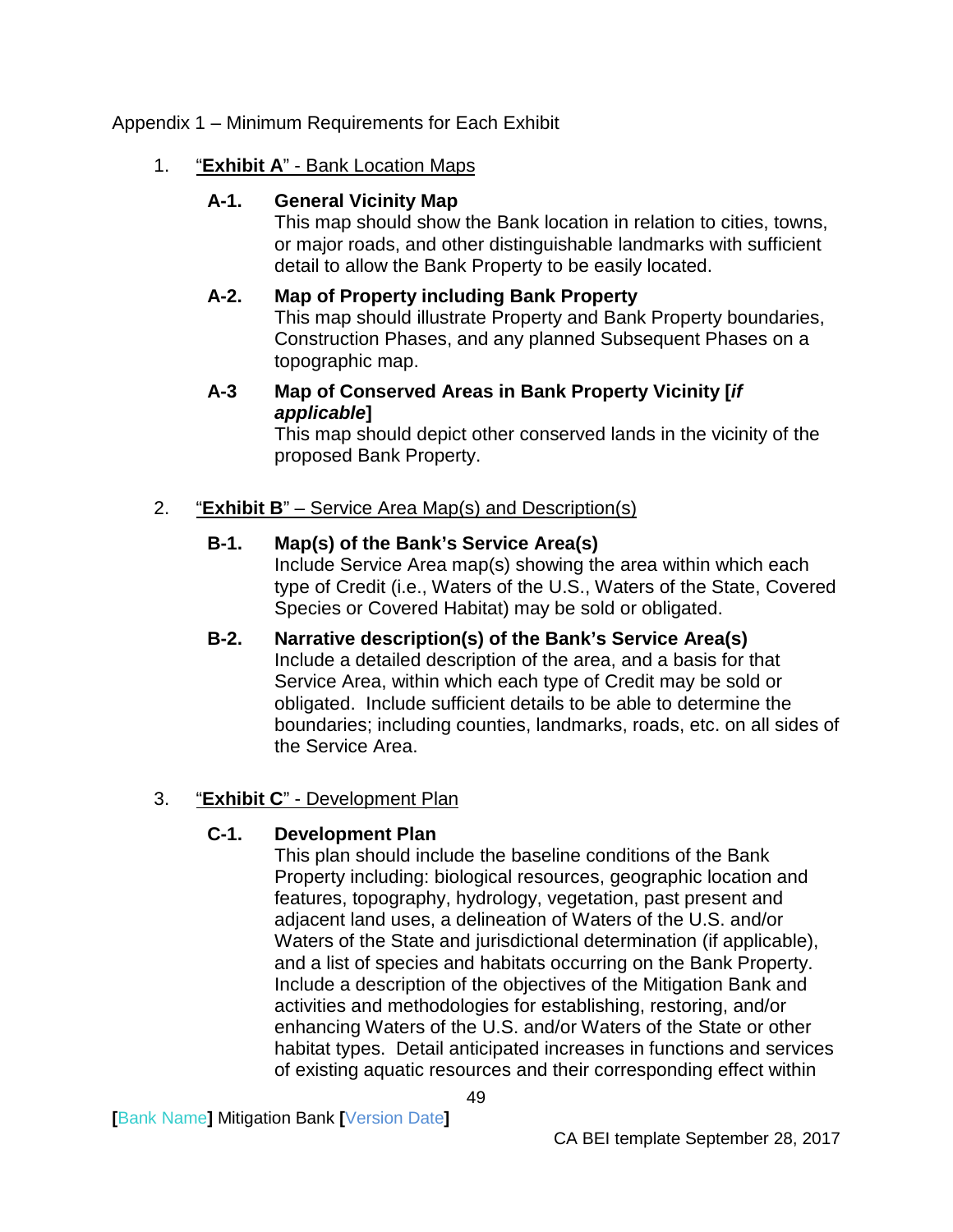the watershed (i.e. habitat diversity and connectivity, floodplain management, or other landscape scale functions). Include map(s) of the overall mitigation bank design, a description of habitat establishment goals, objectives and Performance Standards, a discussion of ecological suitability of the site to achieve the stated goals and objectives (i.e. watershed/hydrology analysis, soils, topography, compatibility with adjacent land uses, watershed management plans, critical habitat designation, NCCP, HCP, and species recovery plans). Include maps detailing the anticipated location, acreages, and types of proposed Credits. Include historic aerial photographs and/or historic topographic maps (if available). If restoration is proposed; monitoring methodologies required to evaluate and meet the Performance Standards; an approved schedule for reporting monitoring results; a discussion of possible Remedial Actions; surrounding land uses and zoning along with the anticipated future development in the area; and any other information deemed necessary by the IRT. The Development Plan must clearly specify how each Construction Phase will be constructed and monitored in sufficient detail that a third-party acting on the Construction Security could complete establishment of any given phase.

### <span id="page-52-0"></span>**C-2. Construction Security Analysis and Schedule**

Provide a copy of the third-party estimate or contract that is being relied upon to determine the amount of the Construction Security. Include a specific Construction Security Analysis and Schedule for each Construction Phase.

#### <span id="page-52-1"></span>**C-3. Performance Security Analysis and Schedule**

Specify the amount of the Performance Security based upon the amount of Construction Security in Exhibit C-2. Include a specific Performance Security Analysis and Schedule for each Construction Phase.

#### <span id="page-52-2"></span>4. "**Exhibit D**" - Bank Management and Operation Documents

Any and all standard required forms to be used for the submission of financial information shall be included in this **Exhibit D** in template form.

#### <span id="page-52-3"></span>**D-1. Interim Management Security Analysis and Schedule**

This analysis and schedule shall consist of a table and/or spreadsheet that shows all of the tasks (management, monitoring, reporting); task descriptions; labor (hours); cost per unit; cost, frequency, timing or scheduling of the tasks; the total annual funding necessary for each task; and any associated assumptions for each task required by the Interim Management Plan. The total annual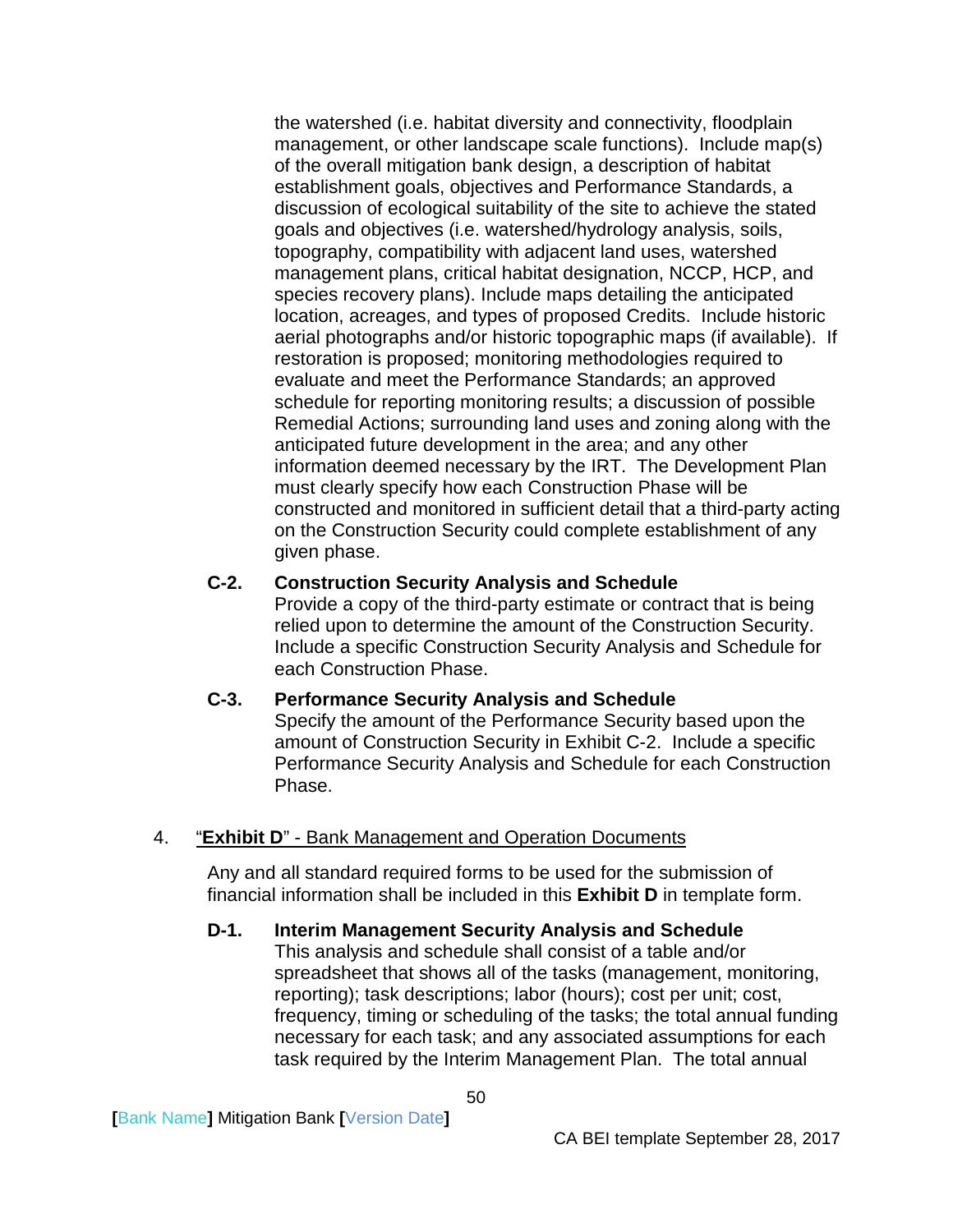expenses should include administration and contingency costs. Include a specific Interim Management Security Analysis and Schedule for each Construction Phase.

Cost estimates should be based on tasks implemented by a thirdparty in present day dollars or equipment prices in present day dollars

## <span id="page-53-0"></span>**D-2. Endowment Fund Analysis and Schedule**

This analysis and schedule shall consist of a table and/or spreadsheet that shows the projected annual capitalization rate, all of the tasks (management, monitoring, reporting); task descriptions; labor (hours); cost per unit; cost, frequency, timing or scheduling of the tasks; the total annual funding necessary for each task; and any associated assumptions for each task required by the Long-term Management Plan. The total annual expenses should also include administration and contingency expenses. The Endowment Fund Analysis and Schedule is developed assuming that each Construction Phase is constructed and managed by itself without the economies of scale or other cost reductions that may occur if all Construction Phases are implemented.

Cost estimates should be based on tasks implemented by a thirdparty in present day dollars or equipment prices in present day dollars.

This Endowment Fund Analysis and Schedule in this Exhibit D-2 is specific to funding long-term management of the Bank Property by the Property Owner. The endowment funding required by the Grantee to hold and monitor the Conservation Easement must be addressed by the Bank Sponsor in a separate and distinct Endowment Agreement to be included as part of Exhibit E. Such separate Endowment Agreement is not considered part of Exhibit D-3.

#### <span id="page-53-1"></span>**D-3. Agreements, Instructions and Forms for Submission or Disbursement of Endowment Funds**

- a. Endowment Agreement
- b. Deposit Document
- c. Deposit Procedures
- d. Annual Funding Report Templates

51

## <span id="page-53-2"></span>**D-4. Interim Management Plan**

The Interim Management Plan identifies the short-term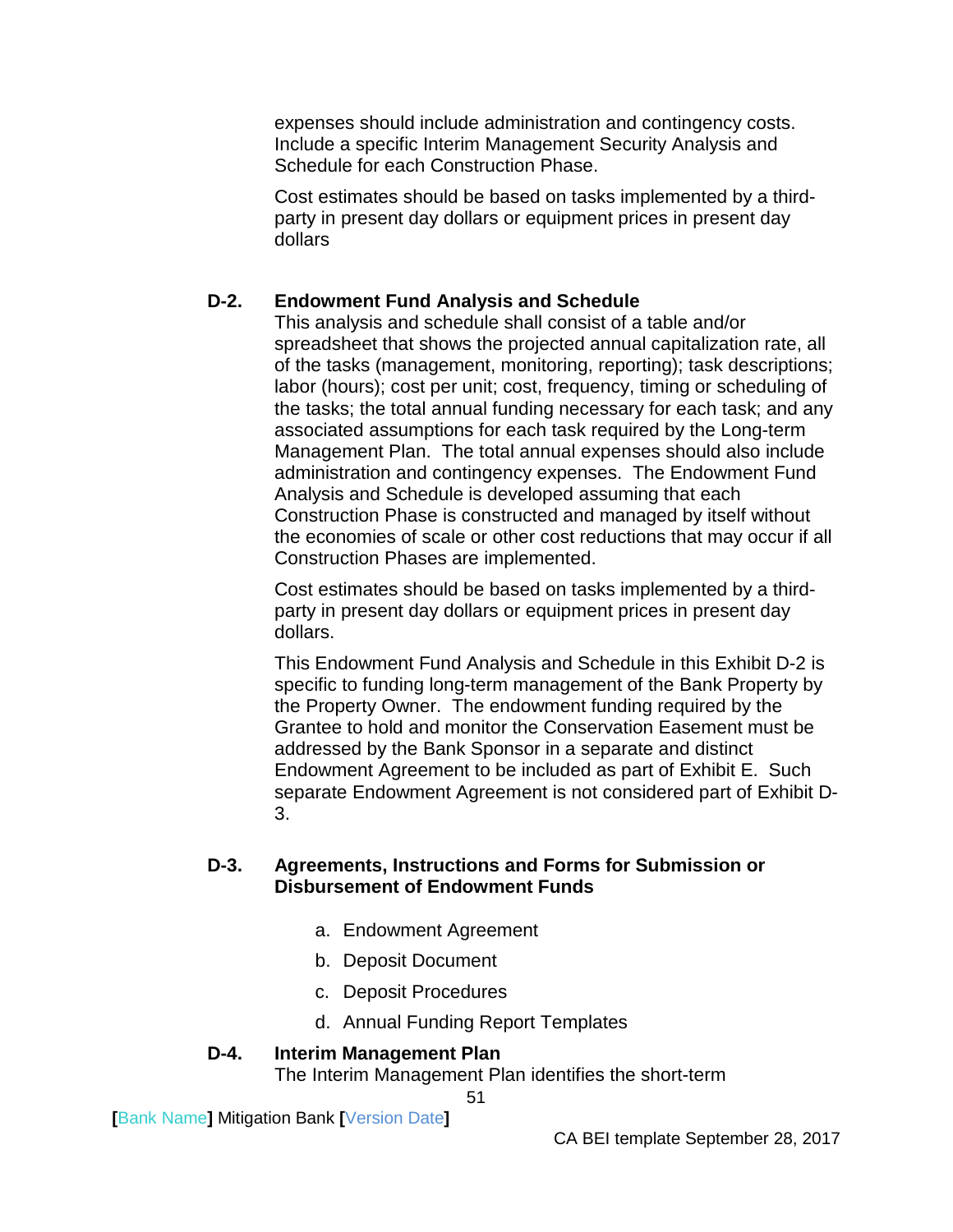management, monitoring, Adaptive Management, reporting and other activities to be implemented by the Bank Sponsor during the Interim Management Period. The Interim Management Plan should include provisions for managing each Construction Phase independently as well as together.

## <span id="page-54-0"></span>**D-5. Long-term Management Plan**

The Long-term Management Plan identifies the perpetual management, monitoring, and reporting activities to be conducted after the Interim Management Period, and should include at minimum:

- a. Purpose of Bank establishment and purpose of Long-term Management Plan;
- b. A baseline description of the setting, location, history and types of land use activities, geology, soils, climate, hydrology, habitats present (once Bank meets Performance Standards) and species descriptions;
- c. Overall management, maintenance and monitoring goals; specific tasks and timing of implementation; and a discussion of any constraints which may affect goals;
- d. The Endowment Fund Analysis and Schedule (**Exhibit D-2**);
- e. Discussion of Adaptive Management actions for reasonably foreseeable events and possible thresholds for evaluating and implementing Adaptive Management;
- f. Monitoring and Reporting requirements and schedule;
- g. Rights of access to the Bank Property and prohibited uses of the Bank Property as provided in the **[***Choose one*: Conservation Easement *or* Grant Deed**]**; and
- h. Procedures for amendments and notices.
- i. Include a reference to the Historic Properties Treatment Plan (**Exhibit J-3**), if applicable.

## **D-6. Bank Closure Plan**

Provide Bank closure plan. See Section VIII.D

## <span id="page-54-2"></span><span id="page-54-1"></span>5. "**Exhibit E**" - Real Estate Records and Assurances

The Property Owner shall provide each member of the IRT the following, with the understanding that the Bank will not be deemed established and authorized to sell Credits until the Bank Property has been protected in perpetuity by acceptance and recording of the **[***Choose one*: Conservation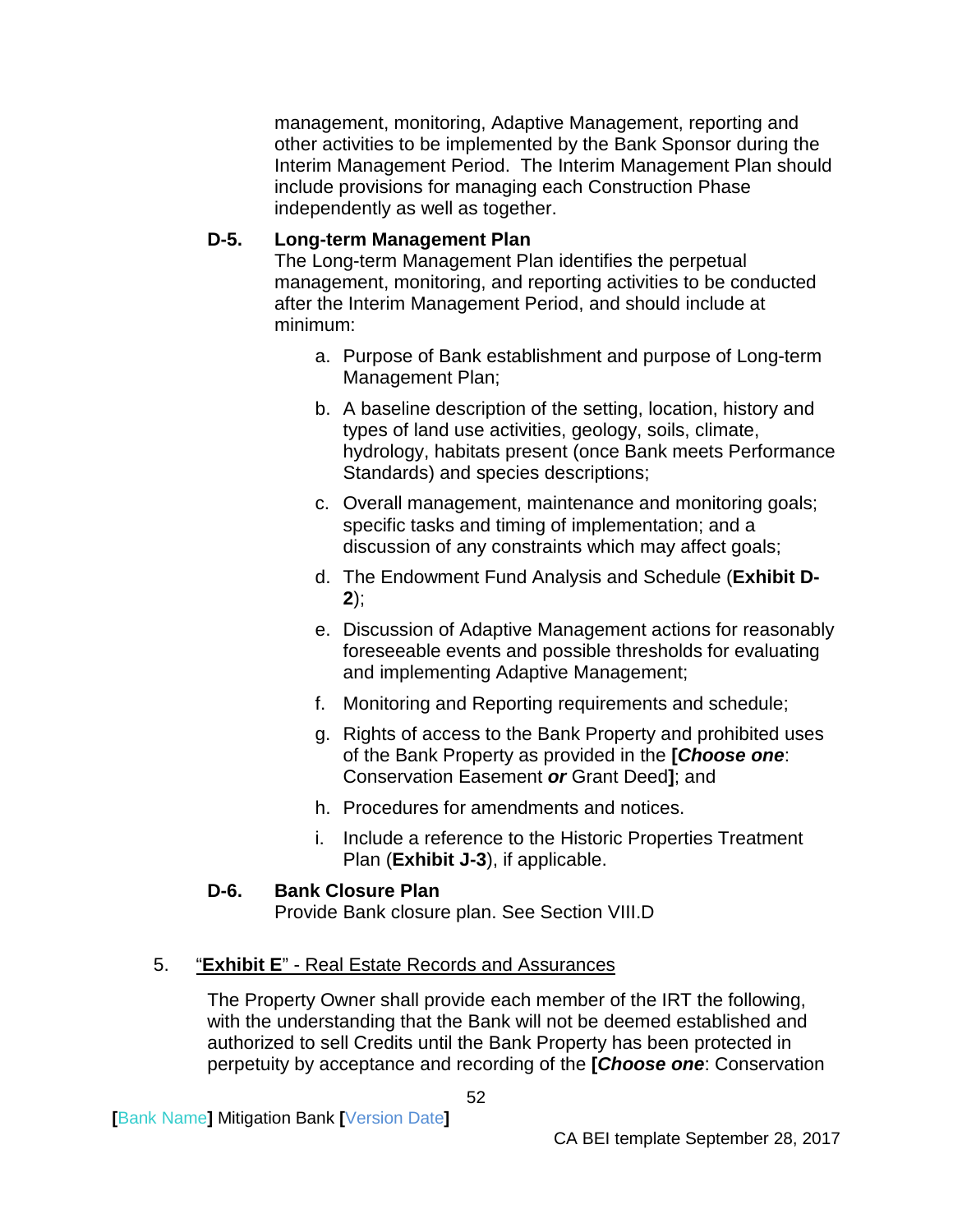Easement *or* Grant Deed**]** and all of the other requirements for Bank establishment set forth in the BEI have been met:

<span id="page-55-0"></span>**E-1. Preliminary Title Report, Legal Description, and Parcel Map(s)** Parcel map(s) and a legal description, as well as a Preliminary Report which includes pertinent exceptions (e.g., excepted or reserved easements or rights, liens, encumbrances and other matters affecting title), of the Property and Bank Property

## <span id="page-55-1"></span>**E-2. Property Assessment and Warranty**

Property Assessment and Warranty prepared in accordance with the approved template.

## <span id="page-55-2"></span>**E-3. Plat Map(s)**

Plat maps supporting the Property Assessment and Warranty which illustrate the physical extent of the title exceptions and identify the locations of all structures, roads, fences, and other physical improvements.

## <span id="page-55-3"></span>**E-4. Real Estate Instrument**

The form of the Conservation Easement using the approved template [or, if fee title to the State, substitute: The form of the Grant Deed.]

## **E-5. Title Insurance [***attach once received***]**

Applicable for final BEI approval under all circumstances.

## <span id="page-55-7"></span><span id="page-55-6"></span><span id="page-55-5"></span><span id="page-55-4"></span>6. "**Exhibit F**" **-** Bank Crediting and Credit Transfers

## **F-1. Credit Evaluation and Credit Table**

A "Credit Evaluation" is an explanation of the evaluation undertaken to formulate the value of each type of Credit and the total number of each type of Credit. The "Credit Table" should show the number and type of Credits Released as mitigation or compensation for agency-approved projects and other impacts in the Service Area(s). The table should distinguish between the following categories of Credits: Waters of the U.S.; Waters of the State; Covered Species and Covered Habitat Preservation; Covered Species and Covered Habitat Establishment.

## <span id="page-55-8"></span>**F-2. Credit Purchase Agreement and Payment Receipt Templates**

## <span id="page-55-9"></span>**F-3. Credit Transfer Ledger Template**

Credit Transfer Ledger shall include at a minimum:

- a. Bank name;
- b. Total number of each type of Bank Credit;

53

c. Initial Credit purchaser name, address and phone number;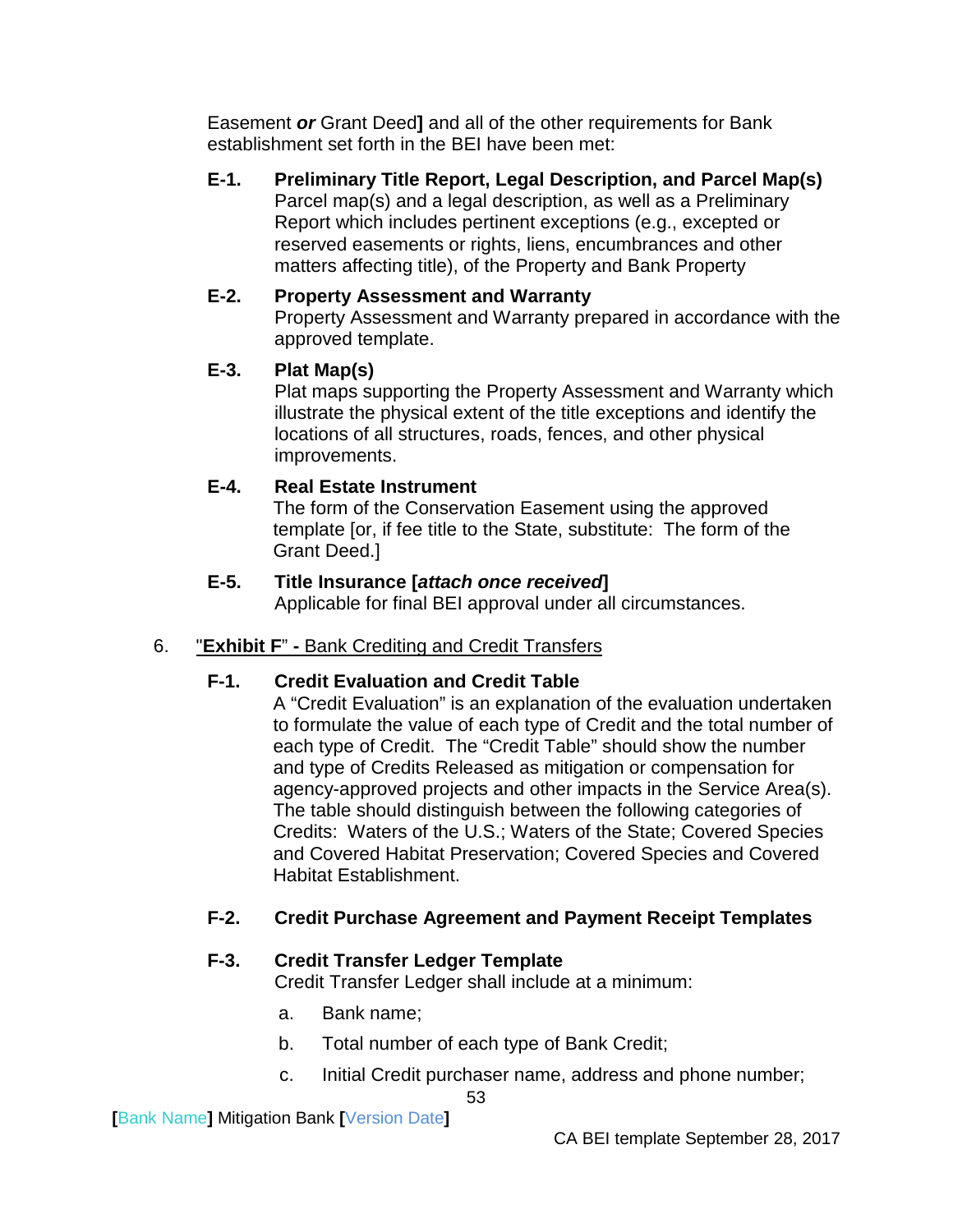- d. Project name;
- e. Project applicant name, address, and phone number;
- f. Agency project file numbers;
- g. Date of Credit Transfer;
- h. Type(s) of Credit(s) sold or obligated;
- i. Number of Credits sold or obligated;
- j. Number of Credits applied; and
- k. Balance of each type of Credit remaining.
- l. A declaration that the Bank Sponsor has entered the Transfer into RIBITS.
- <span id="page-56-0"></span>**F-4 Instructions for Species Credit Transfers Using RIBITS** *[if applicable]*
- <span id="page-56-1"></span>**F-5 Credit Release Schedule and Funding Schedule for Covered Species and Covered Habitats**
- **F-6 Implementation Fee Schedule** *[if applicable]*
- <span id="page-56-3"></span><span id="page-56-2"></span>7. "**Exhibit G**" - Phase I Environmental Site Assessment
- <span id="page-56-4"></span>8. "**Exhibit H**" - Biological Resources Survey

Biological Resources Survey(ies) of the Bank Property shall describe the biotic and abiotic baseline of the Bank Property and should include descriptions of the following with maps: a) the Bank Property's geographic location and features, including topography, hydrology, soils, and vegetation; b) current functions and services of aquatic resources; c) inventory of all biological resources, including: description of vegetation communities and a complete plant species list, presence of Federallythreatened or endangered species, and/or their habitats, as determined by protocol surveys or other appropriate survey methodology, state-listed threatened and endangered species and other species of special concern, other wildlife species that may be present, and presence of non-native species on the Bank Property; and d) past and present land uses, including grazing practices.

<span id="page-56-5"></span>9. "**Exhibit I**" –Jurisdictional Determination and Delineation of Waters of the U.S. and/or Waters of the State.

Bank Sponsor shall provide a copy of the delineation of Waters of the U.S.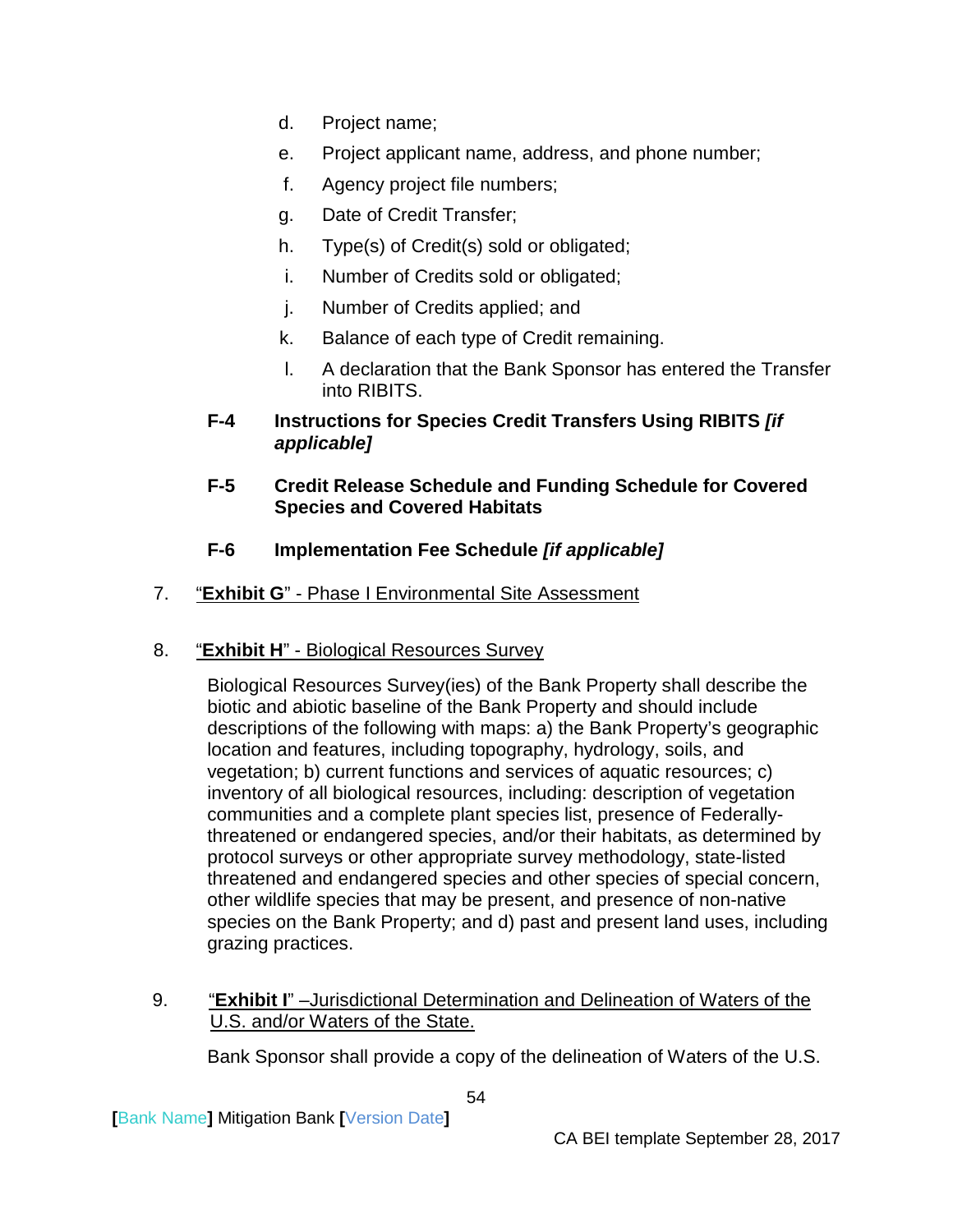and/or Waters of the State and jurisdictional determination issued by USACE and/or Regional Board for the Bank Property, if applicable.

<span id="page-57-0"></span>10. **"Exhibit J"** – Cultural, Historical, Archeological, and Native American Resources ("Cultural Resources").

Cultural Resources requirements met for all Construction Phases.

## <span id="page-57-1"></span>**J-1 Identification, Inventory, and Evaluation**

Cultural resources inventory and evaluation shall include the following: a) a description and map of the area of potential effects ("APE"), b) a description of each cultural resource and a brief statement identifying the specific location of each cultural resource within the APE, c) a description of how the boundary was determined for each cultural resource identified, and d) a determination of eligibility for the National Register of Historic Places (National Register), as determined by the lead Federal agency in consultation with the State Historic Preservation Officer (SHPO), and e) where appropriate, eligibility recommendation for listing on the California Register of Historical Resources. Cultural resources that are recommended eligible for listing in the National Register are called "historic properties" under the Federal regulations and "historical resources" under the California regulations.

# <span id="page-57-2"></span>**J-2 Compliance Documentation** *[if applicable]*

If the USACE finds that the undertaking will have no effect or no adverse effect upon cultural resources, the BEI shall include the USACE's determination of effect and the required concurrence by the SHPO and the Advisory Council on Historic Preservation, as applicable. However, if it is determined that the undertaking will have an adverse effect on a historic property, the BEI is to include either an executed Programmatic Agreement or Memorandum of Agreement (Section 106 agreement) as documentation of compliance with Section 106 of the National Historic Preservation Act of 1966, as amended. If the undertaking may cause a substantial adverse change in the significance of a historical resource then, pursuant to California Code of Regulations, Title 14, § 15064.5(b), preparation of an environmental impact report is required.

# <span id="page-57-3"></span>**J-3 Historic Properties Treatment Plan (HPTP) [***if applicable***]**

A historic properties treatment plan, approved by USACE and the SHPO, shall be prepared prior to any ground-disturbing activities conducted on the Bank Property. The HPTP will be included in the Section 106 agreement as an appendix. Ground disturbing